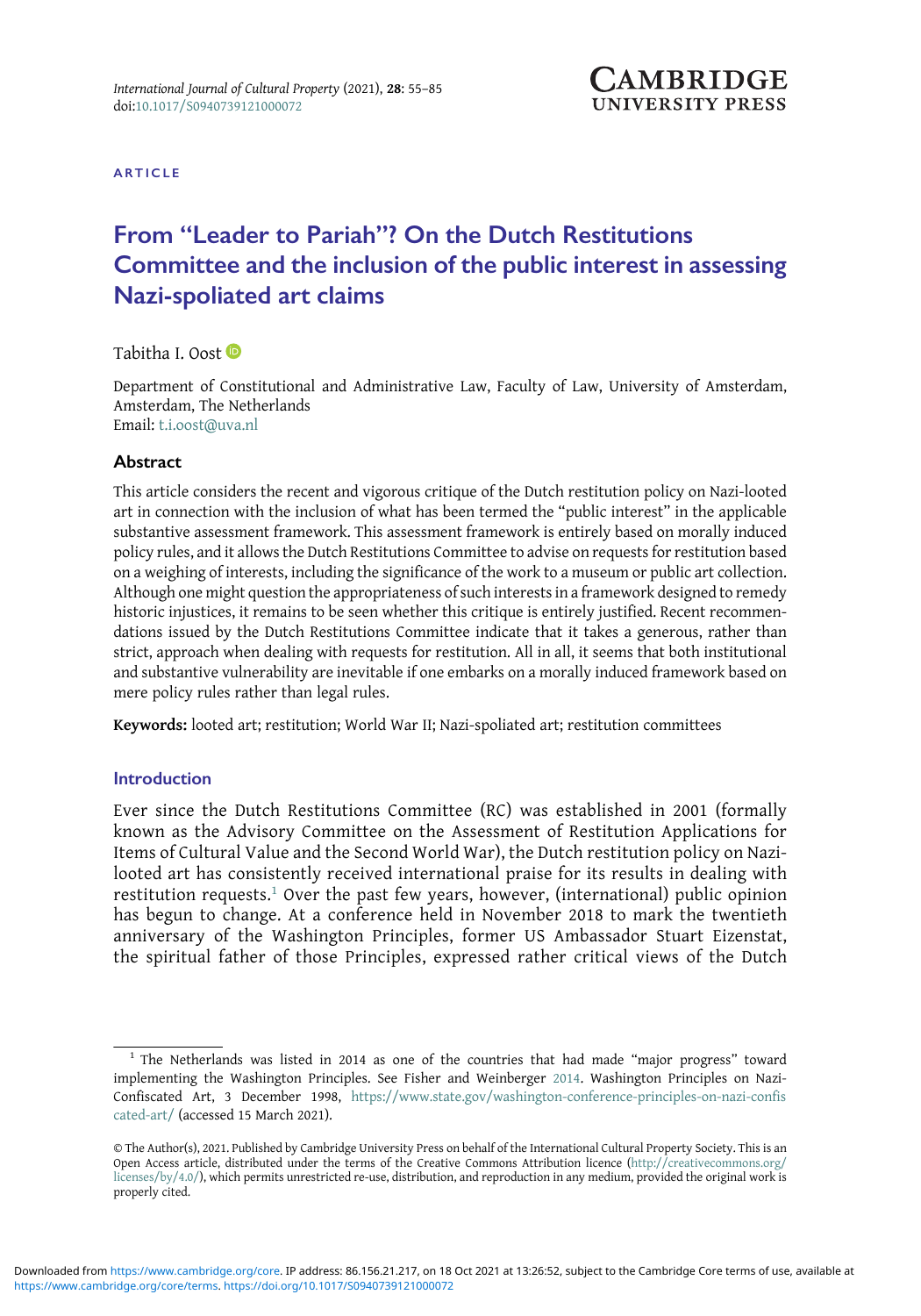restitution policy on Nazi-looted art.<sup>2</sup> These critical comments were prompted by the RC's binding opinion issued just a month earlier in the case of the Lewenstein heirs, which concerned a painting by Wassily Kandinsky owned by the municipality of Amsterdam and on display at the Amsterdam Stedelijk Museum.<sup>3</sup> The RC decided in favor of the municipality on the basis of a weighing of interests; the significance of the painting to the collection of the museum outweighed the interest of the heirs.<sup>4</sup> According to Stuart Eizenstat, this binding opinion was a "step back" in the leading role that the Netherlands played after 2001 in the field of restitution of Nazi-looted art.<sup>5</sup> A vigorous debate followed not only within, but also beyond, Dutch borders, which focused on the inclusion of the interest of the museum and the relevance of a particular work to public art collections within the applicable substantive policy framework.<sup>6</sup> It is underlined here that, in the context of this article, the public interest is understood to encompass either the interest of the museum in terms of retaining its collection or the relevance of a particular work to public art collections and/or the culmination of the two. Since museums, whether private or public, serve the essential functions of preservation and allow public access to cultural objects, their interest coincides with the public interest.<sup>7</sup> The public interest thus aligns with John Merryman's argument on the existence of a public interest in cultural property in terms of preservation and access.<sup>8</sup>

With respect to the debate, the claimants, their legal representatives, the claimant organizations, and members of the Jewish community assert that the Netherlands, over time, lost sight of the interests of the victims.<sup>9</sup> Proponents of the current arrangements -Fred Hammerstein, for one (that is, the now former chairman of the RC) – have argued the exact opposite, emphasizing that the interest of the victim is paramount in dealing with

as an institution "in service of society" and being "open to the public" in its role in exhibiting tangible and intangible heritage of humanity for the purposes of education study and enjoyment." For the definition, see <https://icom.museum/en/resources/standards-guidelines/museum-definition/> (accessed 15 March 2021). <sup>8</sup> Merryman [1989](#page-29-0), 360–61; Merryman, Elsen, and Urice [2007](#page-29-0), 142. In the same vain, see Casini [2011,](#page-28-0) 375, where he

mentions the "publicness" as one of the two common features ascribed to cultural property meaning that cultural property is "public because it must be accessible to the public and known." <sup>9</sup> This article's title is in part derived from Wesley Fisher and Anne Webber's, "Van leider naar paria? Nederland

herzie beleid roofkunst!" NRC Handelsblad (NRC), 8 December 2018; Gert Jan van den Bergh, "Nederland is met roofkunst op de verkeerde weg," NRC, 14 December 2018; Emile Schrijver, "Roofkunst is meer dan een juridische zaak. Erken Emoties," NRC, 27 December 2019; Gerard Aalders, "Roofkunst terugkrijgen wordt steeds moeilijker zonder 'hard bewijs,'" Volkskrant, 18 December 2018; see also Tabitha Oost, "Maak de Restitutiecommissie minder kwetsbaar," Volkskrant, 4 January 2019.

<sup>2</sup> "20 Years Washington Principles: Roadmap for the Future," 26–28 November 2018, organized by the German Lost Art Foundation, [https://www.kulturgutverluste.de/Content/02\\_Aktuelles/EN/Foundation-Events/2018\\_20](https://www.kulturgutverluste.de/Content/02_Aktuelles/EN/Foundation-Events/2018_20-years-washington-principles/Specialist-Conference-20-Years-Washington-Principles-Roadmap-for-the-Future.html) [years-washington-principles/Specialist-Conference-20-Years-Washington-Principles-Roadmap-for-the-Future.html](https://www.kulturgutverluste.de/Content/02_Aktuelles/EN/Foundation-Events/2018_20-years-washington-principles/Specialist-Conference-20-Years-Washington-Principles-Roadmap-for-the-Future.html) (accessed 15 March 2021); (Washington Principles).<br><sup>3</sup> The painting was acquired by the Amsterdam City Council in 1940 as an addition to the collection of the

Amsterdam Stedelijk Museum.<br><sup>4</sup> Binding Opinion Regarding the Dispute about Restitution of the Painting *Painting with Houses* by Wassily

Kandinsky, currently in the possession of Amsterdam City Council, RC 3.141, 22 October 2018 (Lewenstein/ Amsterdam City Council Claim).<br><sup>5</sup> Daniel Boffey, quoting Stuart Eizenstat, in "Dutch Art Panel's Ruling against Jewish Family Criticized as 'Step

Back," The Guardian, 5 December 2018.<br>6 For international critique, see Kia Vahland, "Zu schön, um es zurückzugeben," Süddeutsche Zeitung, 5 November

<sup>2018;</sup> Noah Charney, "20 Years On, It's Time to Admit Our Rules for Handling Nazi-Looted Art Have Failed," The Observer, 20 November 2018; Catherine Hickley, "Dutch Policy on Nazi-loot Restitutions under Fire," The Art Newspaper, 21 December 2018. Specifically on the Lewenstein/Amsterdam City Council Claim, see Marsha Lederman, "'A Flagrant Insult': Kandinsky Painting Won't Be Returned to Jewish Heirs after 1940 Sale during Nazi Occupation," Globe and Mail, 12 November 2018.<br><sup>7</sup> In this regard, see the International Council on Museum's definition of museums where it relates to a museum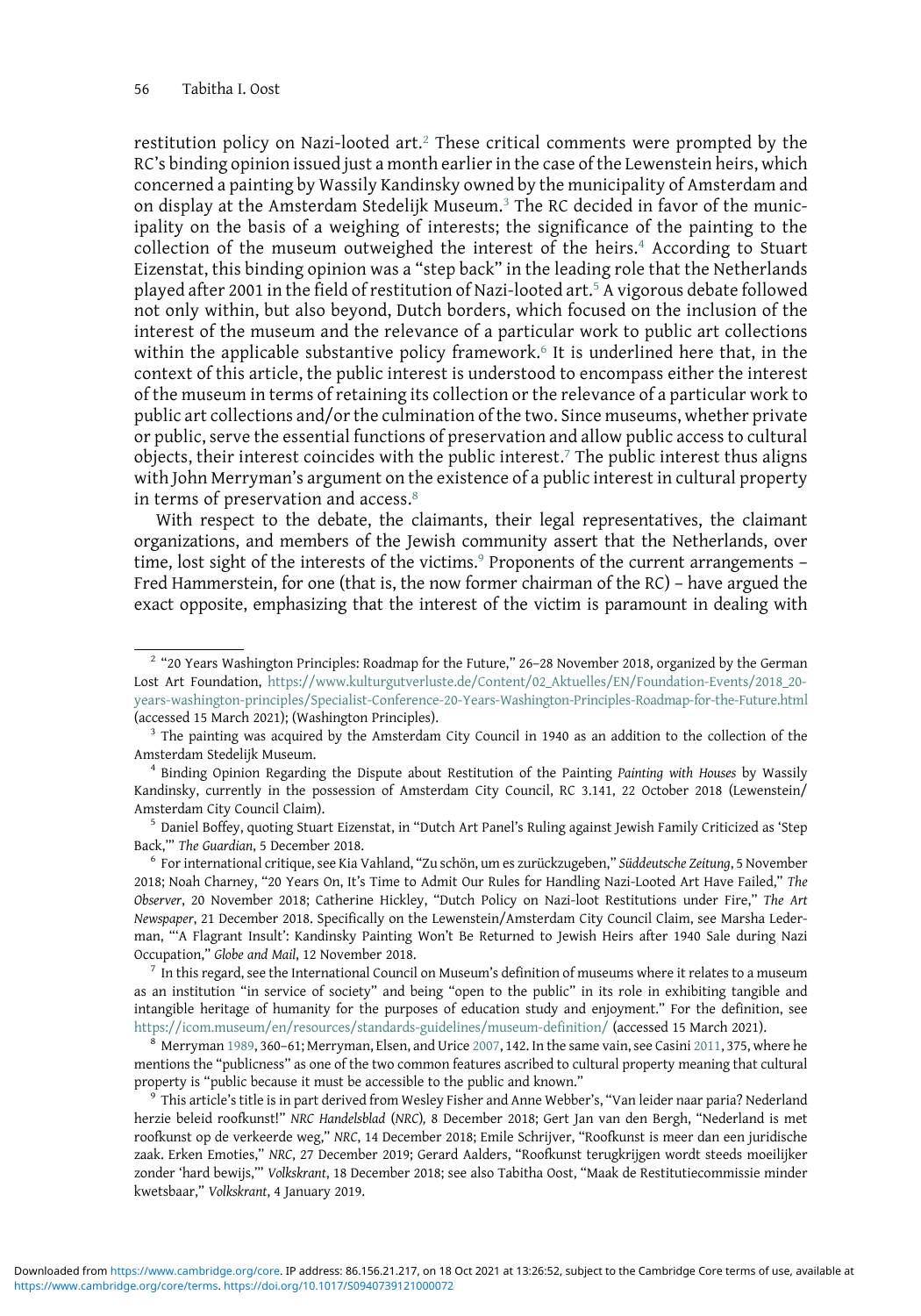these claims.<sup>10</sup> The critical voices have by no means faded into the background.<sup>11</sup> Recently, an advisory committee created to evaluate the Dutch restitution policy, also known as the Kohnstamm Committee after its chair, Jacob Kohnstamm, also expressed critical views.<sup>12</sup> When this article went to press, the minister of Education, Culture and Science gave an initial response stating that government would adopt the Kohnstamm Committee's recommendations, heralding a more favorable approach for claimants. A definitive reaction will follow this summer, but a "renewed" assessment framework has been announced.<sup>13</sup> It is emphasized here that this article's focus is on the currently applicable policy, not in the least since the exact ramifications of this renewed policy are yet unknown.<sup>14</sup> However, it is pointed out that the public interest and the weighing of interests, for that matter, will be largely excluded from the "renewed" assessment framework.<sup>15</sup>

I have argued elsewhere that the above-mentioned criticism relates to a predicament that committees such as the RC find themselves in, caused by a paradigm shift in dealing with Nazi-related injustices in general.<sup>16</sup> At around the turn of the millennium, renewed

attributing this action to the Kohnstamm report once it was published. For his critical views on the Kohnstamm report, see Hammerstein [2021.](#page-28-0)<br><sup>13</sup> Letter from the Minister of Education Culture and Science to the Lower House, Doc. 2021D09968, 12 March

2021, Kamerstukken II (Parliamentary Papers) 2020–21, 25839, no. 48 (Letter from the Minister to the Lower House 2021). It appears that the phased response of the minister is connected to further developments in the Kandinsky claim. In a letter dated letter of 19 February 2021, the municipality of Amsterdam, despite a 16 December 2020 judgment of the Amsterdam municipal district court confirming the RC's Lewenstein/ Amsterdam City Council binding opinion, already announced its willingness to follow the Kohnstamm's report and expressed the wish to reassess the claim of the Lewenstein heirs. The minister's recent 12 March 2021 letter clarified that the RC can indeed reassess a binding opinion in case of mutual agreement of the parties involved. Letter from the Minister to the Lower House 2021, 6. See also Letter of the Board of Mayor and Aldermen to the Amsterdam Municipal Council, <https://amsterdam.raadsinformatie.nl/modules/1/Berichten%20uit%20het%20college/651069> (accessed15March 2021) (Letter of the Board of Mayor and Aldermen 2021). For the judgment, see Plaintiffs v. Municipality of Amsterdam, ECLI:NL:RBAMS:2020:6277 (District Court Amsterdam, 16 December 2020).<br><sup>14</sup> Both the Kohnstamm Committee's report and the Letter from the Minister to the Lower House 2021 were

issued after this article was submitted and accepted for publication. Although these documents could only provisionally be taken into account in this article, they do not affect its main findings or the thrust of its overall

 $15$  The RC's analysis should focus on the following two aspects: "highly plausible" ownership and "sufficiently plausible" involuntariness of the loss. The weighing of interests practice of the past years should be abolished in so far as the efforts of the former owner to retrieve the object after World War II and the interest of the current owner/ public interest are excluded from an assessment. When a current owner, however, asserts a good faith acquisition, the RC may still award "unconditional restitution" but "may" also resort to mediatory solutions (solutions other than restitution) – it is not clear how this choice between different possible solutions must be made. The minister's letter furthermore clarified that the Dutch state will refrain from asserting a good faith acquisition and indicated a similar willingness in the lower governments (municipalities and provinces) to do so. That said, it is still uncertain how this will play out in practice. Letter from the Minister to the Lower House 2021, 6; Kohnstamm Committee 2020, 34. <sup>16</sup> Oost [2018](#page-29-0).

<sup>&</sup>lt;sup>10</sup> Fred Hammerstein, "Bij Roofkunst staat het belang van het slachtoffer altijd voorop," NRC, 10 December 2018; see also Sandra Kooke, in an interview with Fred Hammerstein, Sandra Kooke, "Is de internationale kritiek op hoe Nederland omgaat met roofkunst terecht?" Trouw, 3 December 2018; Evelien Campfens, former secretary RC, "Nederland gaat gewetensvol om met roofkunst," NRC, 18 December 2019.<br><sup>11</sup> "Jewish Family Accuses Amsterdam Museum of 'Bias' over Kandinsky Ownership," Daily Telegraph, 18 January

<sup>2020;</sup> on another claim concerning a Kandinsky on display at the Van Abbe Museum in Eindhoven, see "Jewish Family Complains about Committee That Rules on Nazi-looted Art, Dutch News, 19 March 2020, [https://www.dutchnews.nl/](https://www.dutchnews.nl/news/2020/03/jewish-family-complains-about-committee-that-rules-on-nazi-looted-art/) [news/2020/03/jewish-family-complains-about-committee-that-rules-on-nazi-looted-art/](https://www.dutchnews.nl/news/2020/03/jewish-family-complains-about-committee-that-rules-on-nazi-looted-art/) (accessed 15 March 2021); see also Binding Opinion Regarding the Dispute about Restitution of the Painting Blick auf Murnau mit Kirche, by Wassily Kandinsky, Currently in the Possession of Eindhoven City Council, RC 3.162, 29 January 2018 (Lipmann-Stern/ Eindhoven City Council).<br><sup>12</sup> Kohnstamm Committee 2020. Fred Hammerstein, who resigned from the RC per 1 December 2020, later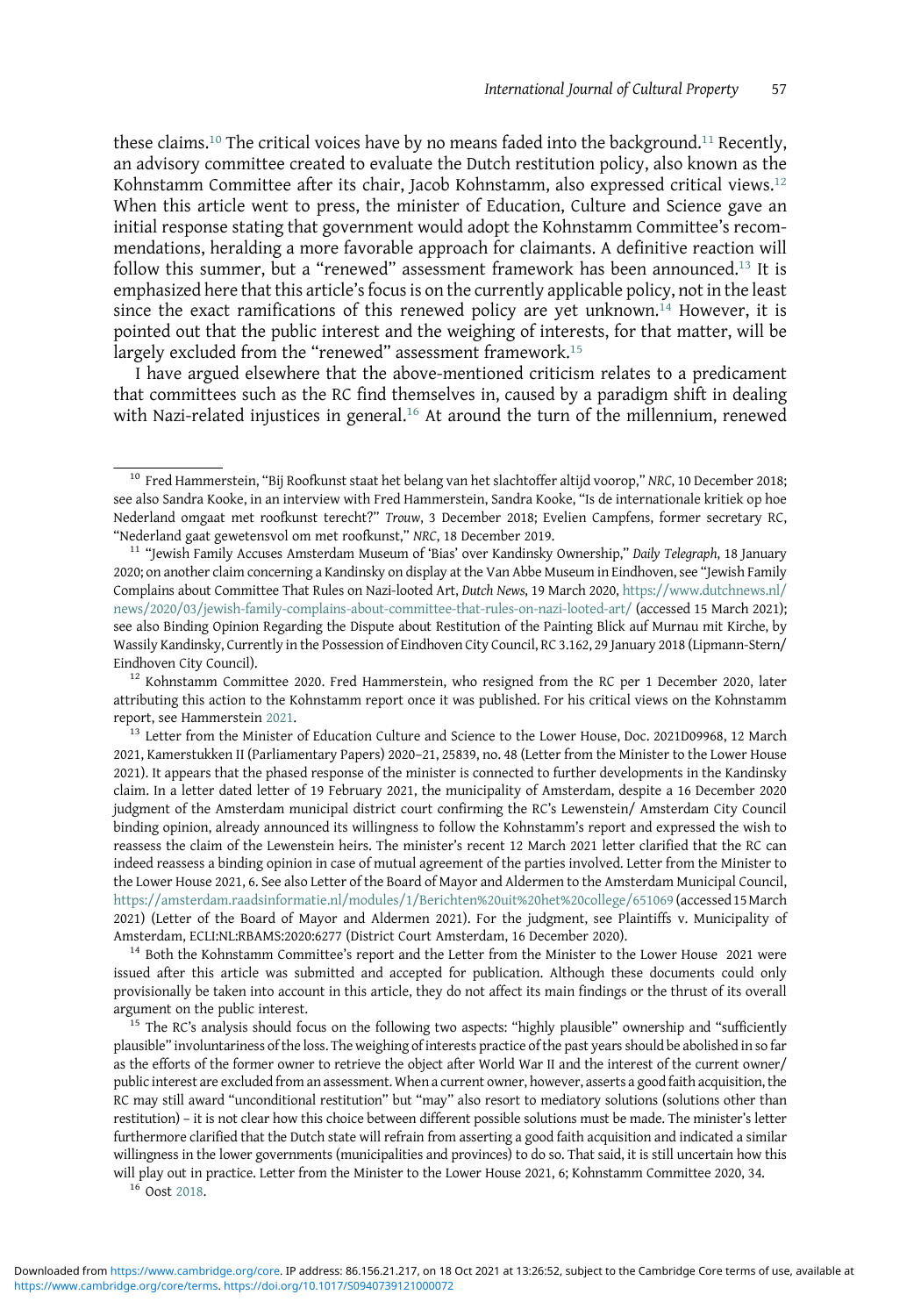attention for the atrocities of World War II and its detrimental effects on those persecuted by the Nazis was increasingly considered to "challenge" the traditional legalist paradigm.<sup>17</sup> The legalist paradigm – marked by a statute of limitations, rules on prescription, and evidentiary standards, guided by principles of legal certainty and foreseeability – fell short when it came to remedying the injustices of the past. Throughout Europe, a shift in dealing with these Nazi-related injustices was visible, where the traditional legalist paradigm moved to the background to make way for a morally induced approach where "mere" membership in a category of victims could lead to "lump sum" compensation.<sup>18</sup> For the specific category of Nazi-looted cultural assets, therein lies the rub. As restitution is still considered the primary remedy in connection with looted cultural assets, $19$  the advisory committees established to deal with claims relating to cultural assets still have to provide an individualized, semi-legal assessment on the possible restoration of ownership of a formerly owned specific object, although now in a low-threshold procedure governed by open norms, while restitution is situated as a means to right past wrongs and is ascribed a broader meaning than simply restoring the situation ex ante. Rendering decisions in a context aimed at undoing grave injustices has proved difficult over time in the absence of clear substantive rules in an open procedure, as doubts about these committees are easily raised in terms of a general lack of transparency in the decision-making process, their independence, and their impartiality. It therefore makes these committees vulnerable to criticism, which touches upon the very essence of their raison d'être: remedying historic injustices for victims of the Nazi regime.

This article is intended to build on this argument. The focus lies specifically on the critique and consequent discussion emanating from the Lewenstein/Amsterdam City Council claim. To this end, the article will start by addressing the mandate of the RC, with an emphasis on the origins of the inclusion of the public interest in the RC's assessment framework. Then the Lewenstein/Kandinsky case will be considered. The two main questions that this article seeks to answer are subsequently discussed: Is Dutch restitution policy in regard to the position of the claimant worse than in certain other countries and has the claimant's perspective indeed been forced to the background over time in Dutch restitution policy? To answer these questions, the Dutch restitution policy will be considered from an international comparative perspective. A closer look into a few recent cases dealt with by the RC will then follow, again, where possible, from a comparative perspective. It turns out that the claimant's situation in the Netherlands is not as dire as some have claimed.

## The Dutch restitution policy: A patchwork of rules

The origins of the RC are closely connected to the renewed international and national attention for the fate of Jewish assets during and after World War II.<sup>20</sup> In regard to the specific category of Nazi-looted art, the so-called "heirless collections"<sup>21</sup> or objects residing in public hands led various European governments including the Dutch government to (re-)open the possibility for former owners and their heirs to claim those objects.<sup>22</sup> In doing

<sup>&</sup>lt;sup>17</sup> Neumann and Thompson [2015](#page-29-0), 10-11.<br><sup>18</sup> On the various different compensatory schemes in Austria, France, Switzerland, and the Netherlands, see

Unfried [2014](#page-30-0), 462; Oost [2018,](#page-29-0) 144-45.<br><sup>19</sup> O'Donnell [2010,](#page-29-0) 55; Woodhead 2014, 128; 2016, 386; Campfens [2015,](#page-28-0) 37; Oost [2018](#page-29-0), 142.<br><sup>20</sup> See generally Bazyler and Alford [2006,](#page-28-0) 3; O'Donnell 2011, 50-51.<br><sup>21</sup> Campfens [2014,](#page-28-0) 81,

 $^{22}$  Similar initiatives to this end were taken in Austria, France, Germany, and England. For a recent overview, see Woodhead [2019;](#page-30-0) see also Oost [2012;](#page-29-0) Marck and Muller [2015.](#page-29-0)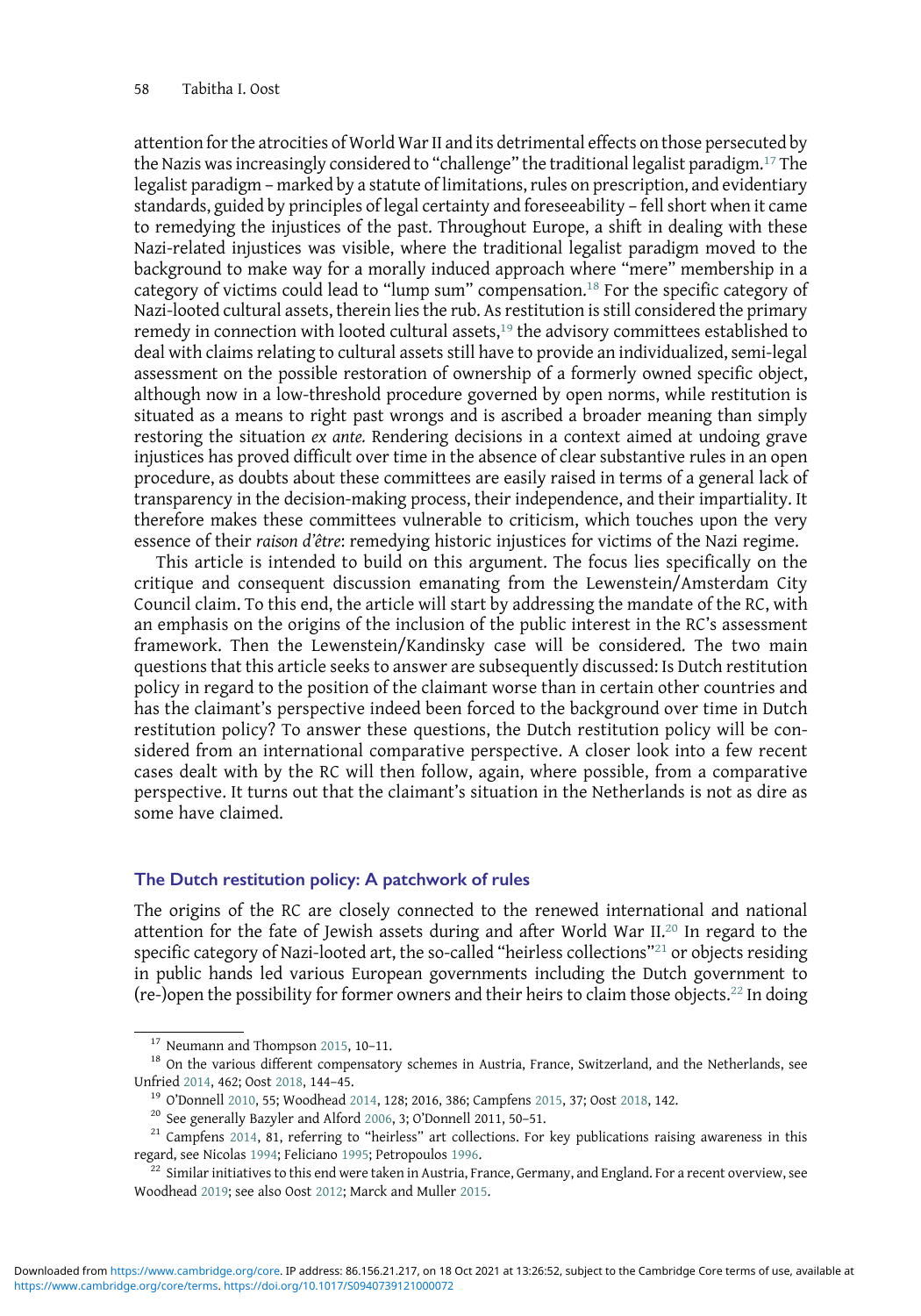this, most European countries recognized the fruitlessness of litigation for claimants due to legal barriers such as statutes of limitation and evidentiary standards, which is emphasized in the 1998 international, but legally non-binding, document known as the Washington Principles.<sup>23</sup> In November 2001, the Dutch government made the pragmatic decision to embark on a policy-induced approach rather than a strictly legal one.<sup>24</sup> It was the RC that came to embody this decision.<sup>25</sup>

## A flexible policy shaped by its national history and context

It is important to realize that the RC's mandate and its rationale emanates, for the most part, from the perceived need to act on the so-called Nederlands Kunstbezit Collectie (NK Collection).<sup>26</sup> In the years prior to the establishment of the RC, much of the discussion on the fate of Jewish assets focused on this NK Collection residing with the Dutch state, "inherited" from a special legal system of restoration of rights enacted in the Netherlands in the years immediately following World War  $II^{27}$  The collection consisted of roughly 4,000 objects that could not be, or were not, returned in the course of this first "round" of restitution<sup>28</sup> that was designed to undo the adverse impact of the years of German occupation on the Dutch economy and citizens.<sup>29</sup> The renewed attention for the persecuted

<sup>23</sup> Washington Principles.<br><sup>24</sup> Oost [2018](#page-29-0), 148–49.<br><sup>25</sup> Besluit Adviescommissie Restitutieverzoeken cultuurgoederen en Tweede Wereldoorlog, Ministerial Order no. WJZ/2001/45374(8123), Dutch Government Gazette (Staatscourant), no. 248, 21 December 2001 (Establishing Decree 2001). The Establishing Decree has been altered twice, on 14 July 2012 and again on 20 September 2018. For the latest change in 2018, see Besluit van de Minister van Onderwijs, Cultuur en Wetenschap en de Minister voor Basis- en Voortgezet Onderwijs en Media van 20 september 2018, no. 1381345 tot wijziging van het Besluit adviescommissie restitutieverzoeken cultuurgoederen en Tweede Wereldoorlog in verband met de oprichting van een Expertisecentrum Tweede Wereldoorlog en Restitutieverzoeken, alsmede enkele technische aanpassingen, Dutch Government Gazette (Staatscourant) no. 54468, 1 October 2018 (for an unauthorized translation of the consolidated version of the Decree, see [https://www.restitutiecommissie.nl/sites/default/files/Decree-textvalid](https://www.restitutiecommissie.nl/sites/default/files/Decree-textvalidfrom2-Oct-2018.pdf) [from2-Oct-2018.pdf](https://www.restitutiecommissie.nl/sites/default/files/Decree-textvalidfrom2-Oct-2018.pdf) (accessed 15 March 2021).<br><sup>26</sup> Establishing Decree 2001, Art. 2, sub. 1; see also Campfens [2014](#page-28-0), 81; Oost [2018](#page-29-0), 148. The discussion in this

paragraph goes along the same lines as the analysis in Oost [2018](#page-29-0), 146-54. It is, however, necessary for the purpose of this article to briefly recall the Dutch institutional structure as well as the developments over time as the debate on the public interest originates in the institutional structure.<br><sup>27</sup> This legislation was rather exceptional. The legislature in the Netherlands is a compound organ and an act of

Parliament requires the consent of both Parliament and government ex Article 81 Grondwet (Dutch Constitution). After the German invasion of the Netherlands in May 1940, the Dutch government, however, had fled to London, which rendered the ordinary legislative procedure impossible. The Dutch government in exile resorted to emergency powers, and, until 20 November 1945, all Dutch legislation was issued in the form of royal decrees or so-called statutory orders. These decrees were presumed to have the same status as acts of parliament and amounted to a complex system that governed the restoration of rights. In short, it provided for special executive institutions as well as a special judiciary exclusively competent to rule on disputes concerning the restoration of rights. For the purposes of this article, it would go too far to discuss this in depth. On this system in general, see, critically, Veraart [2005;](#page-29-0) Oost [2018](#page-29-0), 147n61.<br><sup>28</sup> Veraart [\(2016,](#page-29-0) 967–68), using "rounds" to designate postwar and present-day efforts in restoring legal rights

in the Netherlands and France. Oost [2018,](#page-29-0) 146.<br><sup>29</sup> It was the Dutch interpretation of the 1943 Inter-Allied Declaration that promulgated the reversal of the Nazi

deprivation of property, recognizing particularly the cultural plunder throughout Europe. The Inter-Allied Declaration is predominantly considered to announce a mere general norm of restitution in interstate terms, and it led to the enactment of various individual post-World War II restitution laws in the jurisdictions of various European countries. On the status of the Inter-Allied Declaration under international law, see O'Donnell 2011, 60; Peters [2012](#page-29-0), 145–46; Woodhead [2014,](#page-30-0) 115. For an analysis of the Inter-Allied Declaration and the different post World War II restitution laws, see Campfens [2015](#page-28-0), 16–26.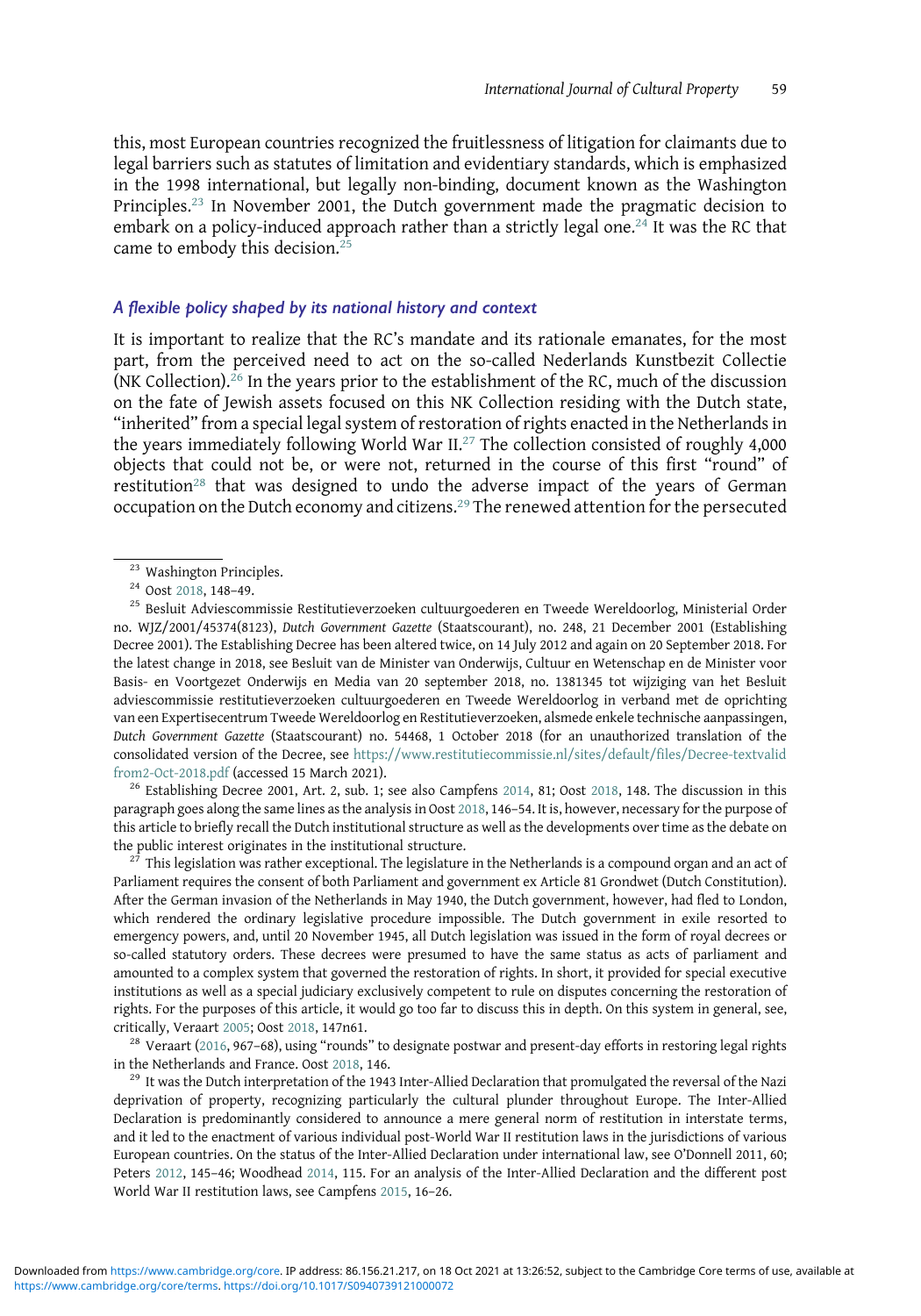groups, particularly those of Jewish descent and their belongings, increasingly caused the NK Collection to be considered "tainted" due to a possible Nazi-looting background.<sup>30</sup> At that point in time, the NK Collection was indeed cloaked in a "haze of secrecy"<sup>31</sup> as it was unclear whether, and to what extent, objects in the collection had been formerly owned by individuals belonging to Nazi-persecuted groups.

Around the turn of the millennium, a government-installed advisory committee, known as the Ekkart Committee after its chair, Rudi Ekkart, played an important role in clarifying the provenance of this NK Collection.<sup>32</sup> The main conclusion of the Ekkart Committee was that the NK Collection resulted from the "formalistic, bureaucratic, cold, and often even heartless"<sup>33</sup> manner in which the Dutch post-World War II system of restoration of rights was executed. The Ekkart Committee's conclusion played an important role in triggering a different approach to the matter of Nazi-looted art in light of the perceived need to take account of the victims' perspective. A strict, legal approach, as applied in the first "round" of restitution, which was infused with egalitarianism such that every individual was treated the same regardless of the atrocities endured during World War II, was increasingly considered undesirable when addressing historic injustices of the past.<sup>34</sup>

When the RC's Establishing Decree, a mere ministerial order, was presented to Parliament in 2001, it demonstrated that the Dutch government had let go of its initial narrow focus regarding the NK Collection.<sup>35</sup> The Dutch government acceded to Parliament's wish for a generous and comprehensive approach. <sup>36</sup> This resulted in a two-pronged task. The first task of the RC was to issue basic advisory recommendations to the minister on requests for restitution concerning the entire Dutch national art collection.<sup>37</sup> At that time, this task was subject to relaxed governmental guidelines, which largely depended on the three sets of

<sup>&</sup>lt;sup>30</sup> Oost [2018,](#page-29-0) 148; see also Oost [2012](#page-29-0), 180–81; Marck and Muller [2015,](#page-29-0) 75.<br><sup>31</sup> Translation from "waas van onduidelijkheid." Letter from the State Secretary of Education Culture and<br>Science to the Lower House, 20 May 199

 $32$  This committee was established in the fall of 1997 and formed part of the governments' endeavor to shed light on the fate of Jewish assets during and after the war. The Ekkart Committee was one of four government-installed committees around that time that researched the impact of the Nazi-looting campaign and the effectiveness of the Dutch system on the restoration of rights to undo the damage done during wartime. In chronological order, the other three committees were the Van Kemenade Committee (Contact Group for Second World War Funds – Nazi-Gold), the Scholten Committee (Financial funds – securities, bank accounts, and insurance policies), and, lastly, the Kordes Committee (Liro archives/Jewish privately owned tangible goods such as jewelry, diamonds, and household effects). A fifth committee, the Van Galen Committee, focused on another aspect of World War II; it researched the financial consequences of the Japanese occupation of the former Dutch colonies in Asia, mainly Indonesia, and the fate of Indian funds. Oost [2018,](#page-29-0) 148 n66.<br><sup>33</sup> Herkomst Gezocht/Origins Unknown [2006,](#page-29-0) 14, 28; Establishing Decree 2001, explanatory notes.<br><sup>34</sup> For one, this had to do with the fact that the system fores

could entail that a former owner would have to settle for financial compensation instead of restitution. For these and other reasons, Veraart considered the Dutch system on the restoration of rights to be flawed. See Veraart [2005](#page-29-0), 68–72, 546–47; 2016, 9.<br><sup>35</sup> Establishing Decree 2001, explanatory notes.<br><sup>36</sup> Letter of the State Secretary to Parliament, 29 June 2001, Kamerstukken II (Parliamentary Papers), 2000–1,

<sup>25839,</sup> no. 26, referring to a request from the Standing Committee for Education Cultural and Science requesting for a mediator after the English example set by the Spoliation Advisory Panel (SAP). Letter from the Standing Committee for Education Culture and Science to the Minister of Education Culture and Science, Doc. SC-01-33, 7 June 2001 (on file with the author) (Letter from the Standing Committee 2001).<br><sup>37</sup> These recommendations are not legally binding upon the minister. To date, the minister has accepted all

recommendations by the RC, albeit in the Goudstikker recommendation, restitution was awarded based on a different line of reasoning. See Recommendation Regarding the Application by Amsterdamse Negotiatie Compagnie NV in Liquidation for the Restitution of 267 Works of Art from the Dutch National Art Collection, RC 1.15, 19 December 2005, [http://www.restitutiecommissie.nl/en/summary\\_rc\\_115.html](http://www.restitutiecommissie.nl/en/summary_rc_115.html) (accessed 15 March 2021) (Goudstikker Recommendation).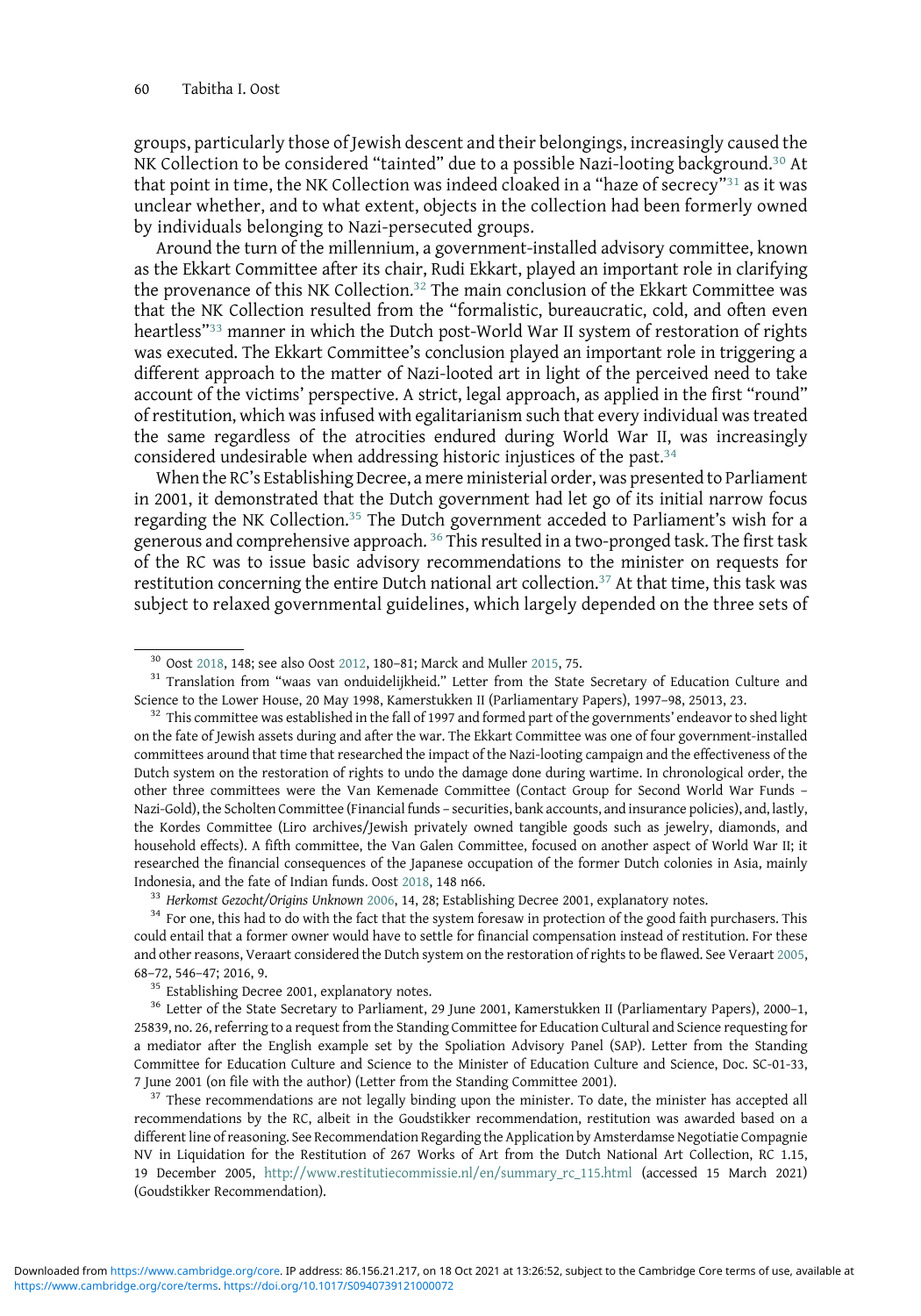recommendations issued to that end by the Ekkart Committee.<sup>38</sup> These relaxed guidelines implied, among other things, a reversal of the burden of proof on the involuntariness of the loss and relaxed standards regarding proof of ownership.<sup>39</sup> It should be emphasized here that, as part of this generous approach, not only the "tainted" NK Collection, but also all objects in the Dutch National Art Collection, were made eligible for restitution based on the renewed and liberalized government guidelines, despite their disparate provenance.<sup>40</sup>

The RC's second task was to issue opinions on ownership disputes between the "original owner" and the "current possessor which is not the State of the Netherlands."<sup>41</sup> This second task, now frequently referred to as the binding opinion procedure, was a second iteration of the generous approach.<sup>42</sup> The task was added to the RC's mandate based on the request of Parliament to provide for a committee that could act as an "independent mediator in ownership disputes," following the English example set by the Spoliation Advisory Panel (SAP) in 2000.<sup>43</sup> At that time, it was thought that the binding opinion procedure would be relevant for disputes between private individuals.<sup>44</sup> Although both the RC's tasks are founded in the "involuntary loss of possession due to circumstances related to the Nazi regime,"45 a different set of substantive rules was to govern this second task: the principles of "reasonableness and fairness." The Establishing Decree of 2001 remained silent, however, on what such an assessment-based approach might entail, although it did give the RC, in Article 4(2), the possibility to "draw up regulations for further working methods."<sup>46</sup>

The overall aim of the decision of the government to change tack in 2001 was to provide for a claimant-friendly, low-threshold, and flexible procedure to facilitate former owners and their heirs, given "the advanced age of many of the interested parties."47 A "strict legal

<sup>&</sup>lt;sup>38</sup> The policy framework concerning the Dutch National Art Collection is the result of a dialogue between the Dutch government and the Ekkart Committee. Oost [2018,](#page-29-0) 150n81; Lubina [2009,](#page-29-0) 299–312. Based on the Ekkart Committee's recommendations the Dutch restitution policy discerns between private individuals (Ekkart Recommendations 2001) and art dealerships (Ekkart Recommendations 2003). In 2004 the Ekkart Committee presented its final recommendations. The recommendations can be found at [https://www.restitutiecommissie.nl/2001\\_instell](https://www.restitutiecommissie.nl/2001_instelling_restitutiecommissie.html) [ing\\_restitutiecommissie.html](https://www.restitutiecommissie.nl/2001_instelling_restitutiecommissie.html) (accessed 15 March 2021) (Ekkart Recommendations).<br><sup>39</sup> With respect to the presumption of involuntariness of loss, this applies to private individuals in Germany from

<sup>1933,</sup> Austria from 1938, and the Netherlands from the moment of the German invasion. See Ekkart Recommendations 2001, 3.<br><sup>40</sup> The Dutch National Art Collection is primarily composed of acquisitions, bequests and gifts. The Ekkart

Commitee's provenance research however indicated that apart from the NK-collection the Dutch National Art collection also contained "tainted" objects, which was illustrated by the so-called Lieberman case concerning a painting by Max Lieberman that ended up in the Groninger Museum. See extensively Muller [2001](#page-29-0), 25.<br><sup>41</sup> Establishing Decree 2001, Art. 2, sub 2.<br><sup>42</sup> On the RC's website, the terms "binding opinions" and "binding expert opi

latter reference, see "Recommendations," Restitutiecommissie.nl, n.d., [https://www.restitutiecommissie.nl/en/](https://www.restitutiecommissie.nl/en/adviezen.html)

 $^{43}$  Letter from the Standing Committee 2001.<br> $^{44}$  Establishing Decree 2001, explanatory notes to Art. 2, where reference is made to the wish to facilitate "particulieren" (private individuals) in a dispute.

<sup>&</sup>lt;sup>45</sup> Establishing Decree 2001, Art. 2, subs 1, 2.<br><sup>46</sup> The explanatory notes of the Establishing Decree merely recall the motivation for this choice. Apart from noting the example of committees in other countries (mainly the SAP as well as "the express request of the Lower House of Parliament," no further information is shared on the actual remits of the mandate. Establishing Decree 2001, explanatory notes, Art. 2.<br> $47$  Herkomst Gezocht/Origins Unknown [2006,](#page-29-0) 28. See also Letter of the State Secretary of Education Culture and

Science, 29 June 2001, Kamerstukken II (Parliamentary Papers), 2000–1, 25839, no. 26, which contain the governments' first reaction on these first recommendations.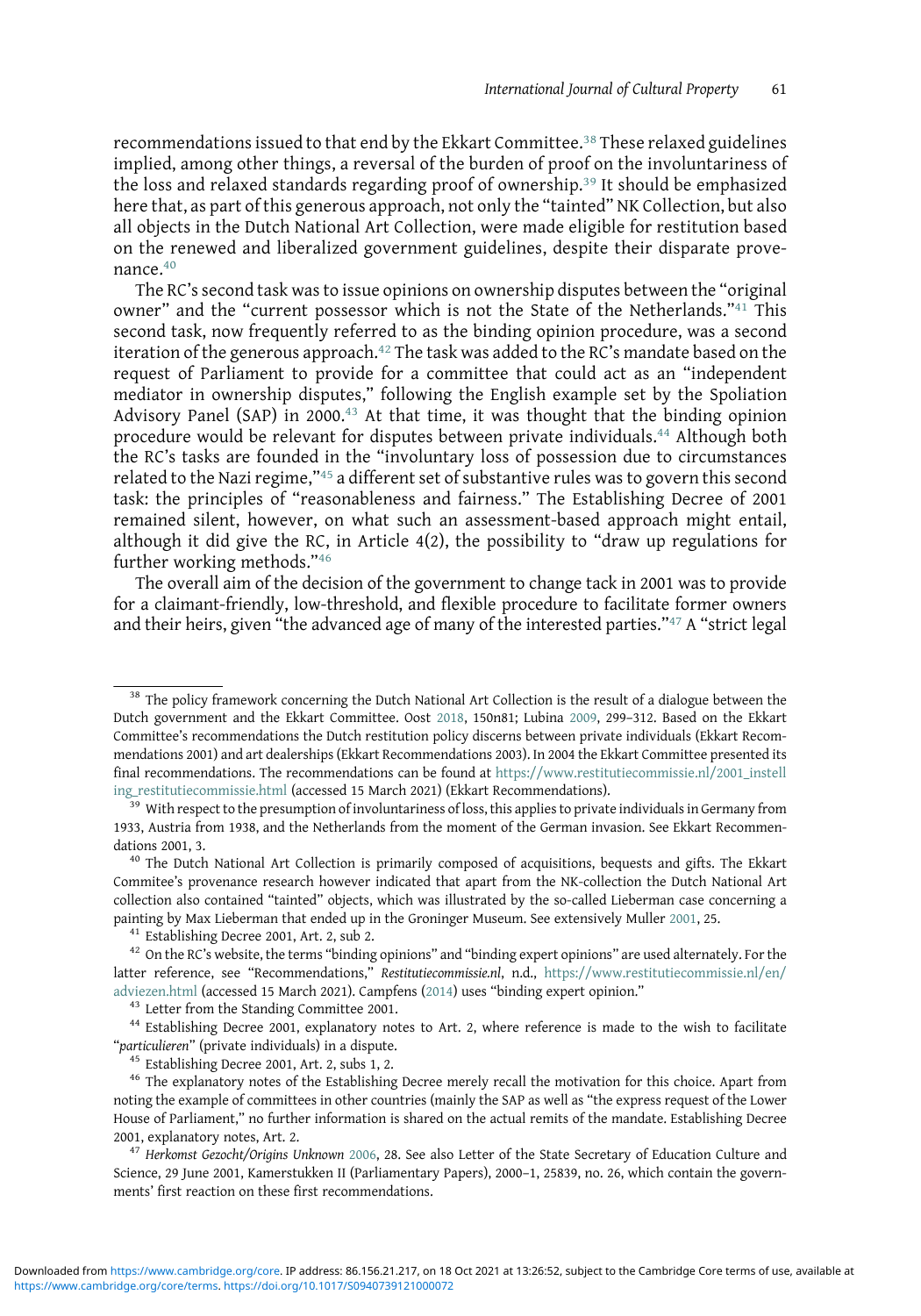approach" was "no longer acceptable."<sup>48</sup> Instead, an approach based on moral considerations was chosen to facilitate the restoration of former ownership rights, given the past atrocities during the years of the Nazi reign.<sup>49</sup>

#### Introducing the "public interest": The 2007 Regulations for the Binding Opinion Procedure

The choice for low-threshold and loosely structured proceedings to facilitate claimants has the obvious advantage of flexibility. And it is this flexibility that catalyzed a certain lack of clarity in the Dutch context. The fact is that, in the Netherlands, the applicable procedure, as well as the applicable substantive assessment framework, has been subject to various changes over time.50 There was an important change relating to the RC's second task in the binding opinion procedure, with the public interest being introduced as an element of the committee's assessment yardstick. The rules relating to this procedure were published in 2007, six years after the establishment of the RC, in the so-called Regulations for Opinion Procedure.<sup>51</sup> Only in 2006 were two cases brought before the RC concerning objects that were not held by the state, thus prompting further clarification of the principles of reasonableness and fairness.<sup>52</sup> In 2007, therefore, the RC asserted the possibility granted in Article  $4(2)$  of the Establishing Decree. Based on the Regulations for Opinion Procedure, claims relating to the second task of the RC were to be dealt with on the basis of a weighing of interests between the former and the current owners. The opinions resulting from this weighing of interests would be issued in the form of a legally binding settlement agreement based on Article 7:900 of the Dutch Civil Code.53 In regard to the relevant interests, the RC elucidated in Article 3 of the Regulations for Opinion Procedure that, among other things, it not only may take into account the "significance of the work to the former owner" but also consider the position of the current owner. Here, the possible good-faith acquisition of a work, the "significance" of a work to the current owner, and, generally, the "significance of a work to public art collections" may be included in the RC's weighing of interests. This weighing of interests went hand in hand with flexibility in terms of potential remedies. Whereas for the NK Collection a positive recommendation could only lead to restitution, based on the Regulations for Opinion Procedure, the RC could award any possible solution it deemed fit.<sup>54</sup>

It should be noted that the Regulations for Opinion Procedure were drafted in a time marked by "questions" that "gradually started emerging in the media about the legitimacy of returning looted items of cultural value."<sup>55</sup> These questions related to the course of events

[tem/files/Regulations2019.pdf](https://www.restitutiecommissie.nl/en/system/files/Regulations2019.pdf) (accessed 15 March 2021) (Regulations for Opinion Procedure).<br><sup>52</sup> Until 2006, the cases dealt with by the RC exclusively concerned objects from the Dutch National Art Collection, mostly involving NK-objects. Advisory Committee on the Assessment of Restitution Applications for Items of Cultural Value and the Second World War [2006](#page-28-0), 10–11.<br><sup>53</sup> Regulations for Opinion Procedure, Art. 2, sub. 2. The RC can also promote a settlement between the parties

however, yet, the RC has never been requested to act in this capacity.<br><sup>54</sup> The word "significance" (as a translation of the Dutch word "belang") follows from the English translation of

 $^{48}$  Quoting the English translation of the Establishing Decree 2001, explanatory notes.<br> $^{49}$  Denominated as a shift in paradigms in dealing with Nazi-related injustices in Oost [2018,](#page-29-0) 142–45.<br><sup>50</sup> The following analys undergone. <sup>51</sup> In 2007, the Regulations for Opinion Procedure for Opinion Procedure under Article 2, paragraph 2, of the

Decree Establishing the Advisory Committee on the Assessment of Restitution Applications for Items of Cultural Value and the Second World War were created. A revised version was published on 28 November 2019. See Regulations Binding Expert Opinion Procedure, 28 November 2019, [https://www.restitutiecommissie.nl/en/sys](https://www.restitutiecommissie.nl/en/system/files/Regulations2019.pdf)

Regulations for Opinion Procedure, Art. 3, sub. g. On possible solutions or remedies, see Oost 2018, 153; Regulations for Opinion Procedure, Art. 11.<br><sup>55</sup> Advisory Committee on the Assessment of Restitution Applications for Items of Cultural Value and the Second

World War [2007](#page-28-0), 10.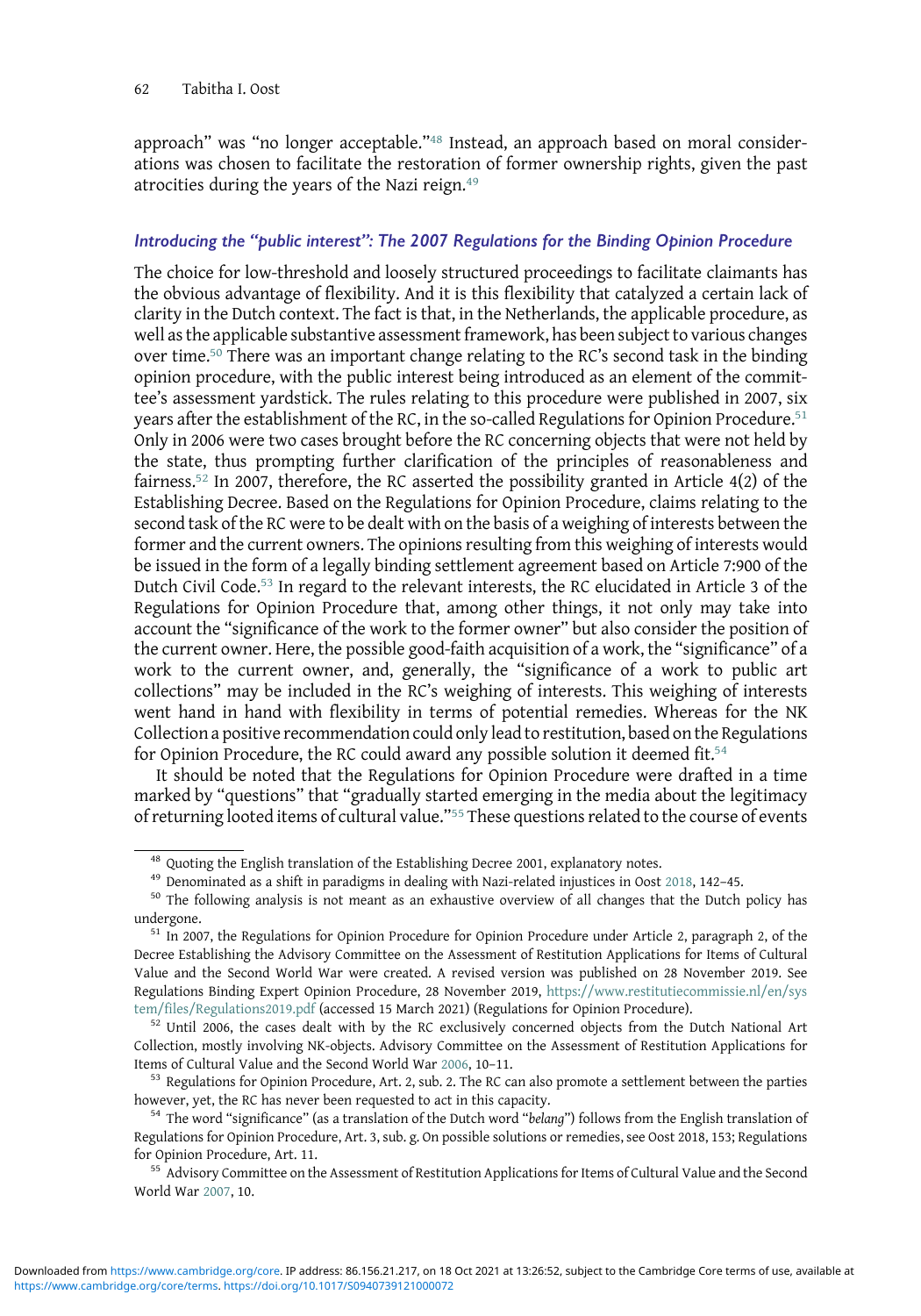in one of the renowned Dutch high-profile claims, concerning the heirs of Jacques Goudstikker and the RC's Goudstikker Recommendation,<sup>56</sup> which was issued in December 2005, giving rise to critique in the Netherlands.<sup>57</sup> Based on the Goudstikker Recommendation, restitution of over 200 artworks was awarded to Marei von Saher, the rightful heir of art dealer Jacques Goudstikker. Marei von Saher consequently auctioned off large parts of the Goudstikker collection.<sup>58</sup> Furthermore, von Saher had no consanguine relationship with the Goudstikkers, nor had she even known Jacques Goudstikker. She was the wife of Jacques Goudstikker's only son Edouard.<sup>59</sup> In short, within the Netherlands, the moral value of restitution of looted artworks was publicly challenged because it led to the deaccessioning of artworks of value not only because of the financial consequences but also in view of Dutch cultural heritage.<sup>60</sup> This concern about the latter's interest was consistent with, and enshrined in, the then applicable Cultural Heritage Preservation Act and, therefore, in the broader context of the protection of cultural objects, certainly no novelty.<sup>61</sup> However, as mentioned above, the RC's second task was rather explicitly situated in the context of a dispute between private individuals and the guidance sought in the sphere of private law principles of reasonableness and fairness, which are also therefore logical.<sup>62</sup> It thus remains to be seen whether the inclusion of this strong public connotation in the explanation of the principles of reasonableness and fairness was foreseen at the time of the establishment of the RC.

# The inclusion of the "public interest" in a changing landscape of applicable rules $63$

The choices made in the Regulations for Opinion Procedure did not give rise to concern; nor did the first binding opinions that were rendered on the basis of the Regulations in

Pieter den Hollander, about the Goudstikker collection. She and her husband, Jacques Goudstikker's son, never talked about the war with Goudstikker's widow, Jacques' mother and her mother in law, Dési Goudstikker-Von Halban. On this story, see extensively Den Hollander [2007](#page-28-0); see also Henny de Lange, "De strijd van de erven Goudstikker," Trouw, 28 December 2006. <sup>60</sup> It is noted here that the RC's recommendation also received legal criticism, mainly from Veraart, who argued

that the RC ignored the fact that the Goudstikker claim had already been settled between 1945 and 1999. These legal decisions seem the primary reason for the state secretary not to follow the RC's motivation in its recommendation for restitution. For the criticism, see Veraart [2010](#page-29-0), 19–21.<br><sup>61</sup> In a regime governed by Arts. 2, 3, 7 for movable property. The Cultural Heritage Preservation Act (Wet

Behoud Cultuurbezit) is now subsumed in the Wet van 9 December 2015, houdende bundeling en aanpassing van regels op het terrein van cultureel erfgoed (Erfgoedwet), which came into force in 2016, Dutch Bulletin of Acts and Decrees (Staatsblad), no. 511, 18 December 2015 and no. 14, 12 January 2016. For an official English translation see <https://www.cultureelerfgoed.nl/publicaties/publicaties/2016/01/01/heritage-act-2016> (accessed 15 March 2021) (Heritage Act). 62 Establishing Decree 2001, explanatory notes, Art. 2. 63 It bears repeating that the analysis in this section is based on currently applicable, and not future, policy.

 $56$  Goudstikker Recommendation.<br> $57$  As mentioned, only the Goudstikker Recommendation was not followed by the state secretary. Restitution did take place, but it was based on the state secretary's own motivation. See "Summary," RC 1.15, 20 December 2005, restitutiecommissie.nl, [http://www.restitutiecommissie.nl/en/summary\\_rc\\_115.html](http://www.restitutiecommissie.nl/en/summary_rc_115.html) (accessed 15 March 2021).<br><sup>58</sup> This was at least partially due to the high legal fees that Marei von Saher owed her lawyers. At the Christie'

auction in April 2007, masterpieces such as Rivierlandschap met Veerpont from Salomon van Ruysdael previously on display at the Rijksmuseum and the portrait of Jean le Gouche, by Johannes Cornelisz Verspronck, previously on display at the Frans Hals Museum, were sold. Other sold items were by Jan van Goyen, Philips Koninck, Isaac van Ostade, Jacob van Oostsanen, Jacob van Ruisdael, Neri di Bicci, and Pietro Longhi. Numerous articles were published in various Dutch newspapers in this regard. See, for example, "Groot deel Goudstikkercollectie wordt geveild," Volkskrant, 22 February 2007; "Groot deel collectie Goudstikker op veiling Christie's," NRC, 22 February 2007. <sup>59</sup> It took Marei von Saher until 1997, a year after the death of her husband to learn, via the Dutch journalist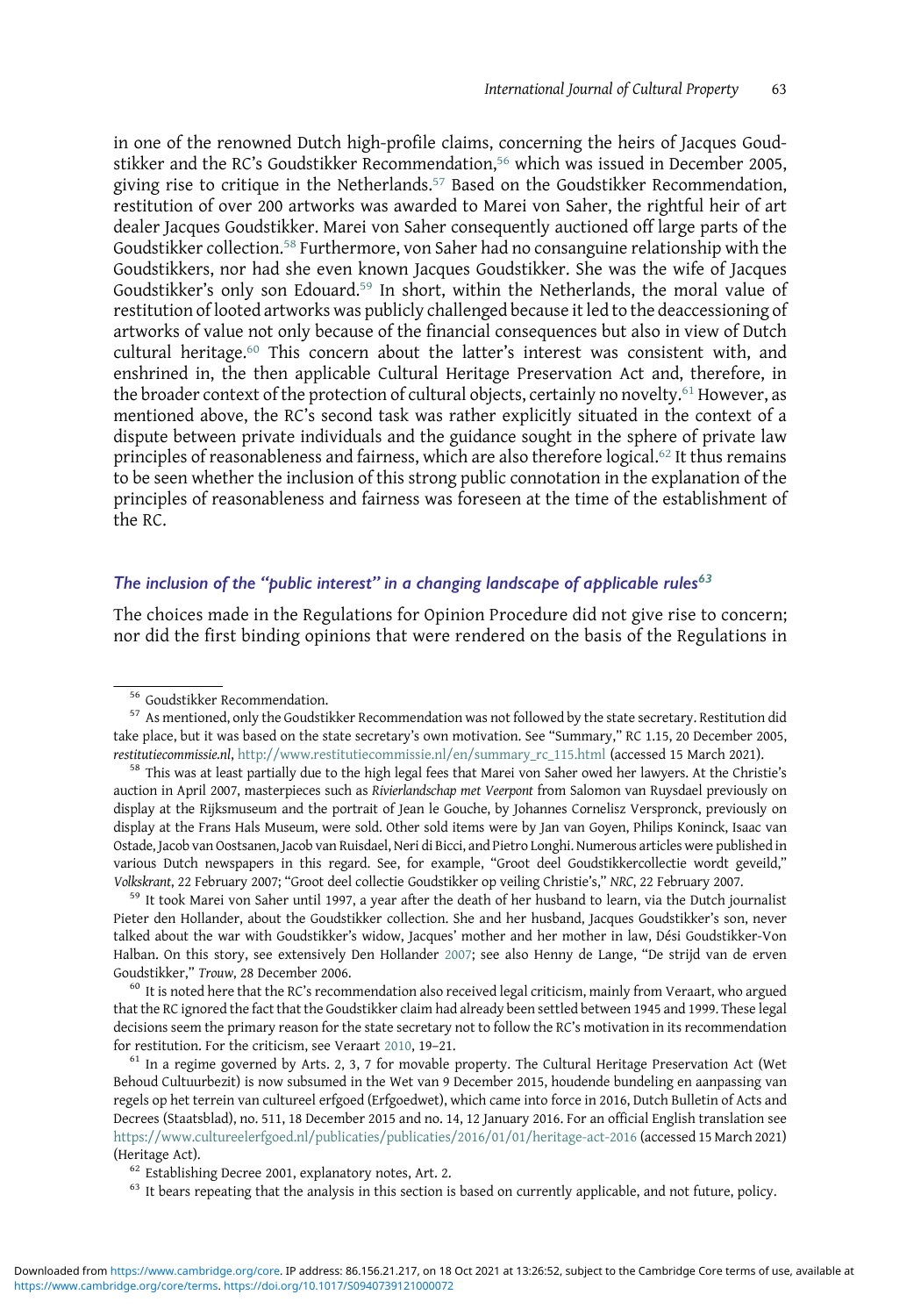2008.<sup>64</sup> The binding opinions issued in 2013 in the case of the heirs of Jewish businessman Richard Semmel led to the first critical questions regarding the weighing of interests and, particularly, how the assertion of the public interest could play out. The criticism of the Semmel case was due, in part, to the fact that two separate assessment frameworks were in effect side by side. Already in 2009, the RC had issued its first positive recommendation for restitution to the Semmel heirs, who had requested restitution of an object in the NK Collection. According to the RC, Semmel had involuntarily lost possession of the object in 1933 in order to finance his flight from Germany to the Netherlands.<sup>65</sup> When the Semmel heirs asked for restitution of four other objects a few years later, these requests were dealt with under the binding opinion procedure since the objects were not included in the Dutch National Art Collection but owned by foundations (museums) and municipalities.<sup>66</sup> In two of these bindings opinions, the Semmel heirs' requests for restitution were rejected despite the fact that the circumstances of the loss of possession, which led to the 2009 positive restitution recommendation, were exactly the same. Since the RC had to weigh the relevant interests, it came to the conclusion that the objects in question were too vital to the collection to be returned; the interests of the heirs were superseded due to their weak emotional link to the claimed objects.<sup>67</sup> This conclusion was not well received by the Semmel heirs;<sup>68</sup> the mere location of an object meant that the work's significance to a publicly accessible art collection could outweigh the conclusion that a loss had been incurred due to Nazi persecutory measures.<sup>69</sup>

The confusion about the two separate assessment frameworks was an important factor in another substantial change being made to Dutch restitution policy. In 2012, the state secretary announced that there would be a phased unification of the policy<sup>70</sup> to end the

government. An ad hoc advisory committee of the Council of Culture was specifically assigned this task and

<sup>&</sup>lt;sup>64</sup> Three binding opinions were issued in 2008, two relating to Flersheim heirs and another one on the Goudstikker collection. Binding Advice Concerning the dispute over the Restitution of the Painting A Prayer before Supper by Jan Toorop from the estate of E. Flersheim, currently in the possession of the Zeeuwse Museum Foundation, RC 3.45, 7 April 2008; Binding Advice Concerning the Dispute over the Restitution of the Painting Thames at London by Jan Toorop from the Estate of E. Flersheim, Currently in the possession of Rotterdam Municipal Council, RC 3.48, 3 March 2008. These binding opinions were well received in the Netherlands. See Advisory Committee on the Assessment of Restitution Applications for Items of Cultural Value and the Second World War [2008,](#page-28-0) 82n59. For the Goudstikker opinion, see Binding Advice Concerning the Dispute over The Marriage of Tobias and Sarah by Jan Steen, RC 3.93, 8 October 2008.<br><sup>65</sup> Recommendation regarding Semmel, RC 1.75, 1 July 2009, para. 9.<br><sup>66</sup> Binding Advice Concerning Christ and the Samaritan Woman at the Well by B. Strozzi, RC 3.

<sup>(</sup>Semmel/De Fundatie), object owned by the Foundation Hannema de Steurs (Museum "de Fundatie"); Binding Advice Concerning Madonna and Child with Wild Roses by Jan van Scorel, RC 3.131, 25 April 2015 (Semmel/Centraal Museum), object owned by the municipality of Utrecht; Binding Advice Concerning the Landing Stage by M.F. van der Hulst, RC 3.126, 25 April 2015, object owned by Stichting Kunstbezit en Oudheden Groninger Museum (Groninger Museum); Binding Advice Concerning Stag Hunt in the Dunes by Gerrit Claesz Bleker, RC 3.127, 25 April 2015, object owned by the municipality of Haarlem.<br><sup>67</sup> Semmel/De Fundatie and Semmel/Centraal Museum; Oost [2018](#page-29-0), 163.<br><sup>68</sup> Catherine Hickley, "Heirs Outraged as Dutch Panel Rejects Nazi-Era Art Claim," *Bloomber* 

[www.bloomberg.com/news/2013-05-08/heirs-outraged-as-dutch-panel-rejectsnazi-era-art-claim.html](http://www.bloomberg.com/news/2013-05-08/heirs-outraged-as-dutch-panel-rejectsnazi-era-art-claim.html) (accessed 15 March 2021).<br><sup>69</sup> The heirs tried their luck in court based on 7:904 of the Dutch Civil Code, which in the end did not bring them

any further. Although the binding opinion in Semmel/Centraal Museum was quashed by the judge on fundamental procedural errors, the judge could only refer the heirs back to the RC. From a strictly legal perspective, the ownership rights of the municipality were unassailable and, thus, a further legal procedure would be without avail. For the judgment of the municipal district court of Midden-Nederland, see Plaintiffs v. Municipality of Utrecht, ECLI:NL:RBMNE:2014:6833 (District Court Midden Nederland, 10 December 2014). On the further course of events and the heirs' doubts about the RC's impartiality, see Oost [2018](#page-29-0), 169–71.<br><sup>70</sup> Like the liberalized government policy set forth from 2001, this change was based on advice sought by the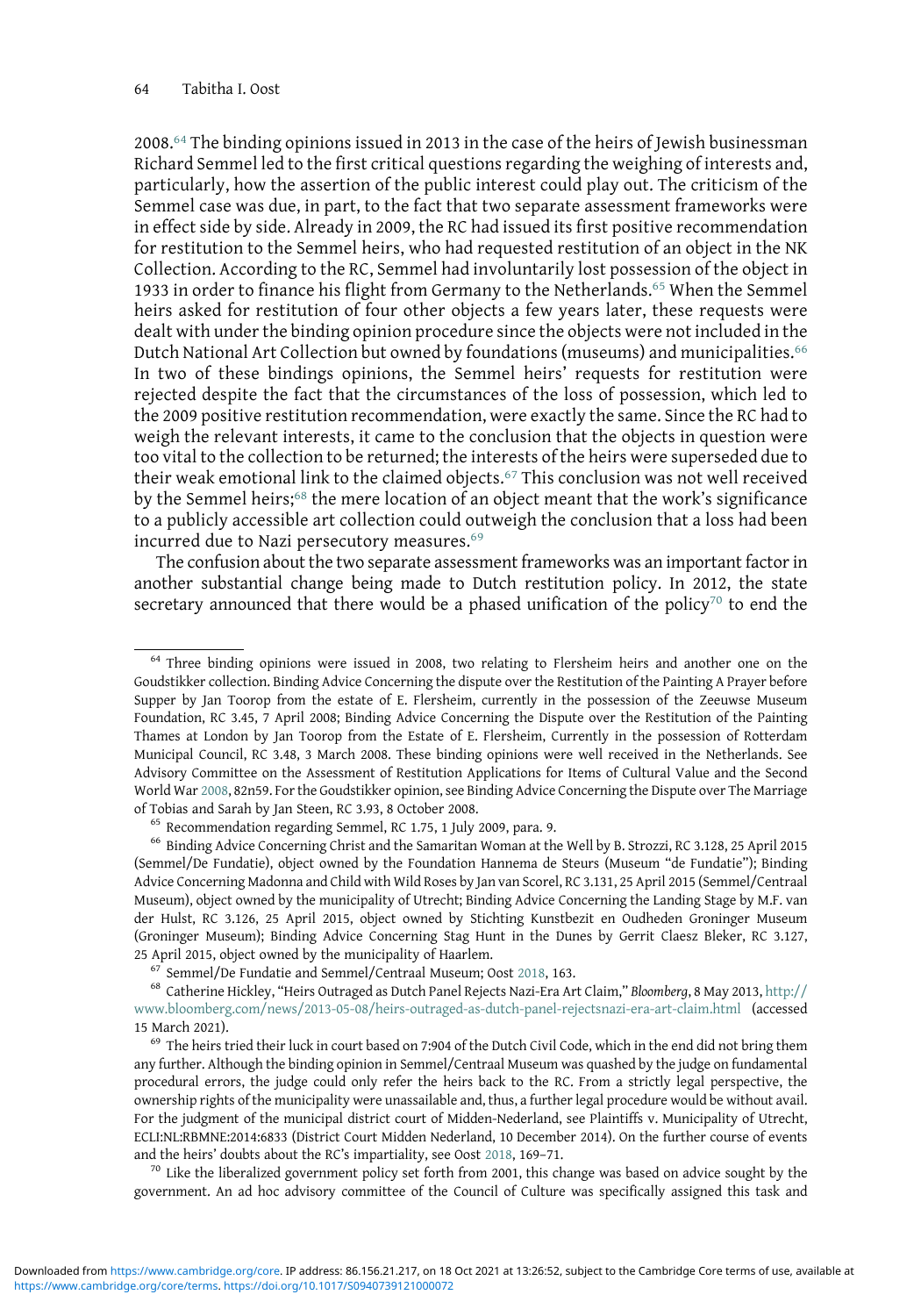coexistence of two separate assessment frameworks and the differing treatment of objects merely depending on their location.<sup>71</sup> As of 19 July 2012, the objects in the Dutch National Art Collection that were not designated as part of the NK Collection were to be assessed on the basis of the principles of reasonableness and fairness. Whereas, in 2001, the wish for a generous policy led the government to decide to expand the range of eligible objects from only the NK Collection to the entire Dutch collection, this decision was now reversed to account for the differences in the provenance of the objects. The state secretary stressed that, unlike the NK Collection, other objects in the Dutch National Art Collection had been acquired via "normal channels" such as auctions and bought in good faith.<sup>72</sup> The liberalized government guidelines were now considered less suitable for dealing with claims concerning these objects, as they left no room to consider the differences in the provenance of these objects nor any flexibility in terms of the available remedies.

The second tranche of unification was set for 30 June 2015, which meant that the NK Collection was also to be dealt with on the basis of the principles of reasonableness and fairness. Here, the motivation given was that the liberalized policy did not "need to be drawn out indefinitely," thus implying that a conclusion of involuntary loss due to the Nazi regime would not necessarily lead to a recommendation for restitution.<sup>73</sup> That said, the state secretary generally emphasized at the same time that a weighing of interests was less suitable when the current possessor could have or should have known about the "tainted" provenance of the claimed object. It was however left to the discretion of the RC to deal with this in individual claims.<sup>74</sup>

On a final note, it should be mentioned that the necessity of these considerable changes originated in certain assumptions that had currency around the time of the establishment of the RC. As time passed, those assumptions proved to be wrong. For one thing, it was thought that the liberalized restitution policy was only a temporary measure. The expectation was that the RC would remain in function for about three to five years; it was estimated that it would deal with perhaps 30, but no more than 50, cases.<sup>75</sup> The choice for a flexible, lowthreshold procedure guided by open norms tallied well with this expectation, given the claimants' perspective. In 2012, when the unification of the restitution policy was announced, 10 years after the establishment of the RC, it became clear that discussion of

consisted of the same members as the Ekkart Committee that advised the Dutch government between 1997 and 2005. For the advice (only in Dutch), see Raad voor Cultuur, Appendix (bgl-174352), 25 January 2012, Kamerstukken II (Parliamentary Papers), 2011–12, 25839, no. 41. For a summary in English, see Advisory Committee on the Assessment of Restitution Applications for Items of Cultural Value and the Second World War [2012,](#page-28-0) 12–16. <sup>71</sup> In this regard, see the motivation relating to the wish to avoid "possible confusion" for claimants. See Letter

from the State Secretary of OCW to the Lower House with His Response to the Advice of the Council for Culture about the Restitution Policy in Regard to Items of Cultural Value, 22 June 2012, Kamerstukken II (Parliamentary Papers), 2011-12, 25839, no. 41, 5 (Letter from the State Secretary 2012).<br><sup>72</sup> Letter from the State Secretary 2012, 2-3; Oost [2018](#page-29-0), 150.<br><sup>73</sup> Quotation from the Council of Culture's advice on the basis of which the stat

accordingly. Letter from the State Secretary 2012, 5. <sup>74</sup> Letter from the State Secretary 2012, 5–6; see also Establishing Decree 2001, which was amended in 2012 to

include Art. 2, sub. 6, where it is explicitly expressed that, as of 2012, the "committee attaches great importance to the circumstances of the acquisition by the possessor and the possibility of knowledge of the suspicious origin at the time of the acquisition of the cultural object in question." In 2015, the chair of the RC stated that the Ekkart Recommendations were by all means not stored in the archives, indicating that these recommendations still play an important role in the RC's decisions. Foreword by the Chairman Willibrord Davids, Advisory Committee on the Assessment of Restitution Applications for Items of Cultural Value and the Second World War [2015,](#page-28-0) 5–6; Oost [2018,](#page-29-0) 152–53.

<sup>&</sup>lt;sup>75</sup> This number is mentioned in several official documents, including, for example, Establishing Decree 2001, explanatory notes; Kamerstukken II (Parliamentary Papers), 2001–2, 25839, no. 28, 7.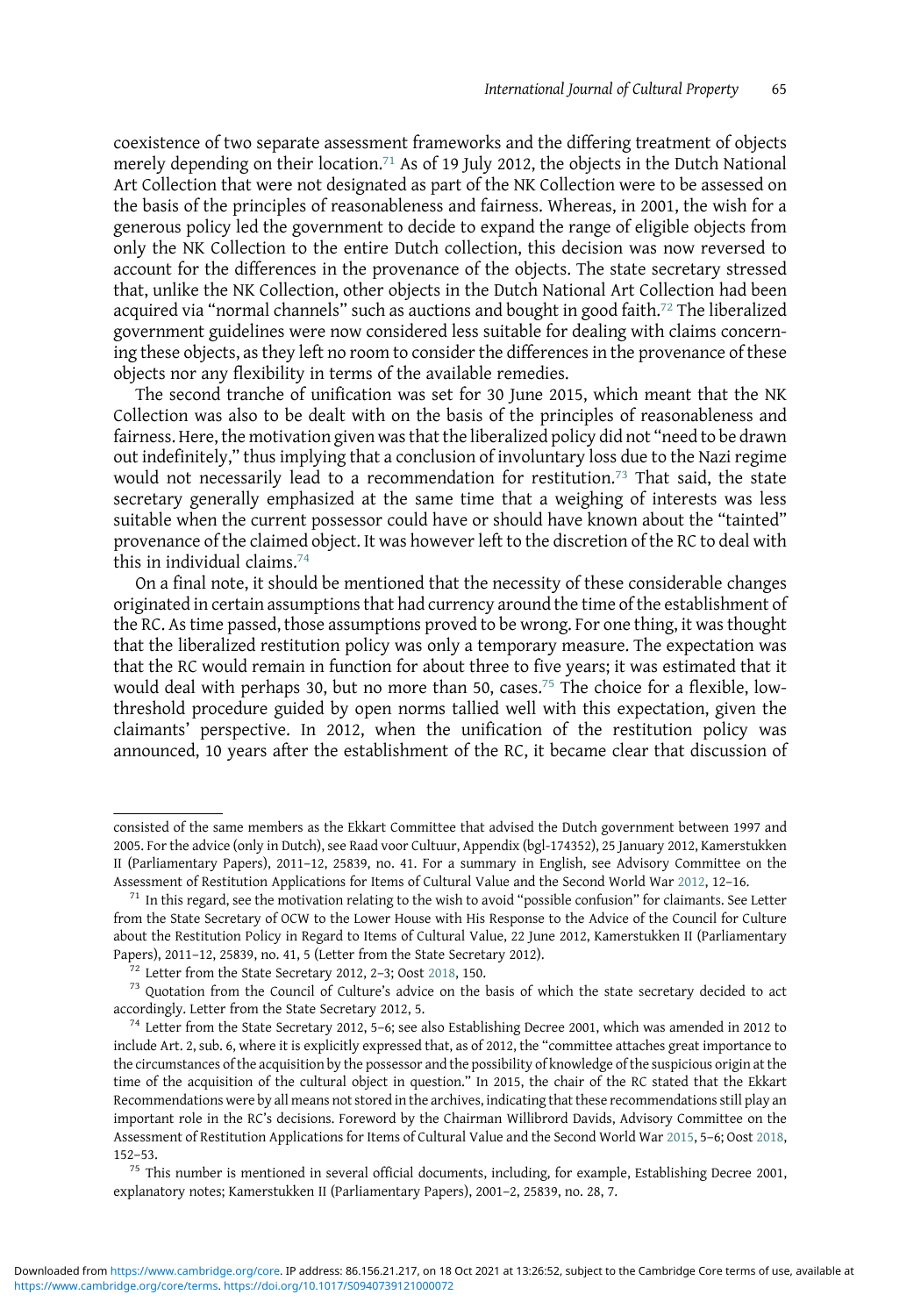a possible end term for the policy had been given up on.<sup>76</sup> In the meantime, the flexible nature of the policy allowed a constantly changing set of rules to be applied, which, as the Semmel case showed, marked the Dutch policy, as such, with "blind spots" and, accordingly, with confusion.<sup>77</sup> Besides, the "increased legalization" of claims, which meant the increased involvement of lawyers working on a no-cure-no-pay basis, only added to the confusion. Restitution has remained the sole focus of the procedures at the RC despite the flexibility in terms of remedies and a possibly anticipated mediatory role, which was an important rationale for the changes in 2012.<sup>78</sup> The procedure is increasingly thought to be litigious and has been criticized for lacking in traditional legal guarantees such as independence and impartiality.<sup>79</sup> The previous discussion of the origins of the RC has shown, however, that the procedure at the RC was explicitly not intended to provide a venue comparable to traditional legal adjudication.

Also, whereas in 2001 it was assumed that the RC's second task was to issue opinions relevant to disputes between traditional private parties, of the 20 binding opinions, $80$  only one concerned a dispute between two private individuals.<sup>81</sup> The RC's duty to issue binding opinions has mainly been exercised vis-à-vis museums (legally organized as foundations, which are entities governed by private  $law$ ), $82$  municipalities, and provinces whenever the

proceedings. The fact that the Dutch RC approached the municipality for a transcript of the judgment of the municipal court was argued to be "inconsistent," considering the RC's "judicial function" and a display of bias by the RC. Letter to the Minister of Education Culture and Science from the Legal Representatives of the Semmel Heirs, 16 January 2015 (on file with the author); see also Oost [2018](#page-29-0), 170–71. Similar arguments have been advanced by the representatives of the Lewenstein heirs. See "Erven beschuldigen de Restitutiecommissie van 'partijdigheid' bij teruggave oorlogskunst," NRC, 14 January 2020.<br><sup>80</sup> For the latest overview of opinions, see Advisory Committee on the Assessment of Restitution Applications for

Items of Cultural Value and the Second World War [2019](#page-28-0), 20.<br><sup>81</sup> The dispute was about the possible division of the sales proceeds of the painting Road to Calvary and did not

concern a request for restitution. Both parties agreed that the painting was involuntarily lost due to the Nazi regime, given that it was part of the trading stock of the art dealership Margraf, which was owned by Jakob and Rosa Oppenheimer, who were targeted by the Nazis from the start of the Nazi reign. The RC held that the owner's share should be twice that of the Oppenheimer family, as the current owner's right of ownership carried the most weight for the committee, taking into account that the painting was bought in good faith at a jumble sale. As it was clear that the Road to Calvary was a looted work of art, the RC held that this brought forth a moral obligation toward the Oppenheimer family. See Binding Advice Concerning the Dispute over the Painting Road to Calvary, RC 3.95, 3 May 2010. It is noted here that the UK's SAP took a different view on the circumstances of the Oppenheimer heirs' loss. Report of the Spoliation Advisory Panel in Respect of an Oil Painting by Pierre-Auguste Renoir, "The coast at

cagnes," Now in the Possession of Bristol City Council, HC 440, 16 September 2015 (Bristol CC/Margraf Claim).<br><sup>82</sup> On the various types of museums in the Netherlands, ranging from private museums to municipal and provincial museums see, "In samenpraak: Suggesties voor het contact tussen musea en gemeenten," 2015, 11–15 (only in Dutch), [https://www.museumvereniging.nl/media/publicationpage/publicationFile/\\_mv\\_samenspraak\\_](https://www.museumvereniging.nl/media/publicationpage/publicationFile/_mv_samenspraak_def.pdf) [def.pdf](https://www.museumvereniging.nl/media/publicationpage/publicationFile/_mv_samenspraak_def.pdf) (accessed 15 March 2021). This categorization relates to the provenance of the collection of the museums as well as the legal question of ownership.

<sup>&</sup>lt;sup>76</sup> Letter from the State Secretary 2012, 5; By the time this article is published, the RC has been active for almost 20 years and has issued well over 160 recommendations and opinions.<br><sup>77</sup> One of the conclusions of Bureau Berenschot, a Dutch management consulting firm, which conducted a review

on the functioning of the Dutch RC at the request of the minister in 2015. Oost [2018](#page-29-0), 164; Bureau Berenschot, "Een toekomstgericht restitutiebeleid: Over een duurzame, transparante en onomstreden organisatie rondom restituties," 2015, [https://www.rijksoverheid.nl/documenten/rapporten/2015/05/01/een-toekomstgericht-resti](https://www.rijksoverheid.nl/documenten/rapporten/2015/05/01/een-toekomstgericht-restitutiebeleid) [tutiebeleid](https://www.rijksoverheid.nl/documenten/rapporten/2015/05/01/een-toekomstgericht-restitutiebeleid) (accessed 15 March 2021).<br><sup>78</sup> On the "legalization" of claims, see Letter from the Minister of Education Culture and Science to Parliament,

<sup>4</sup> October 2016, Kamerstukken II (Parliamentary Papers), 2016–17, 25839, no. 42. The Kohnstamm Committee recently urged the RC to take a more active approach towards mediatory solutions, especially relating to objects acquired in good faith. Kohnstamm Committee 2020, 29–30.<br><sup>79</sup> Demonstrated by correspondence between the Semmel heirs' lawyer and the minister after the court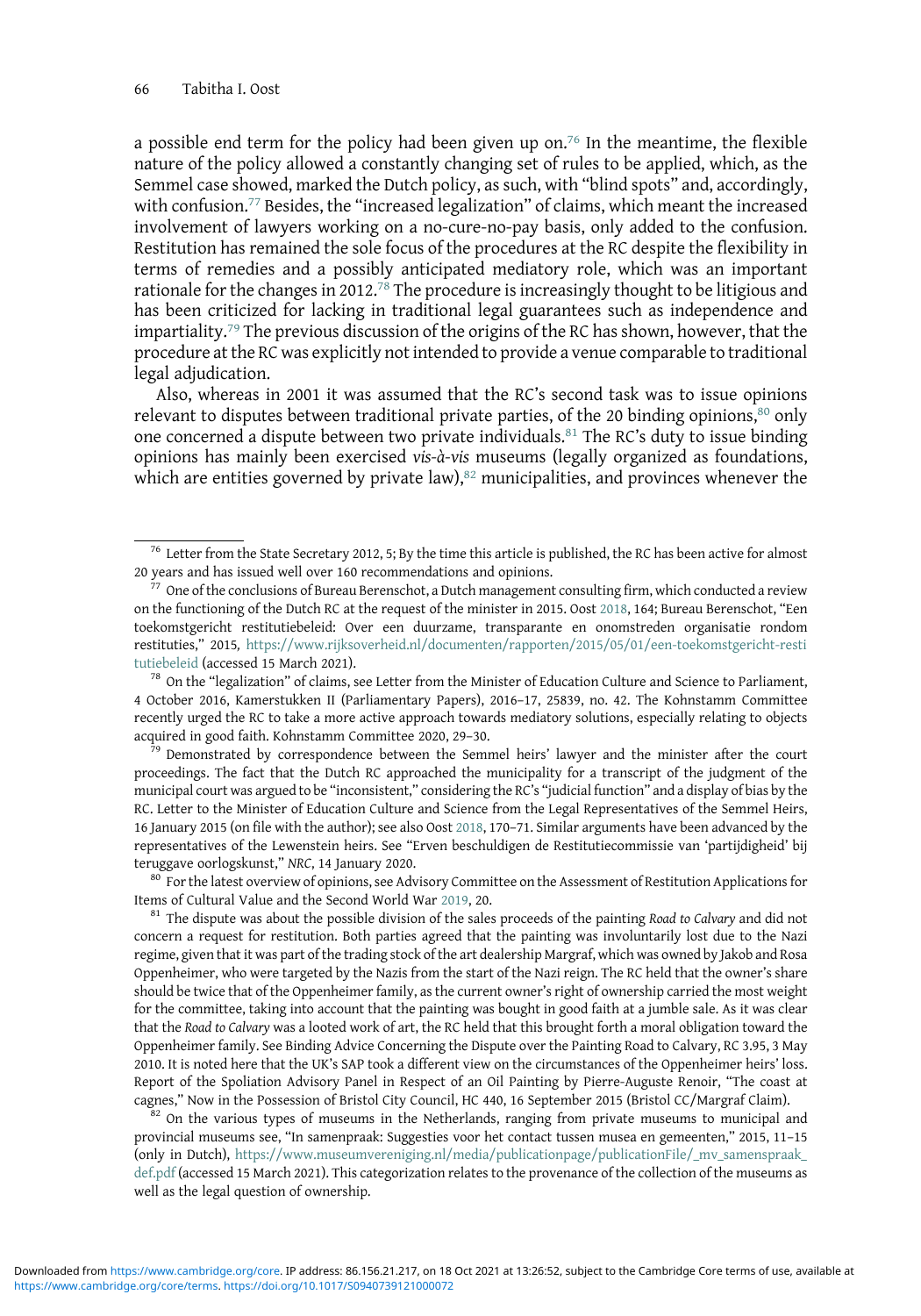public interest has been asserted and factored into the RC's considerations.<sup>83</sup> The substantive difference in assessment frameworks between objects that all have a public connotation has proven hard to explain, as illustrated by the Semmel case. The fact that, due to the unification of the restitution policy, the Regulations for Opinion Procedure now has the upper hand in dealing with claims, only adds grist to the mill and confusion for claimants. In addition, since the RC itself drafted these Regulations, the democratic legitimacy of the document can rather easily be argued as being weak.<sup>84</sup>

Given this preponderance accorded to the public interest, one last development needs to be mentioned here, and it only adds to the confusion about the Dutch restitution policy. In 2016, the new Dutch Heritage Act came into force, which contains a protective system meant to preserve Dutch cultural heritage.<sup>85</sup> When the disposal of an object held in a public collection is being considered, a recommendation from the Protection Worthiness Assessment Committee (Toetsingscommissie Beschermwaardigheid, or TCB) must be sought to assess the indispensability and irreplaceability of the object.<sup>86</sup> It seems that this law does not need to be a liability for the effectuation of a positive recommendation on restitution, due to the non-legally binding status of the recommendation and the discretionary power of the public actors involved. During the parliamentary debate on the Heritage Act, the minister indicated that a recommendation from the RC would constitute a guiding principle in the assertion of the discretionary power.<sup>87</sup> However, the omission of the legislator in this regard caused haziness on the possible implications for the Dutch restitution policy. It would have been more clear-cut if the legislator had at least included the RC's recommendations and opinions in that legal framework.<sup>88</sup>

<sup>&</sup>lt;sup>83</sup> Provenance research conducted under the auspices of the Netherlands Museums Association, again led by Rudi Ekkart, had an important bearing in this regard. For more information, see Museale Verwervingen, "About the<br>Investigation," http://www.musealeverwervingen.nl/en/36/about-theinvestigation/ (accessed 15 March 2021).

 $84$  Establishing Decree, Art. 4, sub. 2. The minister did accept these Regulations as "a basic principle." Advisory Committee on the Assessment of Restitution Applications for Items of Cultural Value and the Second World War [2008](#page-28-0), 5. In contrast, the first task of the RC was subject to poignant discussions in Parliament between 1997 and 2001.

<sup>&</sup>lt;sup>85</sup> The Heritage Act harmonized various acts and separate sets of regulations regarding the protection and preservation of Dutch cultural heritage. See Cultural Heritage Agency, "1.2 Reasons for a single Heritage Act," 41, <https://cultureelerfgoed.nl/sites/default/files/publications/heritage-act-2016.pdf> (accessed 15 March 2021).  $86$  See Heritage Act, Arts. 4.19, 4.20, on the scope of the TCBs advice and rules on the composition as wel

safeguards for its independence.<br><sup>87</sup> "Ik hecht eraan dat in voorkomende gevallen kunst nog steeds teruggegeven wordt waar die in verkeerde

handen is gekomen." Answer of Minister Jet Bussemaker on MP Van Veen's Question on the Relation between the RC's Mandate and the Heritage Act, Handelingen TK (Parliamentary Proceedings Second Chamber), 2014–15, no. 90, 21, 90-20-37; Oost, 2018, 153. In 2019 the RC dealt with this issue in a claim submitted after July 2015 concerning two NK-objects. The TCB deemed the works worthy of protection within the meaning of the Heritage Act. The minister consequently requested the RC to take this into account. The RC however stated not to have a task in the Dutch Heritage Act and noted that although it may take this into account on the basis of principles of reasonableness and fairness, there was no reason to do so in this case as the involuntariness of loss was sufficiently plausible. Recommendation regarding Lierens, RC 1.69, 16 April 2019, para. 22 (Lierens Recommendation). <sup>88</sup> The Kohnstamm Committee referred, albeit implicitly, to the legislator's role in view of the RC's task.

Kohnstamm Committee [2020](#page-29-0), 29. In the first intermediate report of the so-called Commissie Collectie Nederland, established in view of the minister's wish to increase the protection of public and private cultural objects vital ("belangwekkend") to the Dutch Cultural Heritage, the Commissie's views on the possible contours of the protection of (movable) cultural objects and applicable criteria for protection were presented. According to the Commissie Collectie Nederland, objects involuntary lost during World War II and colonialism should be excluded from that protection. See Letter from the Minister of Education Culture and Science, Kamerstukken II (Parliamentary Papers) 2020-21 32820, no. 409, 14. It is expected that the Heritage Act will be amended in line with the recommendations of Commissie Collectie Nederland. See Letter from the Minister of Education Culture and Science, 17 December 2019, Kamerstukken II (Parliamentary Papers), 2019-20, 32820, no. 332.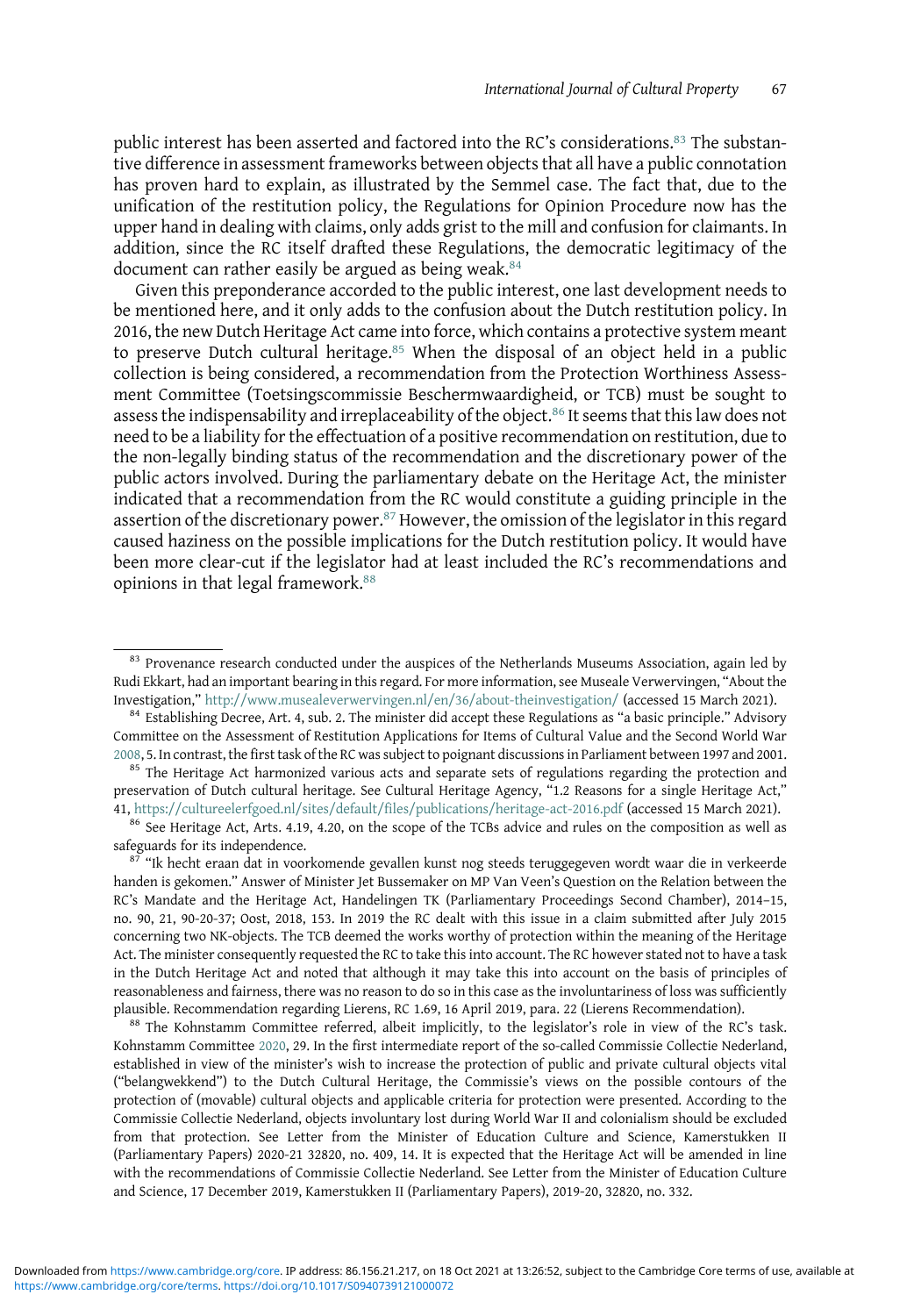Current critique of the Dutch restitution policy cannot be seen as being separate from the almost constantly changing rules. Zeroing in on the weighing of interests could open up a Pandora's box for claimants, although perhaps not intentionally. Public interest works like a boomerang when it outweighs the interests of the claimant, especially when the involuntariness of the loss, in all likelihood, was caused by the Nazi regime. The 2018 Lewenstein/ Kandinsky case and the subsequent international commotion serve as an illustration, even though the 2012 unification was meant to provide clarity.<sup>89</sup>

#### The 2018 Lewenstein/Amsterdam City Council claim

As mentioned in the Introduction, the Lewenstein/Kandinsky case involved a restitution claim by the Lewenstein-Klein heirs concerning a Kandinsky entitled Painting with Houses, owned by the Amsterdam municipality and on display at the Amsterdam Stedelijk Museum. It should be stressed here that the case concerning the Kandinsky is illustrative of the multiple difficulties that committees such as the RC have to deal with, as it was marked by highly fragmentary evidence.<sup>90</sup> This made both the decision on ownership by the former owner as well as the involuntariness of loss not an easy one to tackle. That said, how the weighing of interests takes place and its result seem to have at least in part provoked the still ongoing international critique.<sup>91</sup>

Initially, the Kandinsky belonged to Emanuel Lewenstein and his wife Hedwig. Their two children Robert and Wilhelmina Lewenstein were their legal heirs. Robert, who took over the family business Lewenstein NV, married Irma Klein in 1933, four years before the death of their last surviving parent, Hedwig, in 1937. The marriage of Robert and Irma did not last. Robert left Irma "around mid-August 1938" and left for France in 1939 with his new partner. Robert and Irma were granted a legal separation on 27 June 1940, but the actual division of their matrimonial estate was set seven years later by a notarial deed dated 7 June 1947. With respect to the matter of ownership, the heirs of the three possible former owners, Wilhelmina, Robert, and Robert's ex-wife Irma Klein, were the claimants in this case.<sup>92</sup> Based on the last will of the mother Hedwig, the RC deemed it highly likely that the object had been assigned to Robert and was accordingly included in the property of Irma and Robert, as they were married in a community of property.<sup>93</sup> Although the

<sup>&</sup>lt;sup>89</sup> Oost, [2018](#page-29-0), 152–53.<br><sup>90</sup> See also Charlotte Woodhead, *Implementing Recommendation 3 of the 2017 London Conference Action Plan*, March 2019 (revised October 2019), 108, [https://assets.publishing.service.gov.uk/government/uploads/system/uploads/](https://assets.publishing.service.gov.uk/government/uploads/system/uploads/attachment_data/file/862067/Woodhead_Recommendation_3_FINAL_report_October_2019.pdf) [attachment\\_data/file/862067/Woodhead\\_Recommendation\\_3\\_FINAL\\_report\\_October\\_2019.pdf](https://assets.publishing.service.gov.uk/government/uploads/system/uploads/attachment_data/file/862067/Woodhead_Recommendation_3_FINAL_report_October_2019.pdf) (accessed 15 March 2021).<br><sup>91</sup> The heirs could not agree on the ownership of the work at the time of the auction but agreed that they would

<sup>&</sup>quot;allocate the proceeds arising from restitution" irrespective of the RC's conclusion of ownership. The RC, however, rejected the heirs' stance: a decision on ownership was not only necessary to determine the eligible party for restitution but also for the assessment of the case as a whole. Lewenstein/Amsterdam City Council Claim, paras 4.1,

<sup>6.3.1, 6.6. 92</sup> Lewenstein/Amsterdam City Council Claim, para. 6.3.1. 92 Lewenstein. The RC considered that, although the 1937 testament suggested that the family's art collection was to be divided by drawing lots, a 1938 deed was in the end decisive. Based on the 1938 deed, the RC found it most plausible that the painting as part of the "remaining assets" was assigned to Robert Lewenstein to compensate for the debts Wilhelmina owed to her late mother. The RC therewith disregarded a 1948 letter from Robert and Wilhelmina's aunt Betty Lewenstein that could suggest joint ownership of the works by Robert and Wilhemina. This letter concerned an inquiry on the whereabouts of another Kandinsky, The Colorful Life, which the Lewenstein family in 1933 loaned to the Stedelijk Museum. Betty Lewenstein made the inquiries on behalf of her niece, Wilhemina Lewenstein, as the painting was once owned by her brother Emanual. According to Betty, it now belonged to his two legal heirs, her niece Wilhemina being one of those heirs. Although the Dutch RC found this letter "less easy to explain," it was underlined that this letter concerned a different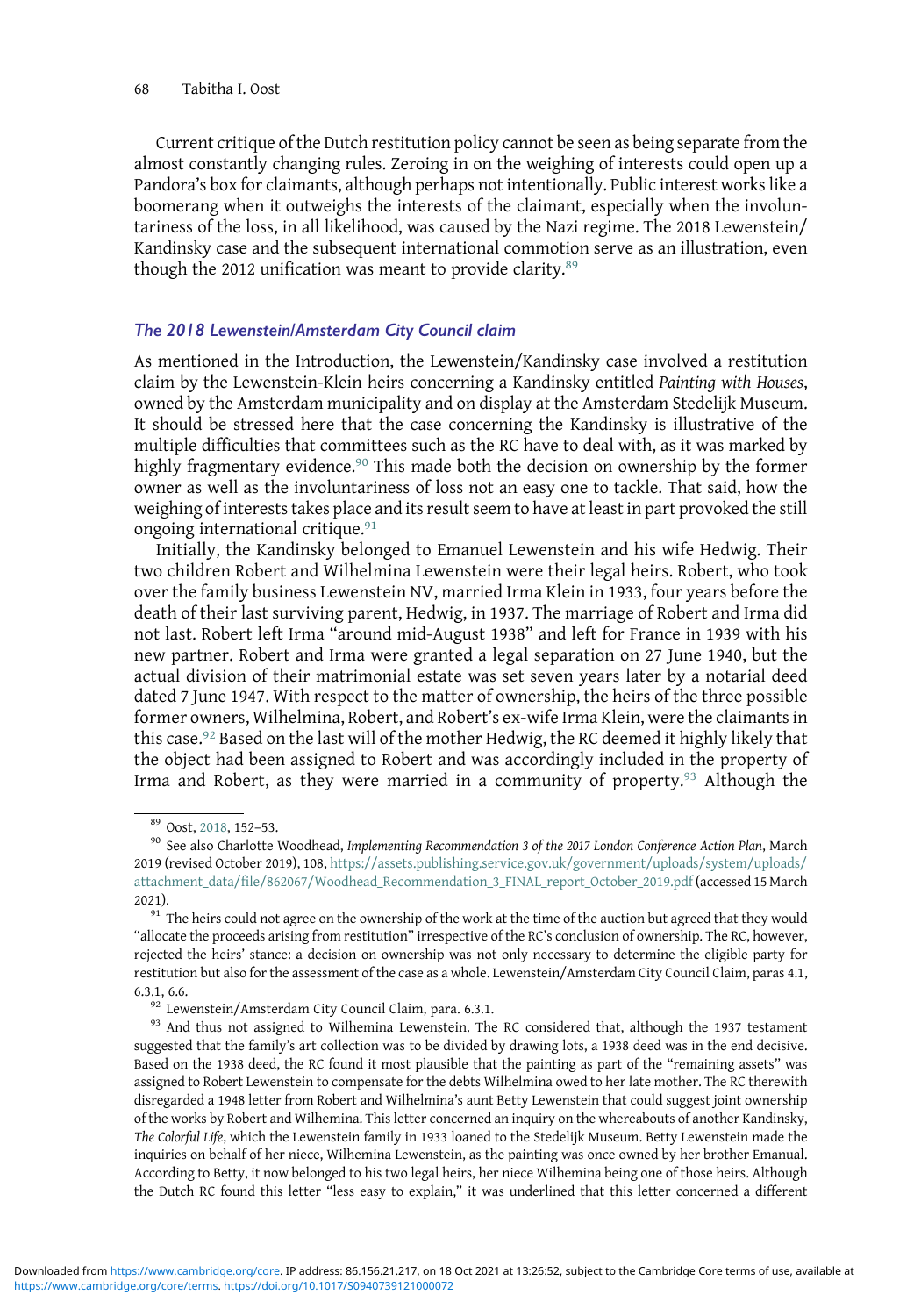Kandinsky was not explicitly mentioned in the 1947 deed that divided their possessions, the committee was of the opinion that the Kandinsky should be assigned to Irma Klein. The RC referred to the deed, which stated that the matrimonial belongings had already been divided up to the satisfaction of both parties and that there was no need for a retrospective settlement.<sup>94</sup>

The heirs' discontent and the consequent international commotion originated in the following remark in the binding opinion of the RC, which relates to the RC's assessment of the nature of the loss by Irma Klein:

[T]he sale of the painting cannot be considered in isolation from the Nazi regime, but it was also in part the consequence of deteriorating financial circumstances in which Robert Lewenstein and Irma Klein found themselves well before the German invasion. In the Committee's view, this provides a less powerful basis for restitution than a case in which there was theft or confiscation.<sup>95</sup>

The fact that two separate assessment frameworks remained was once again relevant, as it had been in the case of the Semmel heirs, and there was confusion about which of those rules should prevail in this case. Based on the relaxed governmental guidelines, a sale in the Netherlands after 10 May 1940 by a private Jewish individual was considered involuntary unless there were factors that expressly proved otherwise. Many of the circumstances of the sale by Irma Klein, how the sale occurred, and what happened to the sales proceeds remained unclear, whereas the sale occurred after 10 May 1940. And, thus, from the claimants' perspective, this was a clear-cut case: the loss occurred after 10 May 1940; therefore, the reversal of proof should apply, and restitution should be awarded.

The RC nevertheless stressed that these government guidelines are not "directly applicable to binding opinion cases."<sup>96</sup> The "determining factor" in this case was therefore a weighing of interests.<sup>97</sup> Although not ruling out an involuntary loss, the RC pointed out several factors suggesting that Robert Lewenstein and Irma Klein were having personal financial difficulties and that the sale was therefore most likely voluntary.<sup>98</sup> Not only did these circumstances of loss provide a "less powerful basis for restitution," but there were also no indications that Irma Klein undertook efforts to reclaim the work after World War II. There was furthermore no evidence to suggest that the painting was acquired in bad faith. In addition, the Lewenstein family had loaned objects to the Stedelijk Museum on various occasions between 1933 and 1960, indicating a good relationship between the parties. Therefore, as the Kandinsky held a significant position in the Stedelijk Museum's collection, this outweighed the interests of Irma Klein's heir, who, apart from being the rightful heir, had "no past emotional interest or emotional bond" to the claimed object.<sup>99</sup>

Kandinsky and could, as a single dissonant, not set aside the multiple indications that ownership was assigned to Robert Lewenstein alone. Lewenstein/Amsterdam City Council Claim, paras. 3.12, 6.3.2. 94 Several documents furthermore suggested that Irma Klein had actual possession over the work at the time of

its sale and that she sold the painting on her own account. See Lewenstein/Amsterdam City Council Claim, paras. 6.3.3, 6.4.1.<br><sup>95</sup> Lewenstein/Amsterdam City Council Claim, para. 6.8.<br><sup>96</sup> Lewenstein/Amsterdam City Council Claim, para. 6.5.<br><sup>97</sup> Lewenstein/Amsterdam City Council Claim, para. 6.5.3.<br><sup>98</sup> In part due to substantial lo

and Alderman 2021; Letter from the Minister to the Lower House 2021, 6. It remains to be seen whether a more mediatory approach in a possible second assessment by the RC, as advocated by the Kohnstamm Committee would be appreciated by the heirs, who up until now aimed for the return of the Kandinsky rather than something else. Kohnstamm Committee 2020, 29–30.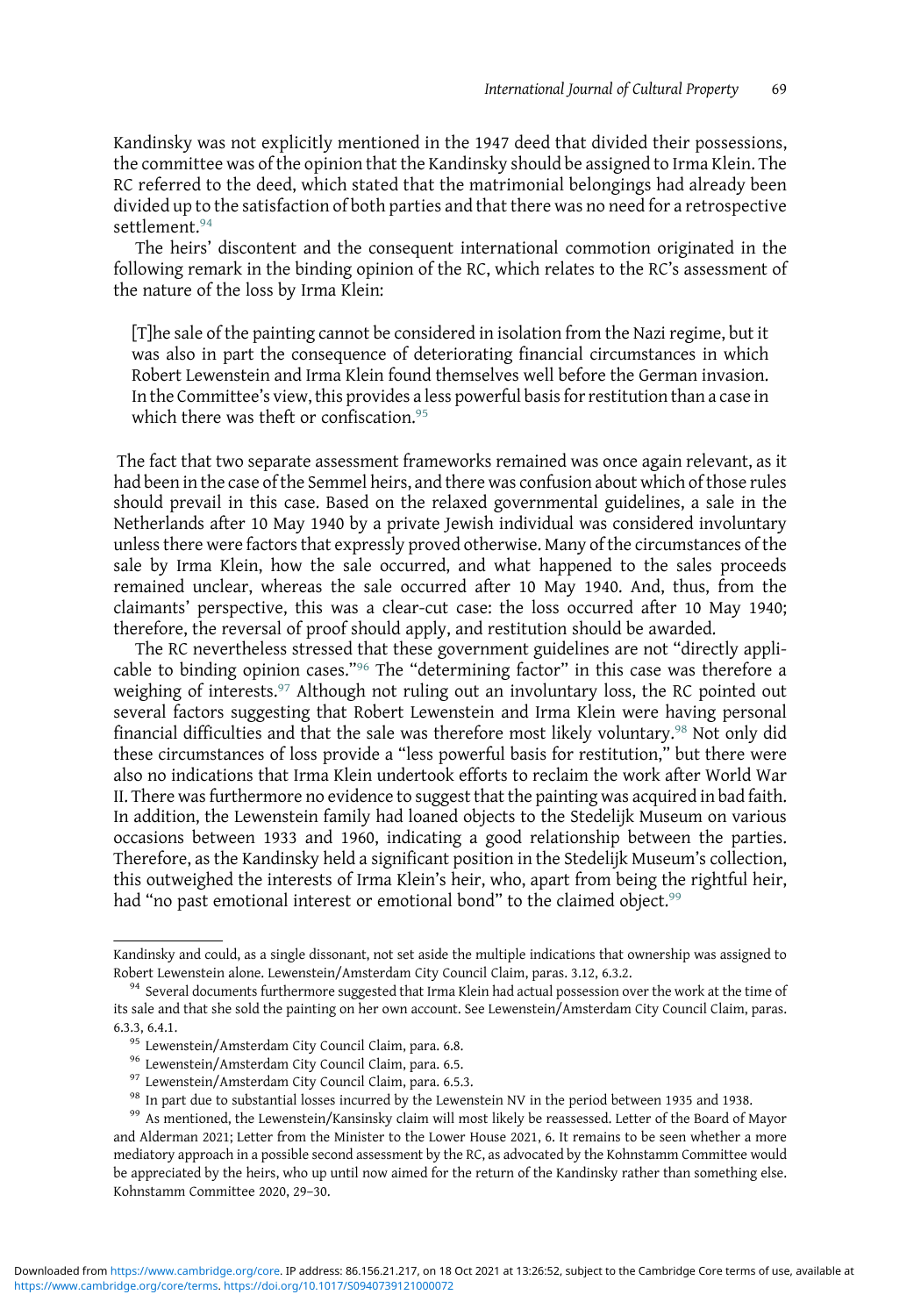#### The "public interest" from a comparative perspective

Both the Dutch government and the RC have repeatedly reiterated the stance that the choices made regarding the task in the binding opinion procedure are in keeping with the 1999 Washington Principles,<sup>100</sup> which, given the actual content of those Principles, are not necessarily wrong. Principles IV, VIII, IX, and X call for a "just and fair solution." Nations are encouraged to establish "alternative dispute resolution mechanisms" to resolve ownership issues while considering the "unavoidable gaps and ambiguities in the provenance" of these objects due to the passage of time as well as the atrocities committed during the Holocaust. The Principles do not stipulate by any means how this just and fair solution should be achieved.<sup>101</sup> Moreover, they recognize that a just and fair solution "may vary according to the facts and circumstances surrounding a case."<sup>102</sup>

# The Dutch assessment framework: A note of discord?

A quick peek across Dutch borders shows that a differing array of choices have been made in this regard, whereas the Netherlands seems to be at the outer end of the spectrum in both its explicit inclusion of the public interest in the applicable framework as well as the RC's caseload.<sup>103</sup> The system provided for by Austria's Kunstrückgabegesetz (Art Restitution Act) resides at the exact opposite end of this spectrum.<sup>104</sup> The Kunstrückgabebeirat (Beirat) is called to identify former owners and advise the responsible minister in this regard. The Kunstrückgabegesetz designates three categories of objects eligible for restitution provided certain conditions enumerated therein are fulfilled.<sup>105</sup> The public interest is not one of these conditions.<sup>106</sup> Article 4 of the Kunstrückgabegesetz furthermore provides an exemption

österreichischen Bundesmuseen und Sammlungen und aus dem sonstigen Bundeseigentum, BGBl, I, no. 181/1998 (Kunstrückgabegesetz 1998), as amended by BGBl, I no. 117/2009, para. 1 (Kunstrückgabegesetz 2009). For an English translation of the Act, see Rechtsinformationssystem des Bundes, [https://www.ris.bka.gv.at/Dokumente/Erv/](https://www.ris.bka.gv.at/Dokumente/Erv/ERV_1998_1_181/ERV_1998_1_181.pdf)  $EN\_1998\_1\_181/ERV\_1998\_1\_181.pdf$  (accessed 15 March 2021).<br><sup>105</sup> Important in the Austrian assessment is whether the object involved was subject of a legal transaction that is

null and void pursuant to § 1 of the Bundesgesetzes über die Nichtigerklärung von Rechtsgeschäften und sonstigen Rechtshandlungen, die während der deutschen Besetzung Österreichs erfolgt sind, BGBl. Nr. 106/1946, which primarily relates to the category of objects identified in § 1 (2), (2a) of the Kunstrückgabegesetz. The bulk of cases dealt with by the Kunstrückgabebeirat concerns this category of objects. See Blimlinger and Jabloner, [2009,](#page-28-0) for a general discussion; see, Dewey, [2020](#page-28-0) for a specific example of the Kunstrückgabebeirat's application of §1 (2).<br><sup>106</sup> Within Austrian borders, much of the discussion on Austria's "tainted" past regarding Nazi-looted cultur

objects has focused on the so-called practice of obligatory "Widmungen" ("dedications" or "gifts") in exchange for an export license in the immediate post-World War II years, which was based on the Bundesgesetz betreffend den Schutz von Denkmalen wegen ihrer geschichtlichen, künstlerischen oder sonstigen kulturellen Bedeutung, BGBl. Nr. 533/1923 (Denkmalschutzgesetz). The fact that restitution was effectively barred as a consequence of the legal framework that protected the Austrian cultural heritage led to a critical discussion on the question whether these families after World War II were "erneut bestohlen" or "robbed again" but, this time, by the Austrian state. The Kunstrückgabegesetz by way of the category of objects identified in § 1 (1), specifically aims to correct this practice. On the "Widmungen" practice, see Reinhard Binder-Krieglstein, "Restitution und Entschädigung in Vergangenheit und Gegenwart aus juristischer Sicht," 2002, [http://david.juden.at/kulturzeitschrift/50-54/Main%20frame\\_Arti](http://david.juden.at/kulturzeitschrift/50-54/Main%20frame_Artikel52_Krieglstein.htm) [kel52\\_Krieglstein.htm](http://david.juden.at/kulturzeitschrift/50-54/Main%20frame_Artikel52_Krieglstein.htm) (accessed 15 March 2021). For an infamous case in this regard, see Trenkler [1999.](#page-29-0)

<sup>&</sup>lt;sup>100</sup> For example, see Letter of the State Secretary 2012, 4; Lewenstein/Amsterdam City Council Claim, para. 5.3<br><sup>101</sup> Weller [2015](#page-29-0), 201–12; Campfens [2017](#page-28-0), 315–47; Oost [2018.](#page-29-0)<br><sup>102</sup> Oost [2012](#page-29-0), 15–16; Weller 2015, 201–12; Ca

basis of which Nazi-spoliated art claims are considered, possible barriers for restitution resulting from regimes protecting the national cultural heritage are also shortly discussed in this section, as they may affect the claimant's position in terms of their choice in remedies.<br><sup>104</sup> Bundesgesetz über die Rückgabe von Kunstgegenständen und sonstigem beweglichem Kulturgut aus den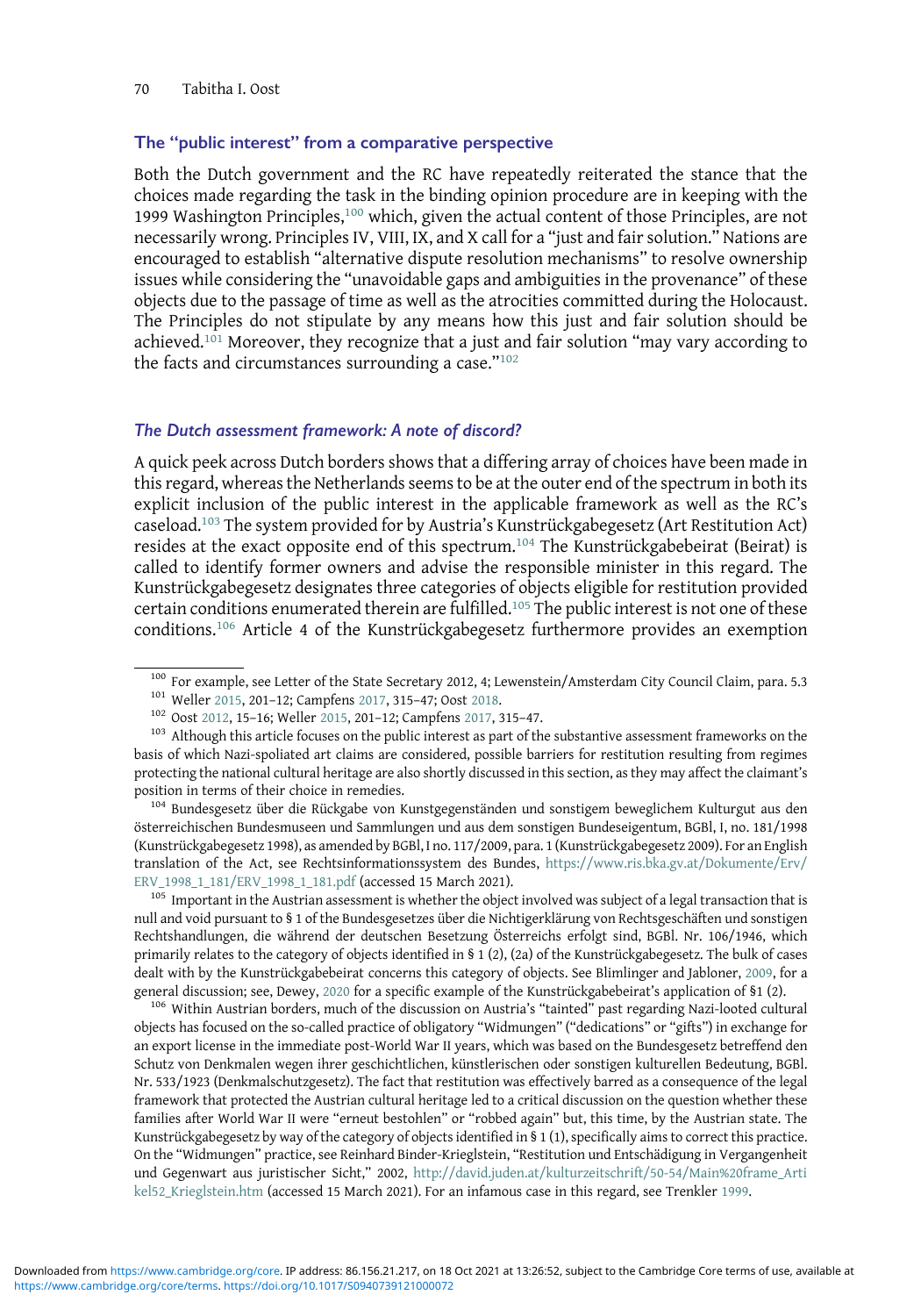from the export ban in the Denkmalschutzgesetz (Cultural Heritage Act) 1923, the Austrian instrument for the protection of national cultural heritage.<sup>107</sup> Whenever the conditions of the Kunstrückgabegesetz are met and objects are transferred to their owners or their heirs based on a recommendation of the Beirat, the export ban is inapplicable for 25 years after the actual transfer of the object.<sup>108</sup>

For the French Commission pour l'indemnisation des victimes de spoliations (CIVS), the primary question is whether a loss was caused by anti-Semitic legislation and had occurred on French soil.<sup>109</sup> As in the Austrian situation, the public interest does not appear to play any role in the recommendations of the CIVS. That said, the public interest – via the French legal system for the protection of the national cultural heritage – has been seen to bring about potential legal difficulties when a restitution claim depends on the categorization of the object at hand.<sup>110</sup> In France, the Musées Nationaux Récuperation (MNR) Collection<sup>111</sup> is entirely composed of artworks recuperated after World War II.<sup>112</sup> It is governed by a different regime than non-MNR works. The MNR Collection enjoys a special status within the French public collections, as the French state never became its owner $113$  and acts as a mere guardian or "detenteur provisoire."<sup>114</sup> In 2014, the French Conseil d'État confirmed this special status and made it clear that, in keeping with the CIVS mandate, those MNR objects with a Nazi lootingrelated provenance are eligible for restitution, given that France has enacted no law or legal rule on the basis of which prescription could preclude restitution.<sup>115</sup>

been updated and changed multiple times. For an overview, see "Les textes réglementaires," République française, n. d., <http://www.civs.gouv.fr/fr/la-civs/les-textes-reglementaires/> (accessed 15 March 2021). For more information on possibly relevant criteria or facts, see "Ses competences," n.d., [http://www.civs.gouv.fr/fr/la-civs/ses-compe](http://www.civs.gouv.fr/fr/la-civs/ses-competences/) [tences/](http://www.civs.gouv.fr/fr/la-civs/ses-competences/) (accessed 15 March 2021). Oost [2012,](#page-29-0) 148; Marck and Muller [2015,](#page-29-0) 60–61.<br><sup>110</sup> Zivie [2018](#page-30-0), 49. 111 Following the idea of the French national museums (*musées nationaux*) some 2,000 artworks were selected out

of 16,000 works via a so-called "commission de choix" based on their added value to the French national cultural heritage. Le Masne de Chermont and Schulmann [2000,](#page-29-0) 36; Le Masne de Chermont and Sigal-Klagsblad [2008](#page-29-0), 29; Oost

[2012](#page-29-0), 142; Marck and Muller [2015](#page-29-0), 57.<br><sup>112</sup> And, as in the Dutch situation, could not, or were not, returned in the immediate post-World War II years.<br><sup>113</sup> As stipulated in a Decree issued in 1949, Décret no. 49-1344, 30 [gouv.fr/documentation/mnr/MnR-tj.htm](http://www2.culture.gouv.fr/documentation/mnr/MnR-tj.htm) (accessed 15 March 2021). Although Art. 5 of this decree foresaw an end term in the possibility of claims of these works by mentioning "jusqu'à l'expiration du délai legal de revendication," such a term was never set. Zivie [2018](#page-30-0), 17.<br><sup>114</sup> For the French term, see "MNR: Musée Nationaux Récupération," Ministère de la culture, n.d., [https://](https://www.culture.gouv.fr/Espace-documentation/Bases-de-donnees-Culture/MNR-Musee-Nationaux-Recuperation)

[www.culture.gouv.fr/Espace-documentation/Bases-de-donnees-Culture/MNR-Musee-Nationaux-Recuperation](https://www.culture.gouv.fr/Espace-documentation/Bases-de-donnees-Culture/MNR-Musee-Nationaux-Recuperation) (accessed 15 March 2021).<br><sup>115</sup> In the same decision, the Conseil d'État, however, confirmed the validity of the decision of the French

Ministry of Foreign Affairs to reject a restitution request concerning the three Musées Nationaux Récuperation (MNR) works. The request was made by the heirs of the Austrian national who lost possession of the work at the end of World War II after seizure by the American forces due to their suspicion that earlier in the war these objects were

<sup>&</sup>lt;sup>107</sup> For the export ban, see Art. 16 of the Denkmalschutzgesetz, [https://www.ris.bka.gv.at/GeltendeFassung.wx?](https://www.ris.bka.gv.at/GeltendeFassung.wx?Abfrage=BundesnormenGesetzesnummer=10009184) [Abfrage=Bundesnormen&Gesetzesnummer=10009184.](https://www.ris.bka.gv.at/GeltendeFassung.wx?Abfrage=BundesnormenGesetzesnummer=10009184)<br><sup>108</sup> The Kunstrückgabegesetz uses the word "*übereignen*," which in the unofficial translation of the Austrian

federal government is translated as "transfer." The verb "restitute" is not used, which relates to the system of the Act that does not create a legal right to claim. The Kunstrückgabegesetz is a species of a so-called Selbstbindungsgesetz based on Article 17 of the Bundesverfassungsgesetz. The Act effectively results in a mere possibility for the Austrian government to decide on a certain matter - "ein ermächtigendes Gesetz." In this regard, see Kahl [2018,](#page-29-0) 12. The inward-looking Austrian restitution process has been criticized, see Noll [2011](#page-29-0) and specifically in the wake of the Beirat's decision on the Erich Lederer case concerning the Beethoven Frieze, see "Austria Refuses to Link Nazilinked Frieze," Independent Online, 6 March 2015, [https://www.iol.co.za/news/world/austria-refuses-to-return](https://www.iol.co.za/news/world/austria-refuses-to-return-nazi-linked-frieze-1828452)[nazi-linked-frieze-1828452](https://www.iol.co.za/news/world/austria-refuses-to-return-nazi-linked-frieze-1828452) (accessed 15 March 2021). For the recommendation, see Empfehlung des Beirates, Lederer Erich, 6 March 2015. <sup>109</sup> See generally the Decree Establishing the CIVS, Décret n° 99-778, 10 September 1999, Art. 1. This decree has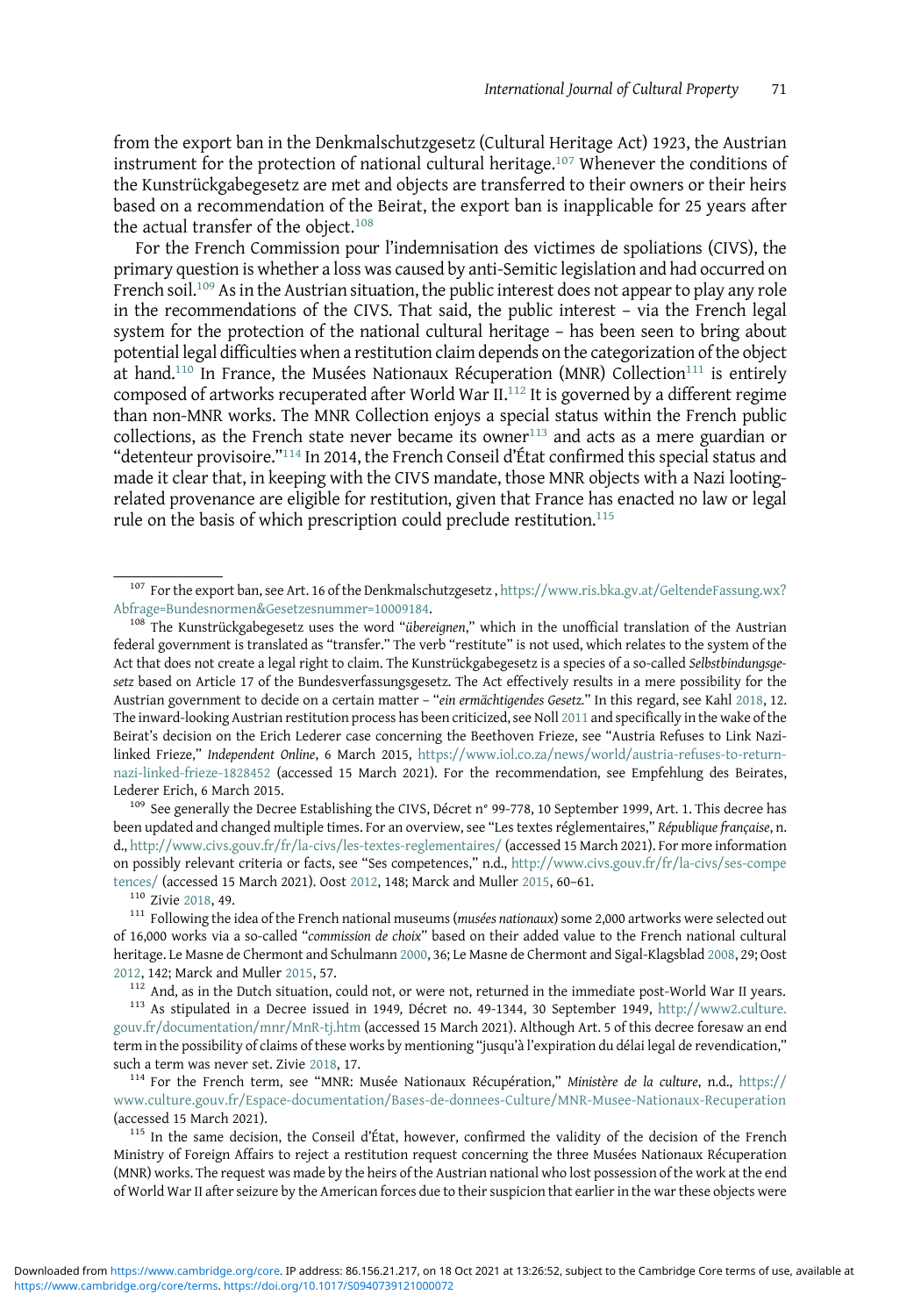This special status of the MNR Collection, resulting in objects being eligible for restitution if a Nazi-looting background can be established, does not apply to objects that ended up in French public collections through acquisition, gifts, or bequests. The strict French legal regime protecting cultural heritage through the principle of the inalienability of public collections applies to such objects, thus posing a legal barrier for restitution.<sup>116</sup> In a 2018 report drawn up on behalf of the French Ministry of Culture, it was pointed out that pragmatic solutions are sought when these inalienable objects prove to have a tainted provenance. Sometimes an administrative adjustment is possible – that is, changing the entry of an object to "inscription indue" (improper registration), thus allowing the work to be released.<sup>117</sup> In other cases, monetary compensation has been the solution, while the disputed object remains in the museum.<sup>118</sup> As a final note on the French situation, a renewed effort for restitution was launched in 2018; it aims for the restitution of objects that were spoliated during the German occupation of France and objects spoliated between 1933 and 1945 that are now located on French territory.<sup>119</sup> To this end, a so-called Mission de recherche et de restitution des biens culturels spoliés entre 1933 et 1945 was established within the Ministry of Culture to facilitate provenance research not only into the MNR Collection but also into the French public collections. The mandate of the CIVS was also changed. It now explicitly refers to the possibility for the CIVS to make recommendations regarding Nazi-spoliated cultural objects, "particularly" relating to those objects in the MNR Collection, either amounting to restitution or financial compensation.<sup>120</sup> The "ad hoc" provision – recommended in the 2018 report and meant to exempt Nazi-spoliated objects in French public collections other than the MNR Collection from the principle of alienability to facilitate the restitution of objects with a Nazi-looting provenance – has not been followed up yet. $121$  It has been said that the CIVS in these cases will most likely resort to a recommendation for financial compensation, irrespective of a claimant's possible preference for restitution as the remedy.<sup>122</sup>

Similar legal hurdles in the sphere of the protection of the national cultural heritage were addressed in Germany in 2016 when the Kulturgutschutzgesetz (Cultural Property

subjected to Nazi spoliation. The works were added to the MNR Collection after the Americans handed the works over to the French authorities. See Conseil d'État, "Mmes D … et B," Doc. 349789, 30 July 2014. <sup>116</sup> Which is based on the legal system provided by the Code du patrimoine (Heritage Code) and the Code général

de la propriété des personnes publiques (General Code of the Property of Public Personnel [CGPPP]). For French public museums, the inalienability is based on Articles L451-5 of the Heritage Code and Article L3111-1 of the CGPPP, which in short can only be surmounted by the enactment of a specific Act of Parliament On the specific legal difficulties regarding non-MNR work, see Zivie [2018,](#page-30-0) 47, 48.<br><sup>117</sup> This possibility, however, is limited to objects that cannot be linked to an acquisition process or a gift or

bequest as in those cases an "improper entry" is hard to maintain. Zivie [2018](#page-30-0), 48.<br><sup>118</sup> Zivie [2018,](#page-30-0) 18n17. <sup>119</sup> See the leaflet "La nouvelle organisation française pour la restitution des biens culturels spoliés du fait

national-socialisme," reprinted in "Actualités," République française, 17 May 2019, [http://www.civs.gouv.fr/images/](http://www.civs.gouv.fr/images/pdf/documents_utiles/autres_documents/FR-FLYER-2019-v3-PageApage.pdf)

[pdf/documents\\_utiles/autres\\_documents/FR-FLYER-2019-v3-PageApage.pdf](http://www.civs.gouv.fr/images/pdf/documents_utiles/autres_documents/FR-FLYER-2019-v3-PageApage.pdf) (accessed 15 March 2021). <sup>120</sup> Décret no. 2018-829, 1 October 2018, Art. 1-1, [http://www.civs.gouv.fr/images/pdf/lacivs/docjoints/decret-](http://www.civs.gouv.fr/images/pdf/lacivs/docjoints/decret-2018-829-du-1er-octobre-2018.pdf)[2018-829-du-1er-octobre-2018.pdf](http://www.civs.gouv.fr/images/pdf/lacivs/docjoints/decret-2018-829-du-1er-octobre-2018.pdf) (accessed 15 March 2021).<br><sup>121</sup> As confirmed by David Zivie by email, 24 August 2020 (on file with the author).<br><sup>122</sup> Zivie [2018,](#page-30-0) 49. Interestingly, the French minister of Culture recently

restitution of a Klimt painting, Roses under the Trees, to the heirs of Nora Stiasny; a decision arising from the French renewed restitution efforts. The work was acquired by the French state in 1980 for the Musée d'Orsay, where the work is on display and thus not an MNR object. The required, separate act has been announced to enable restitution, in light of the Heritage Code and the principle of inalienability. For the announcement, see "Discours," Ministère de la culture, 15 March 2021, [https://www.culture.gouv.fr/Presse/Discours/Discours-de-Roselyne-Bache](https://www.culture.gouv.fr/Presse/Discours/Discours-de-Roselyne-Bachelot-Narquin-ministre-de-la-Culture-prononce-a-l-occasion-de-la-restitution-de-Rosiers-sous-les-arbres-de-Gustav-Klimt-l) [lot-Narquin-ministre-de-la-Culture-prononce-a-l-occasion-de-la-restitution-de-Rosiers-sous-les-arbres-de-Gus](https://www.culture.gouv.fr/Presse/Discours/Discours-de-Roselyne-Bachelot-Narquin-ministre-de-la-Culture-prononce-a-l-occasion-de-la-restitution-de-Rosiers-sous-les-arbres-de-Gustav-Klimt-l) [tav-Klimt-l](https://www.culture.gouv.fr/Presse/Discours/Discours-de-Roselyne-Bachelot-Narquin-ministre-de-la-Culture-prononce-a-l-occasion-de-la-restitution-de-Rosiers-sous-les-arbres-de-Gustav-Klimt-l) (accessed 15 March 2021).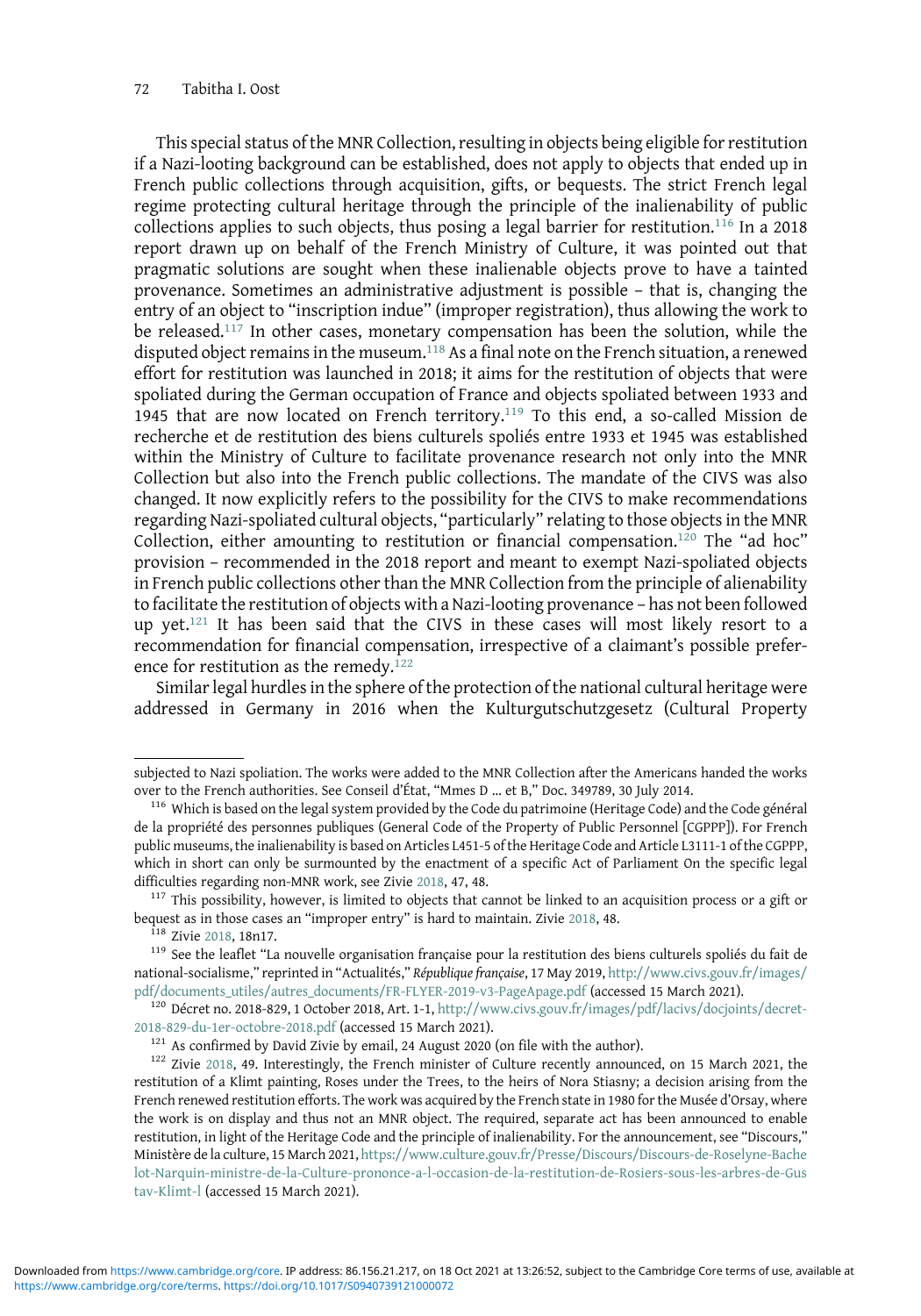Protection Act) came into force.<sup>123</sup> And yet it appears that the German Beratende Kommis $s$ ion $124$  in a recent recommendation moved toward the Dutch RC's assessment framework and practice.<sup>125</sup> In recent years, due to ongoing criticism relating to, among other things, a lack of substantive reasoning and motivation in the Beratende Kommission's recommendations,<sup>126</sup> action has been taken to clarify and improve the procedure as well the substantive factors in dealing with restitution claims.<sup>127</sup> This led, in 2016, to the promulgation of the Verfahrensordnung (Rules of Procedure) by the Beratende Kommis- $\sin^{128}$  as well as a revision by the German federal government's commissioner for culture and the media, in 2019, of the Handreichung (Guidelines) on provenance research and restitution for German public institutions.<sup>129</sup> Amongst other things, it has been clarified that the Beratende Kommission shall take "particular account of" the circumstances of the loss, the circumstances of acquisition, and the conducted provenance research.<sup>130</sup> Still, the situation in Germany on the public interest remains somewhat opaque.<sup>131</sup> The

Criticism," The Art Newspaper, 5 August 2016.<br><sup>128</sup> "Verfahrensordnung der Beratenden Kommission im Zusammenhang mit der Rückgabe

NS-verfolgungsbedingt entzogenen Kulturguts, insbesondere aus jüdischem Besitz, vom," 2 November 2016, which were adopted by the Beratende Kommission on 2 November 2016 in consultation with the Federal Government Commissioner for Culture and the Media, the federal states, and national associations of local authorities. See "Verfahrensordnung," Beratende Kommission, n.d., https://www.beratende-kommission.de/Webs\_BK/EN/Rules-of-<br>Procedure/Index.html (accessed 15 March 2021) (Verfahrensordnung).

<sup>129</sup> "Handreichung zur Umsetzung der 'Erklärung der Bundesregierung, der Länder und der kommunalen Spitzenverbände zur Auffindung und zur Rückgabe NS-verfolgungsbedingt entzogenen Kulturgutes, insbesondere aus jüdischem Besitz' vom Dezember 1999, Neufassung 2019," Beratende Kommission, n.d., [https://www.beratende](https://www.beratende-kommission.de/Webs_BK/DE/Grundlagen/Handreichung/Index.html)[kommission.de/Webs\\_BK/DE/Grundlagen/Handreichung/Index.html](https://www.beratende-kommission.de/Webs_BK/DE/Grundlagen/Handreichung/Index.html) (accessed 15 March 2021) (Handreichung 2019).<br><sup>130</sup> Verfahrensordnung, para. 6(4).<br><sup>131</sup> Generally, criticism has not faded mainly because the reforms did not alter the fact that both parties involved

must mutually agree to bring a case before the Beratende Kommmission. Critically, see Jörg Häntzschel and Catrin Lorch, "Partygeplauder," Süddeutsche Zeitung, 19 February 2019, [https://www.sueddeutsche.de/kultur/wer-soll](https://www.sueddeutsche.de/kultur/wer-soll-ueber-raubkunst-entscheidenpartygeplauder-1.4336493)[ueber-raubkunst-entscheidenpartygeplauder-1.4336493](https://www.sueddeutsche.de/kultur/wer-soll-ueber-raubkunst-entscheidenpartygeplauder-1.4336493) (accessed 15 March 2021), depicting the Beratende Kommission as a symbol of the sluggish manner that the issue of Nazi-looted art is dealt with in Germany ("Limbach-Kommission ist zum Symbol für die schleppende und schleichende Aufarbeitung von Raubkunst in Deutschland geworden").

<sup>&</sup>lt;sup>123</sup> Gesetz zum Schutz von Kulturgut (Kultursgutschutzgesetz-KGSG), BGBl. I S. 1914, 31 July 2016, lastly modified by article 40 des Gesetzes vom 20. November 2019, BGBl. I S. 1626, Art. 13, ss. 1, 2, [http://www.gesetze-im](http://www.gesetze-im-internet.de/kgsg/index.html)[internet.de/kgsg/index.html](http://www.gesetze-im-internet.de/kgsg/index.html) (accessed 15 March 2021).<br><sup>124</sup> Officially: Beratende Kommission im Zusammenhang mit der Rückgabe NS-verfolgungsbedingt entzogenen

Kulturguts, insbesondere aus jüdischem Besitz. The Beratende Kommission is also frequently referred to as the Limbach Kommission after its first chair Jutta Limbach, who passed away in 2016.<br><sup>125</sup> In Germany, the Washington Principles were followed up in 1999 with a Common Statement (Gemeinsame

Erklärung) from the German Federation, the Länder and the National Associations of Local Authorities to Express Their Commitment to Track Down and Return Nazi-Looted Art. On 5 December 2002, the Common Statement was complemented with the decision to establish the Limbach Kommission. For the (short) document merely announcing the Limbach Kommission, see Campfens [2015,](#page-28-0) 293–94. This document was followed by the Handreichung zur Umsetzung der'Erklärung der Bundesregierung, der Länder und der kommunalen Spitzenverbände zur Auffindung und zur Rückgabe NS-verfolgungsbedingt entzogenen Kulturgutes, insbesondere aus jüdischem Besitz' vom

 $^{126}$  Catalyzed by recommendations regarding the Welfenschatz in 2014 (Empfehlung der Beratenden Kommission im fall Welfenschatz), the Behrens heirs in 2015 (Empfehlung der Beratenden Kommission in der Sache "Behrens . /. Düsseldorf"), and the Flechtheim heirs in 2016 (Empfehlung der Beratenden Kommission in der Sache Alfred Flechtheim Erben ./. Stiftung Kunstsammlung Nordrhein-Westfalen, Düsseldorf). See "Bisherige Empfehlungen," Beratende-kommission, n.d., [https://www.beratende-kommission.de/Webs\\_BK/DE/Empfehlun](https://www.beratende-kommission.de/Webs_BK/DE/Empfehlungen/Index.html) [gen/Index.html](https://www.beratende-kommission.de/Webs_BK/DE/Empfehlungen/Index.html) (accessed 15 March 2021). For more references, see Kahmann and Naumann [2015](#page-29-0); Kahmann [2016](#page-29-0); Weller [2017](#page-30-0).<br><sup>127</sup> Catherine Hickley, "German Culture Minister Promises to Reform Limbach Commission after Mounting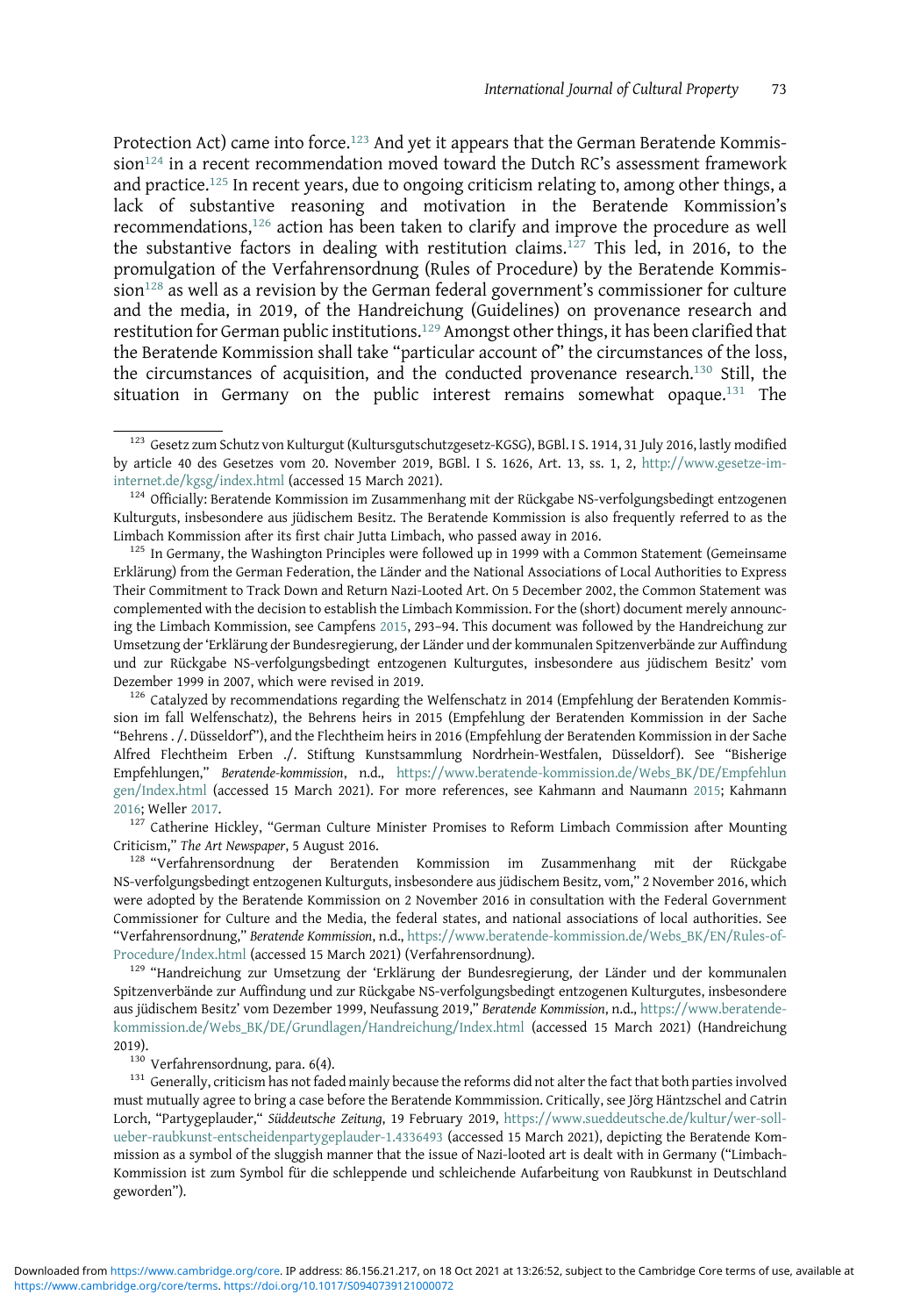Handreichung 2019 states that one of the aspects to consider in deciding on a "just and fair solution" is whether an object has been preserved with considerable effort on the part of the museum over an extended period and has been made accessible to the public.<sup>132</sup> This formulation leaves room for doubt on its exact rationale; it appears that a conception along the lines of unjust enrichment in terms of the costs made in relation to the object rather than the importance of the object to a museum's collection was meant.<sup>133</sup> The Beratende Kommission nevertheless referred, in a 2020 recommendation on the dispute between the Carl Hagen heirs and the Bayerischen Staatsgemäldesammlunge, to the (lack of any) significance of the object to the latter museum or, in the wording of the Beratende Kommission, the "curational interest,"<sup>134</sup> in an effort to weigh the interests at hand in favour of the claimants.<sup>135</sup> Interestingly the Beratende Kommission did arrive at a weighing of interests in spite of the fact that the disputed object – the painting The Lemon Slice (Das Zitronenscheibchen) – was never legally owned by Carl Hagen; rather, it was the subject, along with 20 other paintings, of a security agreement between Hagen's bank and Carl Thüring (the painting's owner and debtor to the bank).<sup>136</sup> The paintings served as collateral for a loan in 1927, $137$  whereby Hagen's bank was granted ownership rights as a form of security ("Sicherungseigentum") and, thus, the right to sell the objects in case the owner did not fulfill his financial obligations. After Hagen's death in 1938 and in the course of Nazi persecutory measures against his bank and the bank's liquidation, the paintings were indeed sold. Thüring's remaining debt after liquidation was paid in full to the Carl Hagen heirs by 1950.<sup>138</sup>

While acknowledging that, from a legal perspective, Carl Hagen had never obtained full ownership rights to The Lemon Slice, which rendered a full restoration of ownership rights legally impossible, the Beratende Kommission nevertheless recommended restitution on the condition that, if the Hagen heirs were to sell within 10 years, 50 percent of the sales proceeds would have to be reimbursed to the State of Bavaria. The Beratende Kommission emphasized, given its task to provide a just and fair solution, that its assessment was not limited to the legal aspects. Rather, its task, to a great extent, was defined by the inclusion of ethical and moral aspects, upholding the heirs' argument stressing the importance of restitution, as the painting symbolized their suffering and fate during the years of the Nazi reign.<sup>139</sup> Restitution would thus amount to recognition and compensation of the historical

for which a claimant has to provide the necessary proof.<br><sup>137</sup> Amounting to 217.616 Reichsmark.<br><sup>138</sup> Carl Hagen Empfehlung.<br><sup>138</sup> Original quote: "Indes ist die Beratende Kommission in ihrer Suche nach einer 'gerechten un

 $132$  Handreichung 2019, 43.<br> $133$  As confirmed in a response to the author at the Beauftragte der Bundesregierung für Kultur und Medien; email by Aline Woll, 2 October 2020 (on file with the author).<br><sup>134</sup> Empfehlung der Beratenden Kommission in der Sache Erben nach A. B. ./. Bayerische Staatsgemäldesamm-

lungen, Beratende Kommission, 1 July 2020, [https://www.beratende-kommission.de/Content/06\\_Kommission/DE/](https://www.beratende-kommission.de/Content/06_Kommission/DE/Empfehlungen/20-07-01-Empfehlung-der-Beratenden-Kommission-im-Fall-B-Bayerische-Staatsgemaeldesammlungen.pdf?__blob=publicationFilev=11) [Empfehlungen/20-07-01-Empfehlung-der-Beratenden-Kommission-im-Fall-B-Bayerische-Staatsgemaeldesamm](https://www.beratende-kommission.de/Content/06_Kommission/DE/Empfehlungen/20-07-01-Empfehlung-der-Beratenden-Kommission-im-Fall-B-Bayerische-Staatsgemaeldesammlungen.pdf?__blob=publicationFilev=11) lungen.pdf?\_blob=publicationFile&v=11 (accessed 15 March 2021) (Carl Hagen Empfehlung).<br><sup>135</sup> Thereby resolving a long running conflict regarding this painting, which started with an official request for

restitution in 2012, which was rejected in 2014 by the Bayerischen Staatsgemäldesammlungen. See, for example, "Alte Pinakothek Rejects Restitution Claim for'Das Zitronenscheibchen' by Jacob Ochtervelt," Codart, 5 August 2014, [https://www.codart.nl/museums/alte-pinakothek-rejects-restitution-claim-for-das-zitronenscheibchen-by-jacob](https://www.codart.nl/museums/alte-pinakothek-rejects-restitution-claim-for-das-zitronenscheibchen-by-jacob-ochtervelt/)[ochtervelt/](https://www.codart.nl/museums/alte-pinakothek-rejects-restitution-claim-for-das-zitronenscheibchen-by-jacob-ochtervelt/) (accessed 15 March 2021). <sup>136</sup> In this regard, see Handreichung 2019, 35–38, which clearly refers to a loss of ownership of a cultural object

gemäß den Washingtoner Prinzipien nicht auf eine juristische Prüfung beschränkt. Vielmehr ist sie ausdrück- lich dazu berufen, darüber hinaus ethisch-moralische Gesichtspunkte heranzuziehen, um zu einer Empfehlung zu gelangen, die auch den Besonderheiten des Einzelfalles Rechnung trägt."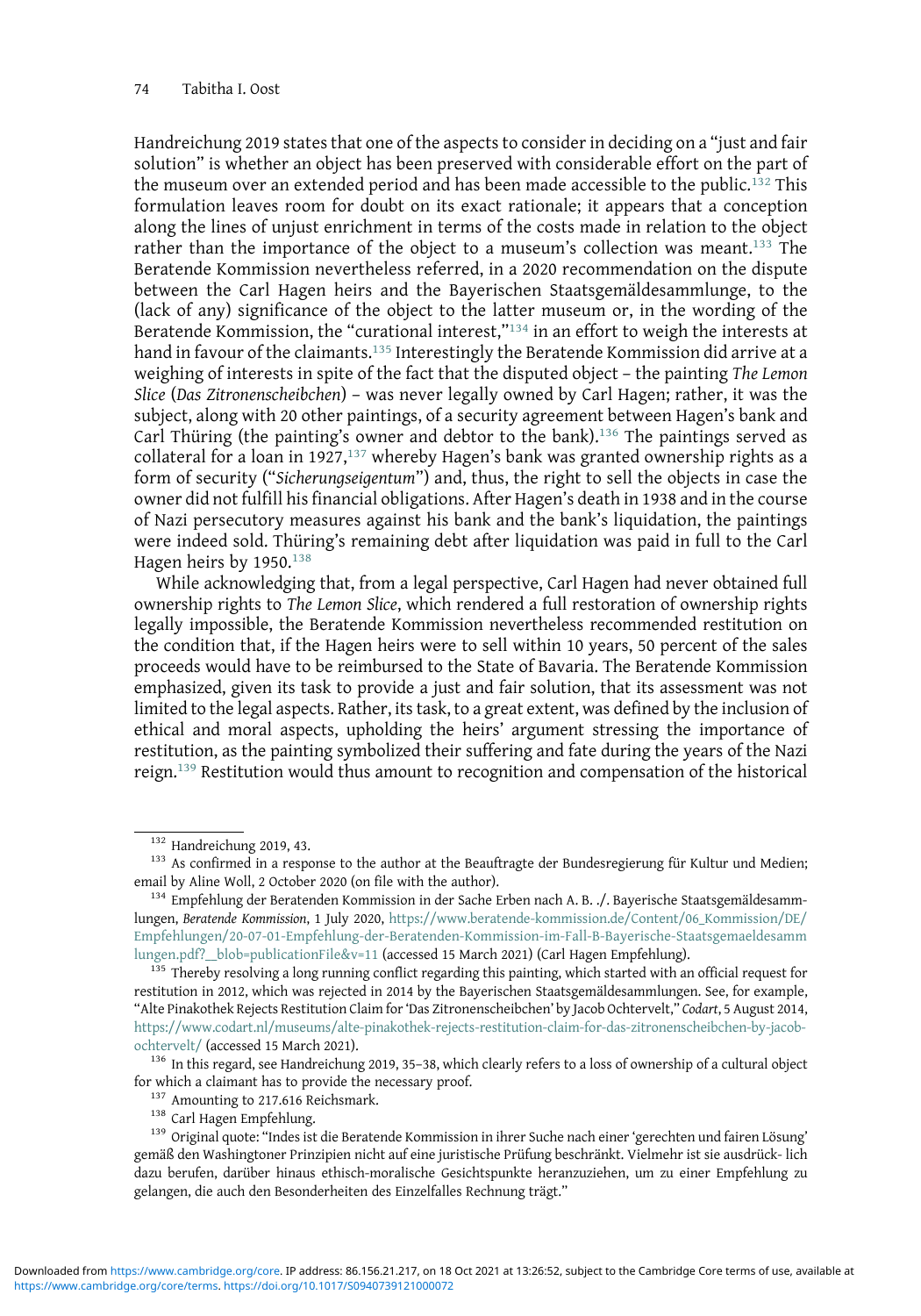injustice in light of the family's tragic fate, which also caused them to suffer substantial economic losses, including the loss of the family art collection.<sup>140</sup> On a final note, the Beratende Kommission stated that the Bayerische Staatsgemäldesammlungen had no similar weighty interest capable of opposing the Hagen heirs' interest in restitution; the Bayerische Staatsgemäldesammlungen had received the painting as a mere part of a collection without having any specific curational interest in buying this particular work and that the work had not yet been put on display. Although the Beratende Kommission's policy framework is formulated less clearly than comparable rules in the Netherlands, the Hagen case demonstrates that the public interest is taken into account in the German context. In this particular case the public interest did not carry enough weight to tip the scales in favor of the Bayerische Staatsgemäldesammlungen. On the contrary, it added weight to an otherwise quite weak claim.<sup>141</sup>

Whereas, in Germany, the public interest has recently been introduced in the Beratende Kommission's recommendations, it seems that such a development is unlikely in the United Kingdom (UK). It is interesting in this regard that the SAP, like its counterparts in Germany and the Netherlands, can assess claims on the basis of a weighing of interests.<sup>142</sup> The SAP's "paramount purpose" is to achieve a just and fair solution for both the claimant and the public institution (museum),<sup>143</sup> where the emphasis lies on establishing the "moral weight" of a claimant's claim. Moral rather than legal considerations set the tone in proceedings before the SAP.144 Although the SAP's recommendations have not been legally binding on the parties involved, $145$  the recommendations do nonetheless have legal bearing since the enactment of the Holocaust Act 2009.<sup>146</sup> The various statutory regimes governing the UK's public collections contain strict rules on the deaccessioning of objects, which in a few cases

<sup>&</sup>lt;sup>140</sup> Which occurred after the transaction in question. In any case, with this reasoning, the Beratende Kommission gave a rather unprecedented twist to the facts of the case in view of the lack of any legal claim in terms of ownership or compensatory claim. The Kommission disregarded one of the Handreichung's starting points in the assessments of claims: establishing legal ownership, which is the point of departure in all five committees discussed in this paragraph. For contrasting reasoning, see, for example, Report of the Spoliation Advisory Panel in Respect of an Oil Painting by John Constable, Beaching a Boat, Brighton, Now in the Possession of the Tate Gallery, HC 1016, 26 March 2014, 43, where the UK's SAP stated that it was not empowered to make recommendations for "symbolic restitution" on the sole grounds of the suffering of former owners; it is required to evaluate on balance of probability the validity of the claimants original legal title. Spoliation Advisory Panel Constitution and Terms of Reference, para. 15(D) (SAP ToR). See also Recommendation Regarding Wolf, RC 1.101, 9 November 2009, 11, on Daniel Wolf who was the pledge holder but not the owner of the claimed objects. The RC emphasized that its task is to prove legal title to a high degree of probability and that it is not empowered to award restitution as reparation for financial losses. This makes the German situation less comparable to that in the other four countries. That said and however interesting these differences may be, it goes beyond the scope of this article to address this matter further.<br><sup>141</sup> Which it did not in the Lewenstein/Amsterdam City Council claim.<br><sup>142</sup> Litigation is considered f

Limitation Act 1939, s. 3(2), as it extinguishes title of the original owner six years after the original conversion, also when conversion was a theft. See generally Palmer [2000,](#page-29-0) ch. 10; Oost [2012;](#page-29-0) Woodhead [2013,](#page-30-0) 168; 2014, 115–16;

Marck and Muller [2015](#page-29-0), 64.<br><sup>143</sup> See SAP ToR, para. 1, referring to objects in the possession of a UK national collection or in another UK museum or gallery established for the public benefit ("the institution"). Though the SAP was primarily established in view of objects residing in public collections, para. 6 of the SAP ToR also allows the SAP to consider claims concerning objects held in a private collection.<br><sup>144</sup> SAP ToR, paras. 9, 14, 15(e), 16. It is noted that the moral weight of a claimant's claim carries greater weight

since the document's update in July 2016, which now stipulates that the SAP "will only consider whether any particular moral obligation rests on the institution" in case the SAP considers it necessary to arrive at a fair and just solution; on the rationale of the 2016 changes, see Oost [2018](#page-29-0), 168n186.<br><sup>145</sup> If a claimant accepts the recommendation, he or she is expected to accept the implementation of the full and

final settlement of his claim. SAP ToR, paras. 10, 11. <sup>146</sup> Holocaust (Return of Cultural Objects) Act 2009.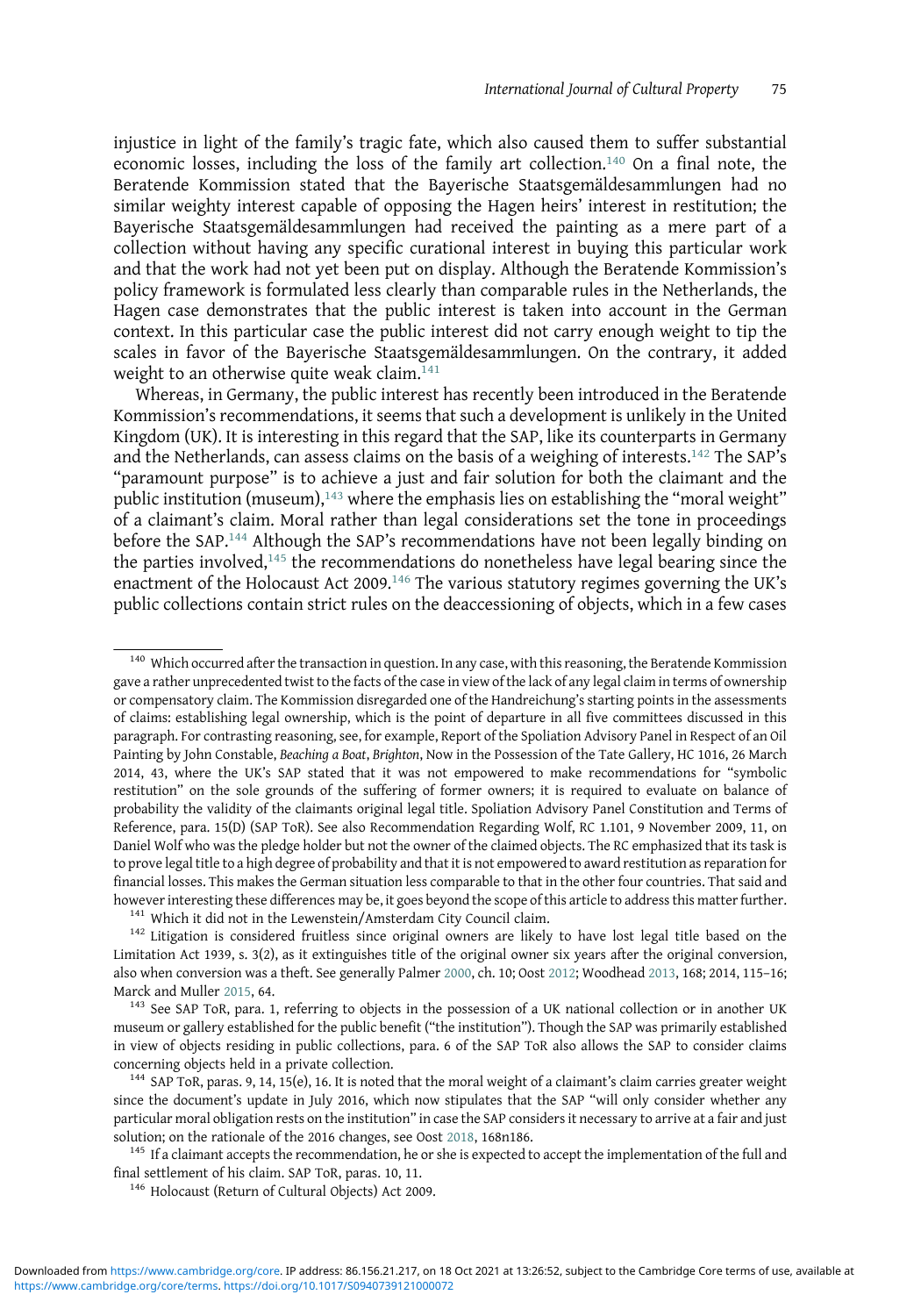heard by the SAP before 2009 prohibited the Boards of Trustees of the institutions in question from actually restituting the objects. In these cases the SAP had to resort to a monetary award, by way of a so-called ex gratia payment to express a moral rather than a legal obligation.<sup>147</sup> The Holocaust (Return of Cultural Objects) Act 2009 now puts discretionary power into the hands of these Boards of Trustees in the event of a recommendation for restitution by the SAP and subsequent approval by the secretary of state.<sup>148</sup> The norms contained in the SAP's Terms of Reference do not prohibit consideration of the public interest. Up until the present, however, the SAP has repeatedly confirmed that an object's importance to the national collections cannot be a paramount consideration in advising on a restitution request. If it were, it "would almost certainly defeat any claim for restitution against any of the national collections within our remit, and thus frustrate the Panel's primary role as laid down in our terms of reference."<sup>149</sup> In short, according to the SAP, an emphasis on the public interest would call into question the "very principle of restitution of important works."<sup>150</sup>

Clearly, this comparative perspective in terms of the substantive assessment frameworks displays a variety of choices made in regard to the public interest. Both in the Netherlands and Germany, the public interest is included in the assessment of claims. What is different, however, is of course the long-standing Dutch policy and consequent decisions, whereas, in Germany, the public interest has only rather recently and in a single case been included in the Beratende Kommission's reasoning. Additionally, in this recent German case, unlike Dutch cases such as Semmel and Lewenstein, the claimants' interest prevailed. In France, the public interest, via the French system for the protection of cultural heritage, plays a more passive role in the sense that the principle of inalienability may limit the CIVS's leeway in awarding remedies regarding claims on non-MNR objects. In Austria, public interest cannot be invoked against a claimant, and, in the UK, those chances are very slim in light of the SAP's repeated stance in this regard.

Several authors have nevertheless argued that when restitution results in the deaccessioning of objects from public collections, especially when the reinstated owners subsequently sell an object, the public interest can or should be taken into consideration. In such cases, a monetary award might be more appropriate.<sup>151</sup> Although it is not the aim of this article to stake out a definitive position in this debate, both the Lewenstein/Kandinsky and

<sup>&</sup>lt;sup>147</sup> See SAP ToR para. 17 (c). On the SAP's other remedies see Oost 2018, 155 and extensively, Woodhead 2021, 67–73. In Report of the Spoliation Advisory Panel in Respect of a 12th Century Manuscript Now in the Possession of the British Library, HC 406, 2005, para. 77 (British Library/Benevento Claim), the panel recommended that such legislation be enacted to enable restitution; see para. 7 (a) SAP ToR. For claims where restitution was statute-barred see Report of the Spoliation Advisory Panel in Respect of Four Drawings Now in the Possession of the British Museum, HC 1052, 2006; Report of the Spoliation Advisory Panel in Respect of Pieces of Porcelain Now in the Possession of the British Museum, London and the Fitzwilliam Museum, Cambridge, HC 602, 2008. In the latter case, the award for restitution regarding objects in the Fitzwilliam was not statute-barred. See also Woodhead [2014,](#page-30-0) 118.<br><sup>148</sup> Holocaust (Return of Cultural Objects) Act 2009, Art. 1. Since 2015, the Act is flanked by an Open G

Export License, which now includes the category of objects dealt with by the SAP. This means that claimants now no longer have to apply for an individual export license after they have received a positive advice on restitution and an approval by the state secretary. "Open General Export License (Objects of Cultural Interest)," 12 March 2015, [https://www.artscouncil.org.uk/sites/default/files/download-file/Open\\_general\\_export\\_licence\\_March\\_2015.pdf](https://www.artscouncil.org.uk/sites/default/files/download-file/Open_general_export_licence_March_2015.pdf) (accessed 31 October 2019); Woodhead [2019,](#page-30-0) 18.<br> $^{149}$  British Library/Benevento Claim, 22–23, 71.<br> $^{150}$  SAP Report on Constable, 11, 46.<br> $^{150}$  Charlotte Woodhead has repeatedly argued that the public interest could b

public interest in retaining the objects for the national collection. Woodhead [2014](#page-30-0), 131; [2016](#page-30-0), 249–50. For similar arguments in the Dutch context, see Lubina [2009](#page-29-0), 470–71; Evelien Campfens, "Nederland gaat gewetensvol om met roofkunst," NRC, 18 December 2019.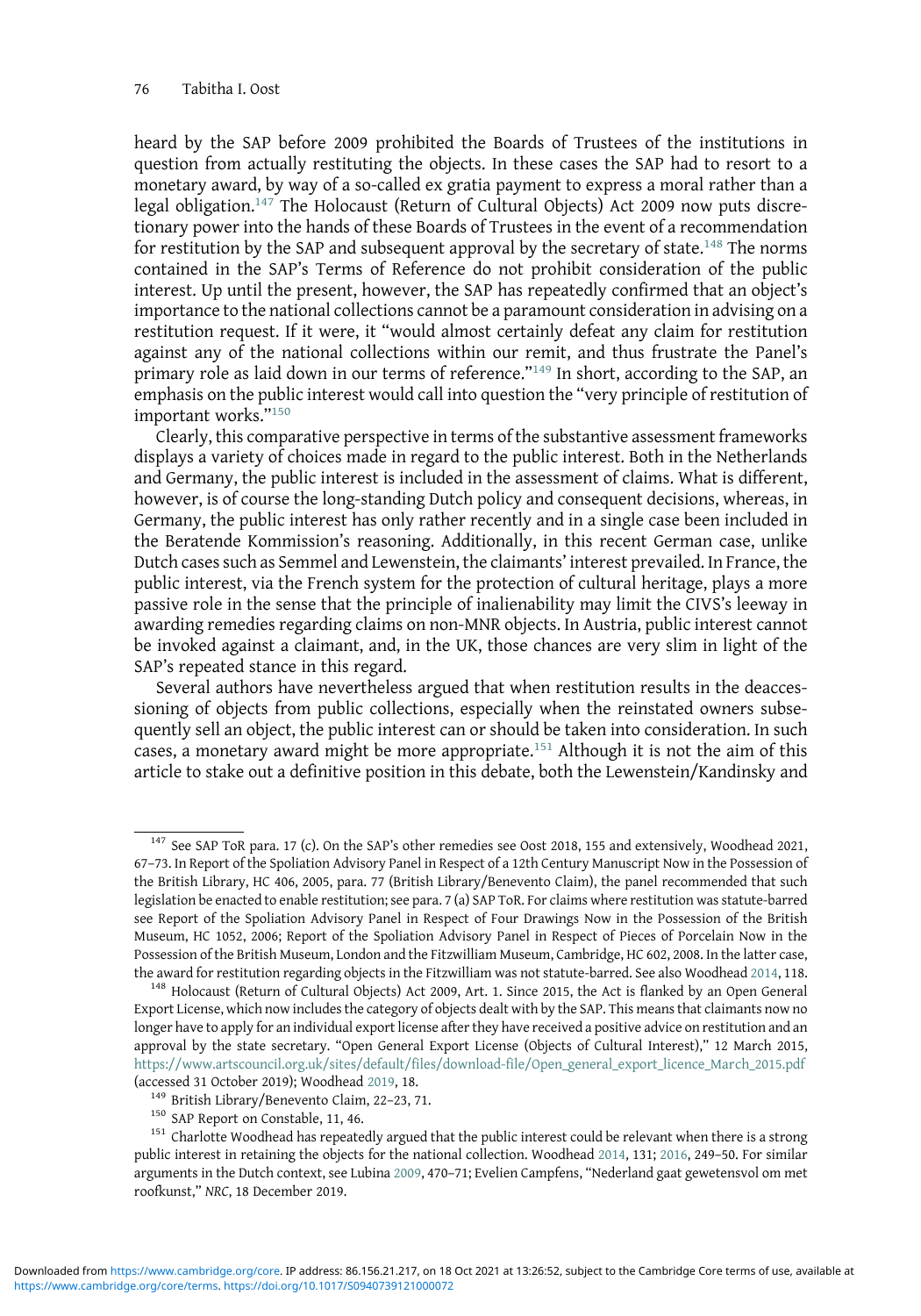Semmel cases illustrate the difficulties that arise when the public interest is included as a paramount consideration.<sup>152</sup> The inclusion of the public interest in an assessment framework that is unmistakably connected to the idea of remedying World War II-related past injustices could create the impression that said historic injustices are being haggled over, especially when the public interest outweighs the interest of the claimant, for example, in the presumed absence on the claimant's part of an intimate connection to the object.<sup>153</sup> When a broadened restitution policy serves as a tool to remedy historic injustices despite the passage of time, it seems odd that this same passage of time<sup>154</sup> would establish a new equilibrium in which the interest of undoing systematic dispossession occurring in the context of genocide is considered to be of comparable weight to a current interest that was not relevant nor played any part at the time of the dispossession. The inclusion of the public interest as well as the nature of the relationship between the claimant and the object therefore seems to detract from the effort aimed at fundamentally acknowledging the atrocities of the past, despite the passage of time.<sup>155</sup>

## The claimants' position in the Netherlands

To continue with the criticism of the Dutch situation, it should be noted that the RC, after 30 June 2015, has not applied the balance of interest test and thus did not take the public interest into account in its reasoning regarding NK Collection recommendations.<sup>156</sup> A recent case dealt with by the RC might give further cause for a more nuanced take on things. This case is relevant not only in light of the current critique but also from a comparative perspective in light of the SAP's stance on the public interest. The RC awarded restitution in 2019 in the claim of the heirs of Herbert Gutmann, invoking the criticized yardstick of reasonableness and fairness. In 2010, the same case involving the same heirs yielded a negative recommendation from the SAP.

 $155$  See also critically Veraart where he argues that, when restitution is used as restorative effort between a human subject and a cultural object, the nature of this relation itself – the personal value of the object for the heir – should not be used as a separate criterion. Veraart [2019,](#page-29-0) 5.<br><sup>156</sup> And thus lived up to the "promise" made by its chair in 2015. See Kohnstamm Committee 2020, 27. For the

<sup>&</sup>lt;sup>152</sup> As argued in my lecture of 12 November 2019, "From 'Leader to Pariah'? On the Dutch Restitutions Committee and the Inclusion of the Public Interest in Assessing Nazi-spoliated Art Claims," hosted by Queen Mary University School of Law and Institute for Art and Law, available at <https://www.uva.nl/en/profile/o/o/t.i.oost/t.i.oost.html> (accessed 15 March 2021).<br><sup>153</sup> Campfens [\(2020](#page-28-0) at 10–11) pointed out that the interest of the "significance" of the object to the former owner

was not only embedded in the Dutch post-World War II system on restoration of rights (Article 27(2) Decree E 100) but also included in Article 16 of US Restitution Law no. 59, suggesting that weighing of interests as such was a common phenomenon in the immediate post-World War II framework. When focusing on the Dutch context and the wording of Article 27 of Decree E100 in its entirety, however, this may be read differently. Based on Article 27(1), the Council for Restoration of Rights can award restitution unless the current possessor can prove a good faith acquisition and paid a purchase price for it. This would mean that a good faith acquisition by a museum could be held against the dispossessed owner. Article 27(2) E 100 than continues to say that, even when a current possessor can prove good faith and payment of a purchase price, the Council "can" still award restitution "when the object or right is of considerable greater value for the [original] owner than for the [current] possessor." Therefore, on the basis of Article 27, the explicit weighing of interests came into play in case of plausible good faith acquisitions. In those cases, the greater value of the object for the owner could be asserted in her or his favour and outweigh a good

faith acquisition, which is different under the current Dutch policy framework.<br><sup>154</sup> On historical injustices, the ethics of time, and, particularly, the difficulties of retrospective politics, see<br>generally Bevernage 20

promise of the RC's chairman in 2015, see the foreword by the Chairman Willibrord Davids in Advisory Committee on the Assessment of Restitution Applications for Items of Cultural Value and the Second World War [2015,](#page-28-0) 5–6; For an example in this regard, see Lierens Recommendation, which concerned a request involving two NK objects filed after July 2015.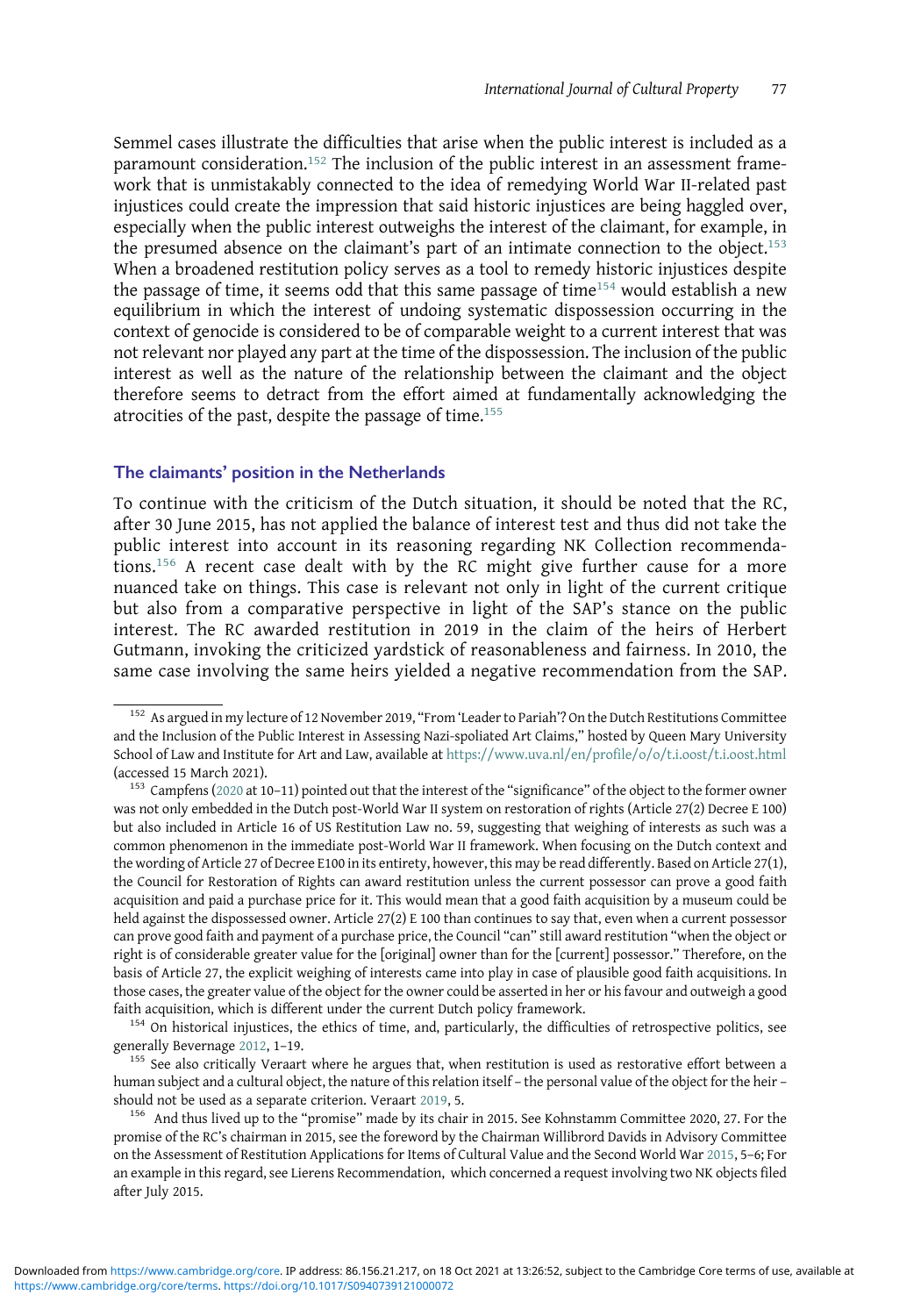The differing results in the Gutmann case will be discussed below, along with a few other Dutch cases on the basis of which one could easily argue that one is better off at the RC than at the SAP.

#### Comparing the Herbert Gutmann claims

In 2010, the SAP dealt with a claim from the heirs of Herbert Gutmann, a renowned Jewish banker/art collector, concerning an oil sketch entitled Coronation of A Virgin by Peter Paul Rubens, in the collection of the Courtauld Institute.<sup>157</sup> The financial crisis of 1931 affected Gutmann severely. His own Deutsche Orientbank was subsumed by the Dresdner Bank, where he was also a board member, and the Dresdner Bank was nationalized in 1931 due to the crisis. Gutmann was fired that same year and lost his income while being substantially in debt to the selfsame Dresdner Bank.158 Once the Nazis came to power in 1933, the Dresdner Bank was Aryanized.

The case centered on the question whether Gutmann's decision to auction off his art collection in 1934 had been forced by the Nazi regime. The SAP answered this question in the negative. According to the SAP, the debts to the Dresdner Bank had already accrued by the time the Nazis came into power, which caused Gutmann to sell his art collection. The demand for repayment of Gutmann's debt was not thought to have any Nazi connotations, as other shareholders of the bank, including an "Aryan," had received demands for similar amounts of money.<sup>159</sup> The SAP did acknowledge that Gutmann lost his earnings as a result of Nazi anti-Semitism but concluded that this was not the primary motivating factor for the sale of his art collection.<sup>160</sup> The SAP, therefore, concluded that the moral "strength" of the claimant's case was "insufficiently strong" to award restitution.<sup>161</sup>

On 14 October 2019, the RC issued a positive recommendation for the restitution of objects that had been lost under identical circumstances.<sup>162</sup> The claimed objects covered by the RC's recommendation were 14 pieces from a Meissen porcelain service that had been acquired by the Dutch state after World War II via a regular sales procedure, then becoming part of the Dutch National Art Collection.<sup>163</sup> Based on the unification of the Dutch policy, the claim was reviewed on the basis of the principles of reasonableness and fairness. Therefore, the Dutch minister argued that the importance of the objects to the Netherlands consisted of their exceptional quality and uniqueness, with an emphasis on their "historic topographical significance."<sup>164</sup> In regard to the position of the claimants, much of the RC's recommendation was devoted to the circumstances of the loss. In this context, the RC referred to the

<sup>&</sup>lt;sup>157</sup> Report of the Spoliation Advisory Panel in Respect of an Oil Sketch by Sir Peter Paul Rubens, "The Coronation of the Virgin,"Now in the Possession of the Samuel Courtauld Trust, HC 655, 15 December 2010 (Courtauld Institute/

Gutmann Claim). <sup>158</sup> These debts primarily consisted of Gutmann's participation in the so-called Dresdner Bank Aktien-Syndikat, and his guarantee to an Egyptian cotton fund, which amounted to speculation on the price of Egyptian cotton by means of future contracts.<br><sup>159</sup> Courtauld Institute/Gutmann Claim, 52. 160 According to the SAP, Gutmann lost 80 percent of his income before the Nazis came to power, which was

primarily due to personal liability in connection with an Egyptian Cotton Fund as well as a syndicate and the detrimental effects of the financial crisis on these ventures. The SAP acknowledged that the loss of Gutmann's income between 1933 and 1934 was caused by Nazi persecutory measures but only amounted to 20 percent of his

income. Courtauld Institute/Gutmann Claim, 14, 73.<br>
<sup>161</sup> Or any other remedy. Courtauld Institute/Gutmann Claim, 17, 90.<br>
<sup>162</sup> Recommendation Regarding Herbert Gutmann, RC 1.157, 14 October 2019 (Gutmann Recommendation)

<sup>&</sup>lt;sup>164</sup> Gutmann Recommendation, 22.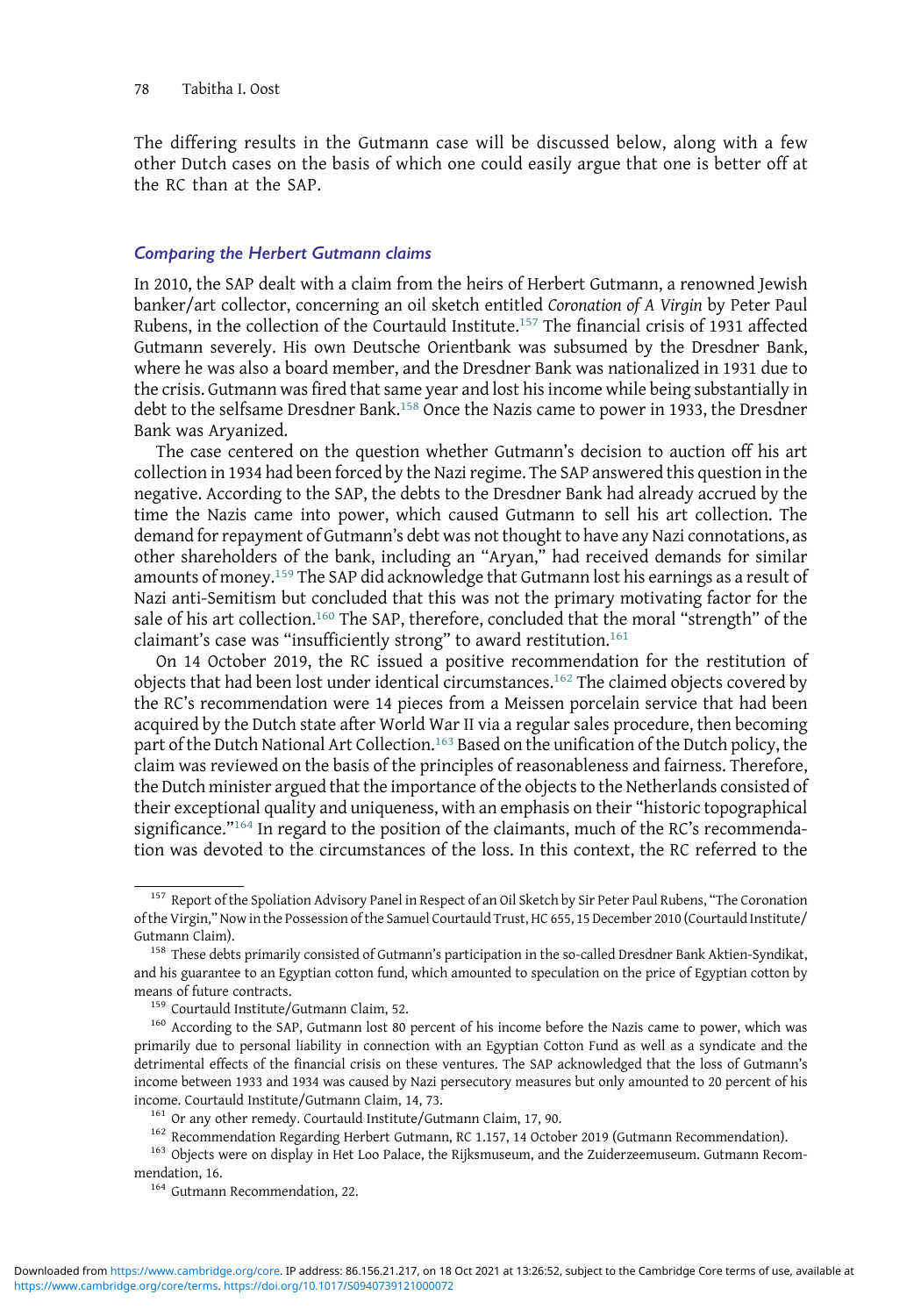Ekkart Committee's recommendations on the reversal of the burden of proof for private Jewish individuals in Germany from 1933, barring evidence to the contrary. According to the RC, there was no such evidence in the Gutmann case. Contrary to the SAP's advice, the RC held that Gutmann's decision to sell had been involuntary "due to circumstances directly related to the Nazi regime." Interestingly, the RC held that there was already evidence of Nazi targeting of Herbert Gutmann before 1933, referring to a 1932 Nationalsozialistische Deutsche Arbeiterpartei's election pamphlet that evidenced that "Gutmann was publicly pilloried for his role in the 1931 banking crisis because of his Jewish descent."<sup>165</sup>

This assumption was important to the RC's different weighing of the available evidence and facts related to Gutmann's debts. For one, the fact that the Dresdner Bank was nationalized in 1931 meant that the Nazis had "rapidly acquired major influence" over the Dresdner Bank, thus putting Gutmann in a "vulnerable position" due to his debts to the bank and the Nazi's labeling him as one of the persons responsible for the 1931 bank crisis. Furthermore, the RC found evidence that Gutmann's debts were at least partially "fabricated – documents were found indicating that the Dresdner Bank had initially calculated Gutmann's share of debt to be four times higher than it should have been and there was no indication of a subsequent correction. Additionally, it could be "deduced from the available documents" that, although Gutmann had enough possessions to cover his debts at the time, he was not allowed to sell them. Finally, whereas the SAP held that Gutmann and the "Aryan" shareholder were treated equally with the demand to repay the debts, the RC found that this was not the case. According to the RC, the "Aryan" shareholder was offered a favorable repayment arrangement by the Dresdner Bank. Among other things, the "Aryan" shareholder was granted a payment postponement, only needed to repay part of his total debt to the bank, and was given years to do so.<sup>166</sup> Gutmann's decision to auction off the objects should therefore be considered a forced sale "in accordance with the Ekkart Committee's third recommendation."

The RC then emphasized that it was obliged to issue a recommendation on the basis of the yardsticks of reasonableness and fairness. In weighing up the interests, however, "very great weight [was] given to the way in which possession was lost and to the need to right wrongs committed during and as a result of, the Nazi regime," which outweighed the state's interest in retaining them.<sup>167</sup> Lastly, Gutmann did use the proceeds of the sales to pay off his debts to Dresdner Bank, but the RC did not attach a condition for repayment of the sales proceeds to the award of restitution. Gutmann's debt had been exaggerated by a factor of four, meaning that it could not be assumed that the proceeds were disposed of freely.<sup>168</sup>

# The claimants' position as reflected in recent Dutch cases: A "step back" indeed?

One cannot draw definitive conclusions based on one or even a handful of cases.<sup>169</sup> A comparison of these two cases, however, does suggest that a conclusion to the effect that

<sup>&</sup>lt;sup>165</sup> Gutmann Recommendation, 27.<br><sup>166</sup> Gutmann Recommendation, 30.<br><sup>167</sup> Gutmann Recommendation, 33. It is again noted here that the minister announced on 12 March 2021 that in future claims neither the public interest nor good-faith acquisition shall be asserted for objects in the Dutch National Art Collection. Letter of the Minister to the Lower House 2021, 4.<br><sup>168</sup> Gutmann Recommendation, 34.<br><sup>169</sup> It is noted here that in the claims of the Oppenheimer heirs also yielded different results at the SAP and

Dutch RC. Woodhead ([2019,](#page-30-0) 34) recently suggested that this might be related to advanced provenance research. Woodhead. Eric Idema, secretary to the Dutch RC indeed confirmed that the documents referred to in the SAP's advice were most likely not known to the Dutch RC (44). Given the relaxed governmental guidelines and the fact that the Oppenheimers themselves were absent when the objects were sold and were almost immediately subjected to Nazi persecutory measures, it remains to be seen whether the Dutch RC's recommendations would have yielded a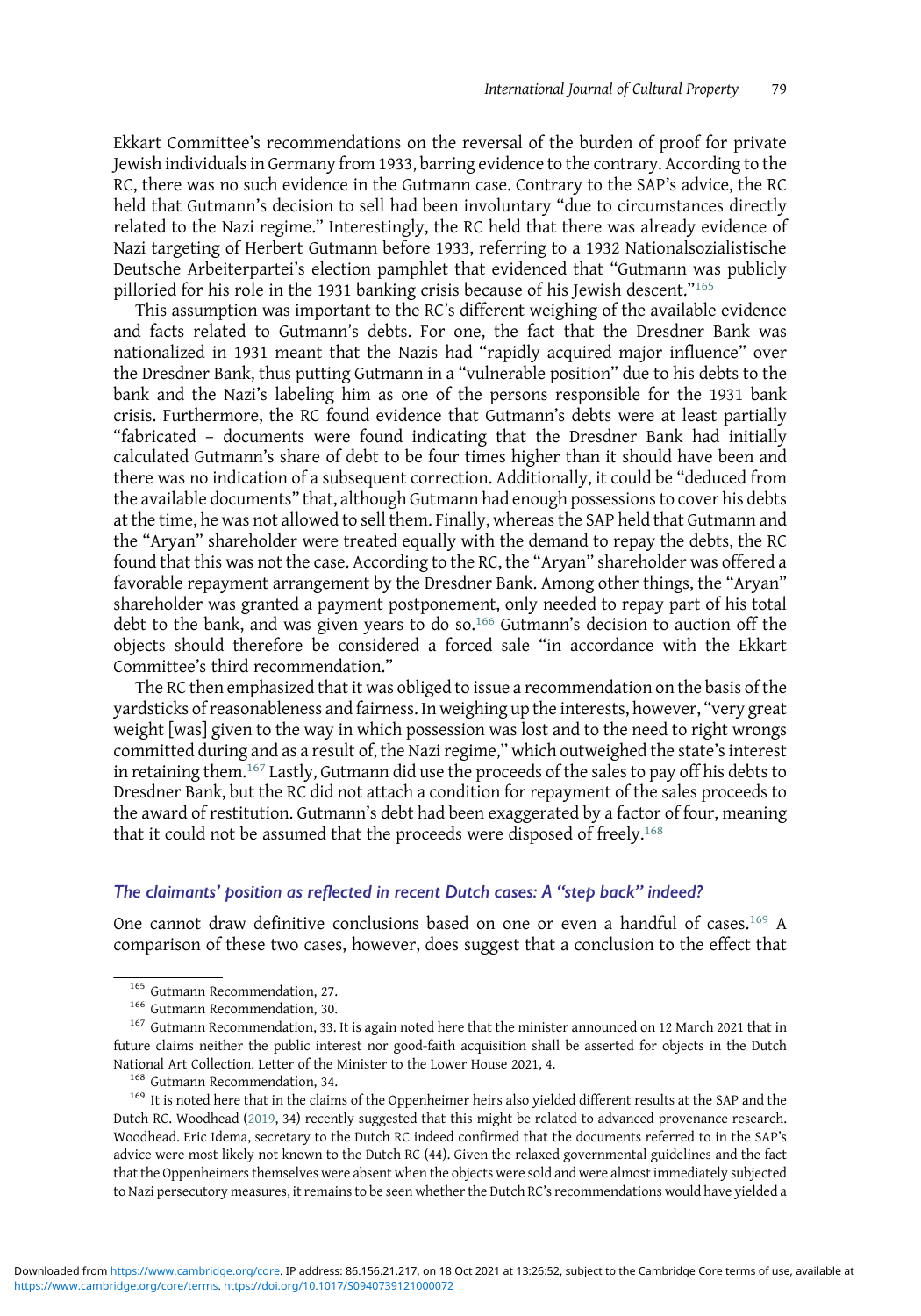the Dutch restitution policy has lost sight of the victims' perspective is not entirely justified. The generous governmental guidelines, which aimed to facilitate former owners and their heirs, continue to reverberate through the recommendations of the RC.<sup>170</sup> In the case of the Gutmann heirs, this led to a rather unequivocal and novel emphasis on the need to right wrongs, with the RC even widening the scope of the government guidelines by taking the course of events before 1933 into consideration when deciding on the involuntariness of the loss of Gutmann's possessions.

The reasoning in the Gutmann case is not an anomaly if one considers other similar recent cases such as the binding opinion in the claim of the Kirstein heirs, a German family of Jewish descent. That claim concerned a Max Liebermann drawing that featured a Jewish neighborhood in Amsterdam.<sup>171</sup> The claimed object was owned by the Amsterdam municipality, and, like Lewenstein/Kandinsky, the case was decided on the basis of the principles of reasonableness and fairness. Although it could not be established with absolute certainty that the claimed object was still in the possession of the Kirstein family at around the time of the loss in 1939 – let alone the exact fate of the object in terms of how and when it had been lost – the claimants prevailed.<sup>172</sup> In the absence of any indication that the Kirstein family had themselves sold the object, greater weight was given to the evidence of the family's persecution under the Nazis starting in 1938 (when the family's publishing business was placed under the control of a Nazi administrator).<sup>173</sup> The RC considered it "sufficiently plausible" that the object had been lost due to circumstances directly related to the Nazi regime, expressly referring to Washington Principle IV, which, for the assessment of such claims, makes a plea for consideration of any "unavoidable gaps or ambiguities in provenance."<sup>174</sup> The RC concluded that restitution should be granted since "considerable weight" should be given to the heirs' interests despite the public interest argued by the Amsterdam municipality in keeping the object due to its unique subject matter in light of Amsterdam's Jewish history.<sup>175</sup>

different, and thus negative, advice for restitution. For the SAP's advice, see Bristol City Council/Oppenheimer Claim. The Dutch RC issued three recommendations and one binding opinion, see Recommendation Regarding Oppenheimer, RC 1.67, 4 February 2008; Recommendation regarding Oppenheimer II, RC 1.120, 7 June 2011; Recommendation Regarding Oppenheimer III, RC 1.133, 8 April 2013; Binding Advice Concerning the Dispute over

the Painting Road to Calvary, RC 3.95, 3 May 2010; email from Eric Idema, 28 May 2020 (on file with the author).<br><sup>170</sup> As highlighted earlier, the RC has not applied the balance of interest test in cases concerning the NK Collection; Kohnstamm Committee 2020, 27. <sup>171</sup> Binding Opinion Regarding the Dispute about Restitution of the Drawing Jewish Quarter in Amsterdam, by Max

Liebermann, currently in the possession of Amsterdam City Council, RC 3.172, 16 April 2019 (Kirstein/Amsterdam City Council Claim). <sup>172</sup> The last record of the painting being in the possession of the Kirstein family dates from 1923. On the basis of

the available documentation, it could be concluded that the Kirstein collection was sold or offered for sale on various occasions in the course of 1939. It remains unclear when the claimed object was sold. Kirstein/Amsterdam City Council Claim, 3.2, 3.3, 3.4, 3.7, 3.8 and 6.2. <sup>173</sup> Added by several indicators suggesting that the family did not indeed sell the objects. There was no evidence

of personal financial difficulties, a statement by the family's former secretary that the family's art collection remained intact until 1939, and an inventory list from the auction house that was involved in selling at least part of the family's art works in that time frame. See Kirstein/Amsterdam City Council Claim, para. 6.2. 174 See Washington Principles, Principle IV, referring to the "unavoidable gaps or ambiguities in the provenance

in the light of the passage of time and the circumstances of the Holocaust Era." Kirstein/Amsterdam City Council

Claim, para. 6.2. 175 In the latest binding opinion issued by the RC, prior to the Kohnstamm Committee's report, the Rotterdam City Council expressed its explicit wish not to invoke a weighing of interests and did not assert the public interest in the case. The RC consequently refrained from a weighing of interests and settled the case based on its conclusion on the involuntariness of the loss. Binding Opinion Regarding the Dispute about the Return of a Bronze Situla and a Bronze Candelabrum, Currently in the Possession of Rotterdam City Council, RC 3.180, 13 July 2020, 4.2, 6.5. Kohnstamm Committee 2020, 34. This position tallies well with the recent developments where it seems unlikely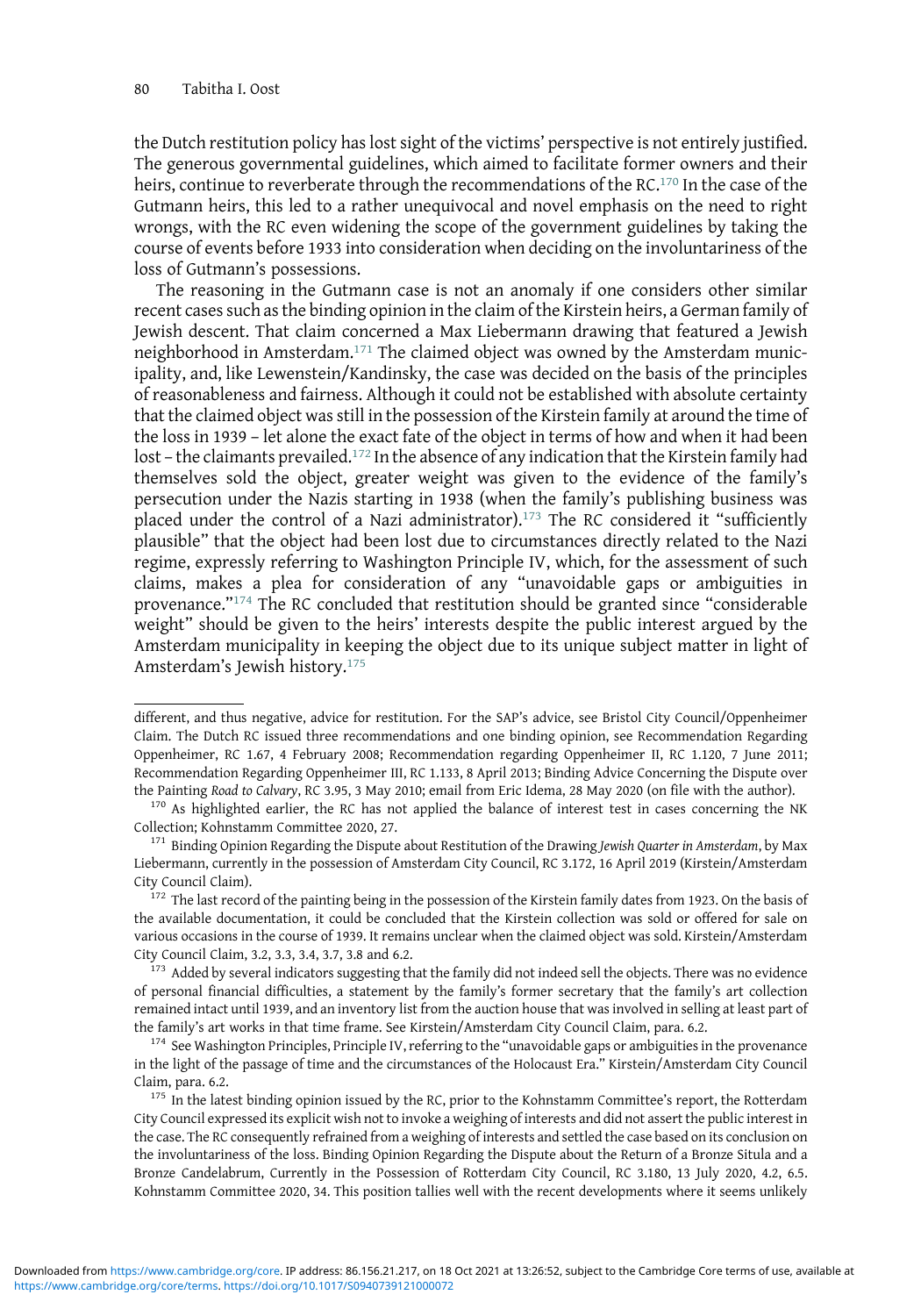One could easily argue, in light of the Liebermann case, that the disparate treatment of the Gutmann claim by the SAP and the RC hinges on the more favorable consideration accorded to the claimants' position in the Netherlands since the founding of the RC in 2001. Here, the contrasting assessments of the two panels about 10 years ago in the case about the art collection of Kurt Glaser can serve as an illustration.<sup>176</sup> Although the SAP concluded that Nazi persecution was the predominant motive, it was not decisive. The "causation" argued by the Courtauld Institute was considered more convincing.<sup>177</sup> Particular weight was given to Glaser's letter to his friend, the famous artist Edvard Munch, in May 1933, in which Glaser attributed his decision to sell his art collection not only to Nazi persecutory measures resulting not only in the loss of his office and eviction but also to his desire to start a new life after the death of his wife.<sup>178</sup> Also, whereas the heirs argued the involuntariness of the loss in part based on the fact of the German monetary compensation received post-World War II, the SAP felt that the sales proceeds of the auctions accurately reflected the prevailing market prices at the time.<sup>179</sup> In the Netherlands, the Glaser claim concerned an object from the NK Collection, which meant that the case was dealt with based on the generous government guidelines. Since Glaser sold his collection in Germany after 1933, this meant the reversal of the burden of proof, and, thus, the sale was considered involuntary. Contrary to the SAP, the RC did not conclude that there was evidence "expressly" proving otherwise.<sup>180</sup> Neither did the monetary compensation received post-World War II constitute an impediment to restitution since the settlement was not considered to be a waiver of the rights to the lost objects and the Dutch state was not a party to the settlement.<sup>181</sup> Hence, the RC issued a recommendation for restitution.

# Conclusion

The establishment of the RC in 2001 was a decision motivated by the wish to facilitate claimants who would most likely come up empty-handed if their cases were approached in strictly legal terms. Motivated by a new victim group-oriented approach in which the emphasis was on righting extreme wrongs of the past as grounds to supersede legal barriers, the Dutch government decided to provide the opportunity to once again claim objects that

<sup>179</sup> From the claimants' side, a discussion on the received sales proceeds was not considered necessary as they relied entirely on the post-World War II testimonies by Glaser's widow and her sister-in-law made in relation to the 1963 post-World War II compensatory settlement as proof of the sales at an undervalue. Courtauld Institute/Glaser

Claim, 5, 28. 180 Glaser Recommendation, para. 6. 180 Glaser Recommendation, para. 6. 181 In contrast, the post WW II compensation was one of the factors in the SAP's case that led to the conclusion that the claim of the Glaser heirs was "insufficiently strong to warrant a recommendation" for the return of the object. Courtauld Institute/ Glaser claim, 7-8, 43 and 47.

that the municipality of Amsterdam (and other lower governments) will advance such arguments in future cases. Letter of the Board of Mayor and Aldermen 2021; Letter from the Minister to the Lower House 2021, 4.<br><sup>176</sup> For the Dutch RC's case, see Recommendation Regarding Glaser, RC 1.99, 4 October 2010 (Glaser Recommen-

dation). For the SAP's advice, see Report of the Spoliation Advisory Panel in Respect of Eight Drawings Now in the Possession of the Samuel Courtauld Trust, HC 757, 24 June 2009 (Courtauld Institute/Glaser Claim). On these differences and further references also, see Oost [2018,](#page-29-0) 161–63. 177 Courtauld Institute/Glaser Claim, 7, 37. 178 It was also relevant that Glaser managed to transport some of his art works to Switzerland between 1933 and

<sup>1939.</sup> For the quotation of the letter included in the SAP's advice, see Courtauld Institute/Glaser Claim, 3, 16. The passage most relevant for the assumption of a predominantly voluntary sale is reproduced here: "Since the death of my wife the whole world of my past has gradually crumbled ... until there was nothing left. It started with something apparently quite trivial, the death of my dog. For me this was a sign from which the rest ensued. I had to give up my apartment, I lost my position. Since I found it pointless to rent a large new home at this point, I have freed myself of all<br>my possessions, so that I might start over again completely new" (emphasis added).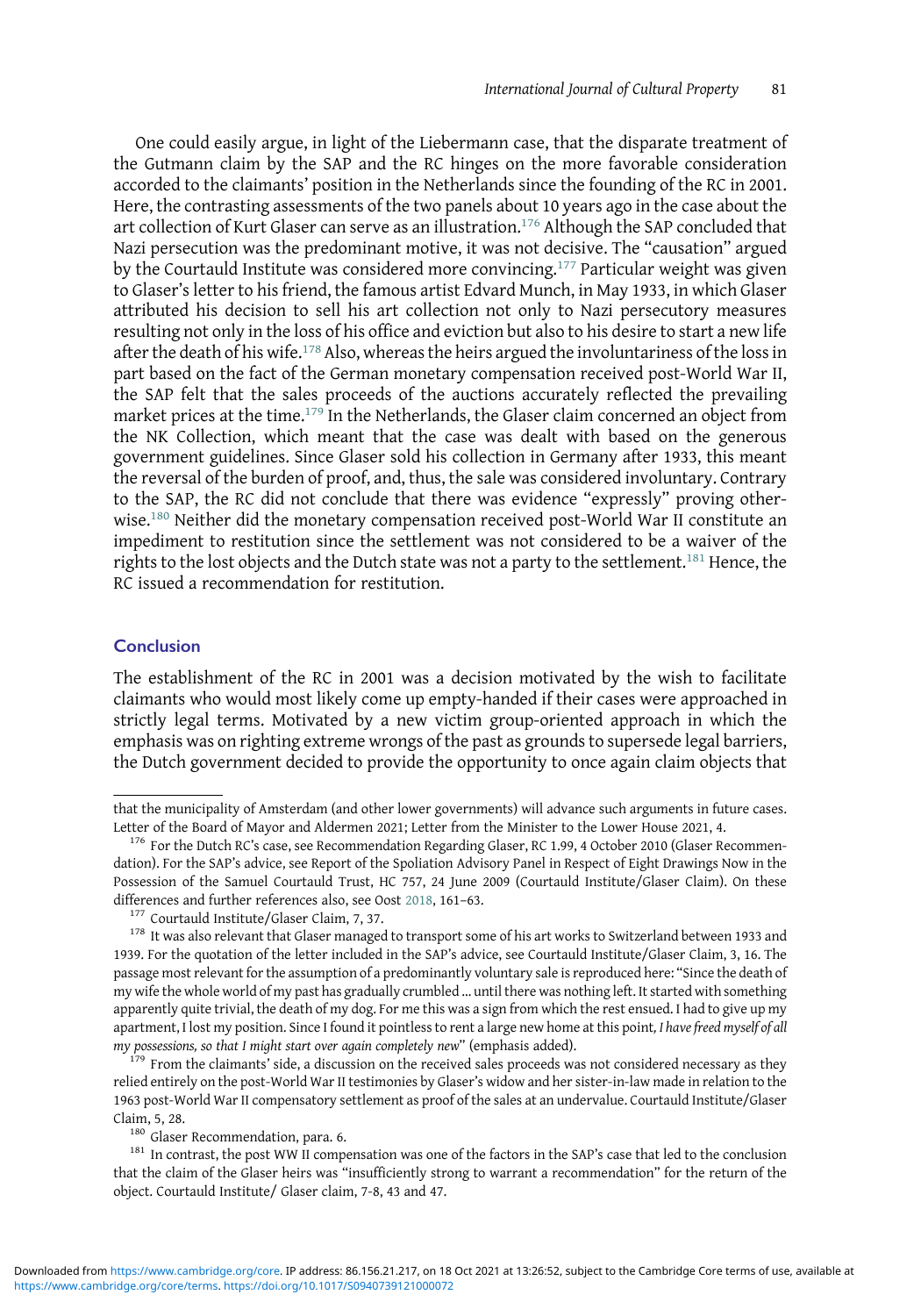had been long since involuntarily lost. It appears, however, that current critique is rooted in that same new paradigm, which paved the way for addressing the issue of Nazi-looted art in the first place. Over time, the way in which this deliberate choice was constructed in the Netherlands became a source of confusion. For the most part, this confusion resulted from the well-intentioned choice for a generous approach, resulting in two separate assessment frameworks. The choice for low-threshold and flexible proceedings to facilitate claimants resulted in a changing set of applicable substantive rules, which over time made the Dutch restitution policy and its RC vulnerable to critique. Changing the rules of the game in the Netherlands has brought about a lack of clarity regarding the predictability of the outcome of the procedure.<sup>182</sup> The fact that these changes incidentally work to the disadvantage of the claimant has only reinforced this critique.

The 2012 unification of policy failed to provide the desired clarity, as demonstrated by the recent Lewenstein/Kandinsky case and consequent developments. Again, as in the case of the Semmel heirs in 2013, the legitimate aim of the RC was – and still is – publicly questioned, primarily because of the inclusion of the public interest in the applicable assessment framework.<sup>183</sup> Although the inclusion of the public interest in the assessment framework and the current application thereof by the RC, both from a comparative view as well as from a more principled stance, may give reason to doubt the fairness of the Dutch policy framework, the Lewenstein/Kandinsky case was a highly complex case to begin with. There were just too many inconclusive aspects to this case, which made it impossible for the RC to construct a chain of plausible inferences in the absence of hard evidence. A simple answer to the effect that the circumstances of the loss of possession were too vague, in this case, to render a positive decision on restitution might have been more satisfactory to all parties involved.

Also, the comparative view as applied to the Gutmann claim and the Glaser cases, which yielded different results at the SAP and the RC, and the other RC cases cited in this article, suggest a more nuanced conclusion on the merits of the Dutch policy. On the contrary, the Dutch policy rules and their application by the RC – for example, the presumption of involuntary loss – indicate a more favorable approach to claimants in comparison to the English model. This is interesting given that the SAP has repeatedly refused to consider the public interest a paramount factor, as it would otherwise infringe on the very principle of restitution. Therefore, it remains to be seen whether one can indeed fully substantiate the "step-back" criticism. One thing is clear: the Dutch policy as it now stands reveals a certain vulnerability, which is primarily due to its rather "lightweight" and flexible institutional framework. The victim's perspective is still taken into account by the RC, but the patchwork of applicable substantive rules easily clouds a more nuanced conclusion. That said, changing the rules of the game, even with proper motivation, has led to a sense of arbitrariness, and raises questions about the legitimacy of the undertaking, as such. It seems therefore that the current discussion primarily demonstrates the downfalls of a policy that is entirely based on flexible policy rules.<sup>184</sup> The resulting vulnerability affects the legitimacy of the Dutch policy framework's aim to provide just and fair solutions with due consideration of the claimant's perspective.

Acknowledgements. This article is based on the lecture by Tabitha I. Oost, "From "Leader to Pariah"? On the Dutch Restitutions Committee and the Inclusion of the Public Interest in Assessing Nazi-spoliated Art Claims," Queen Mary

 $182$  Oost, "Maak de Restitutiecommissie minder kwetsbaar."<br> $183$  Although the announced "renewed" framework where the public interest and the weighing of interests is largely excluded may be applauded in view of the victim's perspective, due to the yet again phased response the situation still remains unclear and fits squarely with the ad hoc nature of the Dutch government's approach on the issue of Nazi-looted art as described in this article. Letter from the Minister to the Lower House 2021, 6. <sup>184</sup> Oost, "Maak de Restitutiecommissie minder kwetsbaar."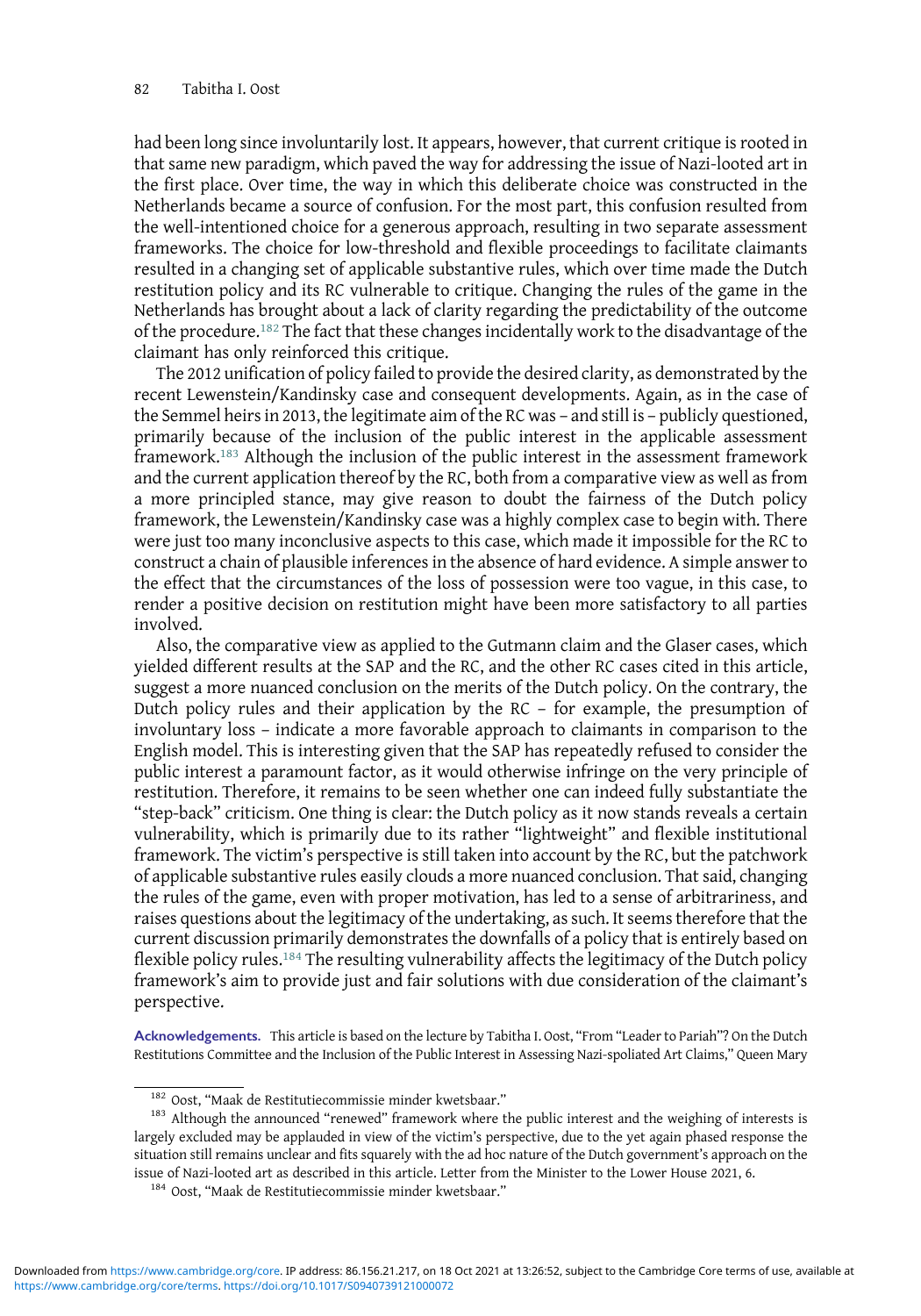<span id="page-28-0"></span>University School of Law and Institute for Art and Law Visiting Scholar Lectures in Art Business and Law, 12 November 2019. The author is indebted to Debbie di Girolamo for the opportunity granted as a Visiting Scholar Art Business and Law at Queen Mary University of London. The article has benefited greatly from the peer reviewers' comments. Lastly, I thank those who were of help in earlier drafts, in particular, Anna van Duin, Matthias Weller, and my supervisors Wouter J. Veraart and Jan-Herman Reestman. Any errors or omissions are of course, the author's own.

Author biography. Tabitha I. Oost is the Lalive Merryman Fellow 2019–20 at the Art-Law Centre of the Université de Génève, which was awarded to her on the basis of her article "Restitution Policies on Nazi-Looted Art in the Netherlands and the United Kingdom: A Change from a Legal to a Moral Paradigm?" International Journal of Cultural Property (2018).

# **Bibliography**

- Advisory Committee on the Assessment of Restitution Applications for Items of Cultural Value and the Second World War. 2006. Report 2006. <https://www.restitutiecommissie.nl/sites/default/files/Verslag%202006.pdf> (accessed 15 March 2021).
- Advisory Committee on the Assessment of Restitution Applications for Items of Cultural Value and the Second World War. 2007. Report 2007. <https://www.restitutiecommissie.nl/sites/default/files/Report%202007.pdf> (accessed 15 March 2021).
- Advisory Committee on the Assessment of Restitution Applications for Items of Cultural Value and the Second World War. 2008. Report 2008. <https://www.restitutiecommissie.nl/sites/default/files/Verslag%202008.pdf> (accessed 15 March 2021).
- Advisory Committee on the Assessment of Restitution Applications for Items of Cultural Value and the Second World War. 2012. Report 2012. <https://www.restitutiecommissie.nl/sites/default/files/Report%202012.pdf> (accessed 15 March 2021).
- Advisory Committee on the Assessment of Restitution Applications for Items of Cultural Value and the Second World War. 2015. Report 2015. <https://www.restitutiecommissie.nl/sites/default/files/Report%202015.pdf> (accessed 15 March 2021).
- Advisory Committee on the Assessment of Restitution Applications for Items of Cultural Value and the Second World War. 2019. Report 2019. <https://www.restitutiecommissie.nl/en/system/files/Report%202019.pdf> (accessed 15 March 2021).
- Bazyler, Michael J., and Roger P. Alford. 2006. "Introduction." In Holocaust Restitution: Perspectives on the Litigation and Its Legacy, edited by Micheal J. Bazyler and Roger P. Alford, 1–13. London: New York University Press.
- Bevernage, Berber. 2012. History, Memory and State-Sponsored Violence: Time and Justice. New York: Routledge.
- Blimlinger, Eva, and Jabloner, Clemens. 2009. Die Regelung der Kunstrückgabe in Österreich, The Regulation of the Restitution of Artworks in Austria. In Verantwortung wahrnehmen. NS-Raubkunst – Eine Herausforderung an Museen, Bibliothek und Archive, edited by Koordinierungsstelle für Kulturgutverluste, 203-245. Magdeburg: Veröffentlichungen der Koordinierungsstelle für Kulturverluste, Bd. 7.
- Campfens, Evelien. 2014. "Alternative Dispute Resolution in Restitution Claims and the Binding Expert Opinion Procedure of the Dutch Restitutions Committee." In Art, Cultural Heritage and the Market, edited by Valentina Vadi and Hildegard Schneider, 61–91. Berlin: Springer.
- Campfens, Evelien. 2015. "Sources of Inspiration: Old and New Rules for Looted Art." In Fair and Just Solutions? Alternatives to Litigation in Nazi-Looted Art Disputes: Status Quo and New Developments, edited by Evelien Campfens, 13–40. The Hague: Eleven International Publishing.
- Campfens, Evelien. 2017. "Nazi-looted Art: A Note in Favour of Clear Standards and Neutral Procedures." Art Antiquity and Law 22, no 4: 315–47.
- Campfens, Evelien. 2020. "Bridging the Gap Between Ethics and Law: The Dutch Framework for Nazi-Looted Art." Art Antiquity and Law 25, 1: 1–24.
- Casini. Lorenzo. 2011. "'Italian Hours': The Globalization of Cultural Property Law." International Journal of Constitutional Law 9, no 2: 363–93.

Den Hollander, Pieter. 2007. Roofkunst. De Zaak Goudstikker. Amsterdam: J. M. Meulenhoff BV.

- Dewey, Anne. 2020. Gerecht und fair? "Guter Glaube" im Nachkriegsrecht und Lösung gegenwärtiger Raubkunstfälle – Teil 1. KUR – Kunst und Recht 6: 154–159.
- Feliciano, Hector. 1995. Le Musée disparu: Enquête sur le pillage des oevres d'art en France par le Nazis. Paris: Austral.
- Fisher, Wesley A., and Ruth Weinberger. 2014. Holocaust-Era Looted Art: A Current World-Wide Overview (Sint-Petersburg). <http://art.claimscon.org/wp-content/uploads/2014/11/Worldwide-Overview.pdf> (accessed 15 March 2021).

Hammerstein, Fred. 2021. "Vier jaar Restitutie(wan?)beleid." Nederland Juristenblad 6: 439–45.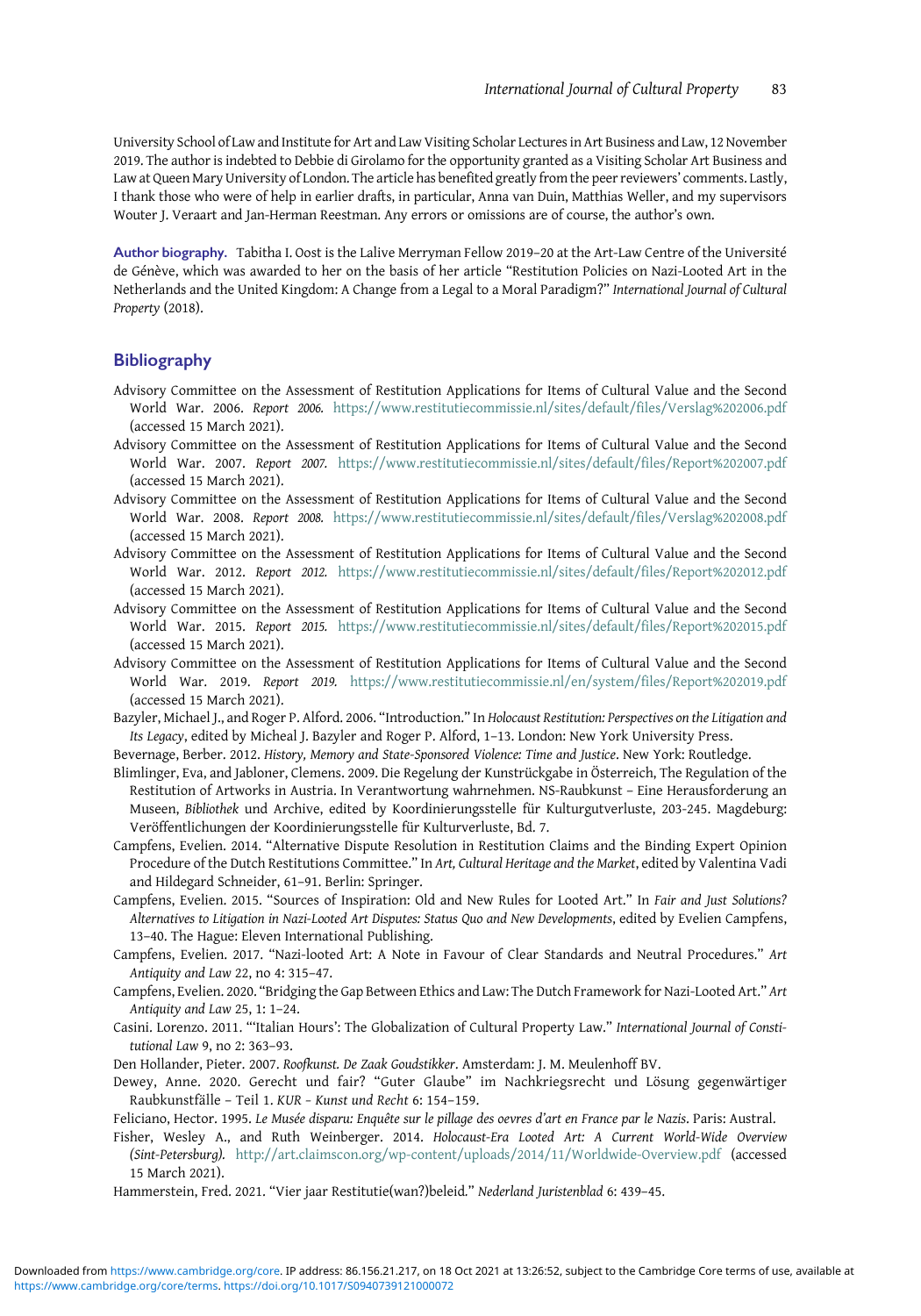- <span id="page-29-0"></span>Herkomst Gezocht/Origins Unknown. 2006. Eindrapportage Commissie Ekkart/Final Report Ekkart Committee. Zwolle: Waanders Uitgeverij.
- Kahl, Arno. 2018. "Artikel 17 B-VG." In Rill-Schäffer-Kommentar Bundesverfassungsrecht, edited by Benjamin Kneihs, Georg Lienbacher. Vienna: Verlag Österreich.
- Kahmann, Henning. 2016. "Dringender Reformbedarf bei der Limbach-Kommission." Zeitschrift für offene Vermögensfragen 1: 8–12.
- Kahmann, Henning, and Varda Naumann. 2015. "Anmerkung zur Empfehlung der Beratenden Kommission im Fall 'Behrens ./. Düsseldorf.' Zeitschrift für offene Vermögensfragen 2: 114–19.
- Kohnstamm Committee (Committee for the Evaluation of the Restitution Policy for Cultural Heritage Objects from the Second World War). 2020. Striving for Justice, 7 December. [https://www.raadvoorcultuur.nl/english/docu](https://www.raadvoorcultuur.nl/english/documenten/adviezen/2020/12/07/striving-for-justice) [menten/adviezen/2020/12/07/striving-for-justice](https://www.raadvoorcultuur.nl/english/documenten/adviezen/2020/12/07/striving-for-justice) (accessed 15 March 2021).
- Le Masne de Chermont, Isabelle, and Didier Schulmann. 2000. Le Pillage de l'art en France pendant l'occupation et la situation des 2000 oeuvres confiées aux musées nationaux. Paris: La documentation Française.
- Le Masne de Chermont, Isabelle and Laurence Sigal-Klagsblad, eds. 2008. A qui appartenaient ces tableaux? La Politique Française de Recherche de Provenance, de Garde et de Restitution des Oeuvres d'Art pillées durant la Seconde Guerre Mondiale. Paris: Réunion des musées nationaux.
- Lubina, Katja. 2009. Contested Cultural Property: The Return of Nazi Spoliated Art and Human Remains from Public Collections. Maastricht: Self-published.
- Marck, Annemarie, and Eelke Muller. 2015. "National Panels Advising on Nazi-Looted Art in Austria, France, the United States, The Netherlands and Germany." In Just and Fair Solutions: Alternatives to Litigation in Nazi-Looted Art Disputes: Status Quo and New Developments, edited by Evelien Campfens, 41–89. The Hague: Eleven International Publishing.
- Merryman, John Henry. 1989. "The Public Interest in Cultural Property." California Law Review 77: 339–64.
- Merryman, John Henry, Albert. E. Elsen, and Stephen K. Urice, 2007. Law, Ethics and the Visual Arts 5th ed. Alphen aan den Rijn: Kluwer Law International.
- Muller, Eelke. 2001. '"Gestolen Joodsch Bezit". De verdwenen kunstcollectie van de familie Zoellner.' Jong Holland, 17, no. 2: 25–38.
- Neumann, Klaus, and Janna Thompson. 2015. "Introduction: Beyond the Legalist Paradigm." In Historical Justice and Memory, edited by Klaus Neumann and Janna Thompson, 3–26. Madison: University of Wisconsin Press.
- Noll, Alfred J. 2011. Abnehmende Anwesenheit. Ein Pamphlet zur Kunstrückgabe in Österreich. Vienna: Czernin Verlag.
- Nicolas, Lynn. 1994. The Rape of Europe: The Fate of Europe's Treasures in the Third Reich and the Second World War. London: MacMillan.
- O'Donnell, Thérèse. 2010. "The Restitution of Holocaust Looted Art and Transitional Justice: The Perfect Storm or the Raft of Medusa?" European Journal of International Law 22, no. 1: 49–80.
- Oost, Tabitha I. 2012. In an Effort to Do Justice: Restitution Policies and the Washington Principles. Amsterdam: Centre for Art Law and Policy.
- Oost, Tabitha I. 2018. "Restitution Policies on Nazi-Looted Art in the Netherlands and the United Kingdom: Change from a Legal to a Moral Paradigm?" International Journal of Cultural Property 25, no 2: 139–78.
- Palmer, Norman. 2000. Museums and the Holocaust: Law, Principles and Practice. Leicester: IAL Publishing.
- Peters, Robert. 2012. "Remedying Historical Injustice: Ethical and Historical Considerations in Returning Cultural Materials." In Cultural Heritage, Cultural Rights, Cultural Diversity: New Developments in International Law, edited by Sylvia Borelli and Frederico Lenzerini, 141–56. Leiden: Nijhoff.
- Petropoulos, Jonathan. 1996. Art as Politics in the Third Reich. Chapel Hill: University of North Carolina Press. Trenkler, Thomas. 1999. Der Fall Rothchild. Chronik einer Enteignung. Vienna: Czernin Verlag.
- Unfried, Berthold. 2014. Vergangenes Unrecht, Entschädigung und Restitution in einer globalen Perspektive. Göttingen: Wallstein.
- Veraart, Wouter. 2005. Ontrechting en rechtsherstel in Nederland en Frankrijk in de jaren van bezetting en wederopbouw. Rotterdam: Sanders Instituut and Kluwer.
- Veraart, Wouter. 2010. De passie voor een alledaagse rechtsorde. Over vergeten, herinneren en vergeven als reacties op historisch onrecht. The Hague: Boom Juridische uitgevers.
- Veraart, Wouter. 2016. "Two Rounds of Postwar Restitution and Dignity Restoration in the Netherlands and France." Law & Social Inquiry 41, no. 4: 956–72.
- Veraart, Wouter. 2019. "Beyond Property. A Reflection on the Value of Restitution of Looted Cultural Objects." Social Sciences Research Network. <https://ssrn.com/abstract=3524852> or <http://dx.doi.org/10.2139/ssrn.3524852> (accessed 15 March 2021).
- Weller, Matthias. 2015. "Key Elements of Just and Fair Solutions: The Case for a Restatement of Restitution Principles.' In Just and Fair Solutions: Alternatives to Litigation in Nazi-Looted Art Disputes: Status Quo and New Developments, edited by Evelien Campfens, 201–12. The Hague: Eleven International Publishing.